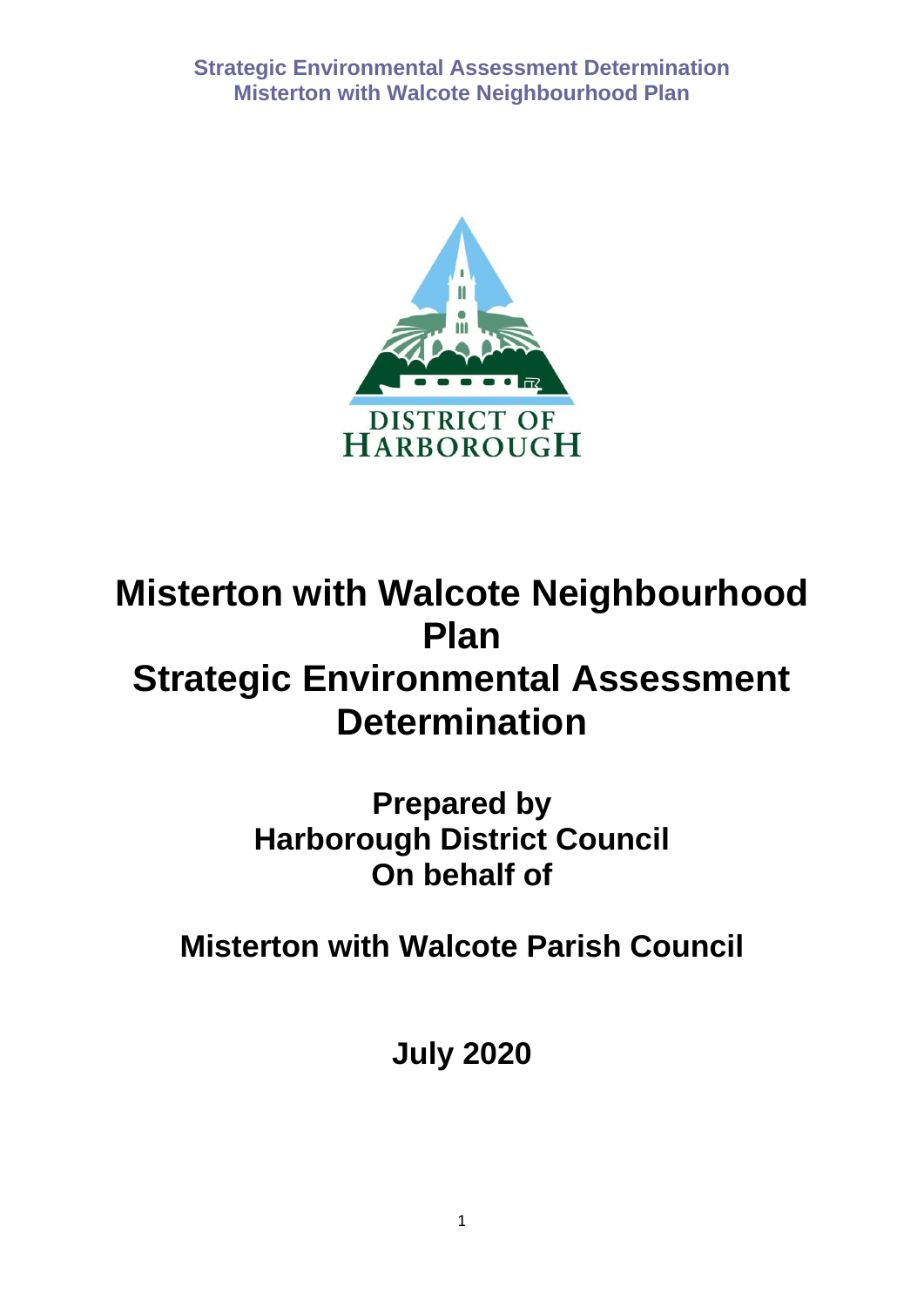## **Contents**

# **Table of Contents**

| Introduction,                                                | 3              |
|--------------------------------------------------------------|----------------|
| Legislative Background,                                      | 9              |
| Assessment,                                                  | 10             |
| Sustainability Appraisal,                                    | 15             |
| Screening outcomes,                                          | 19             |
| <b>Appendix 1 SSSI/Listed Buildings/Scheduled Monuments,</b> | 20<br>25<br>30 |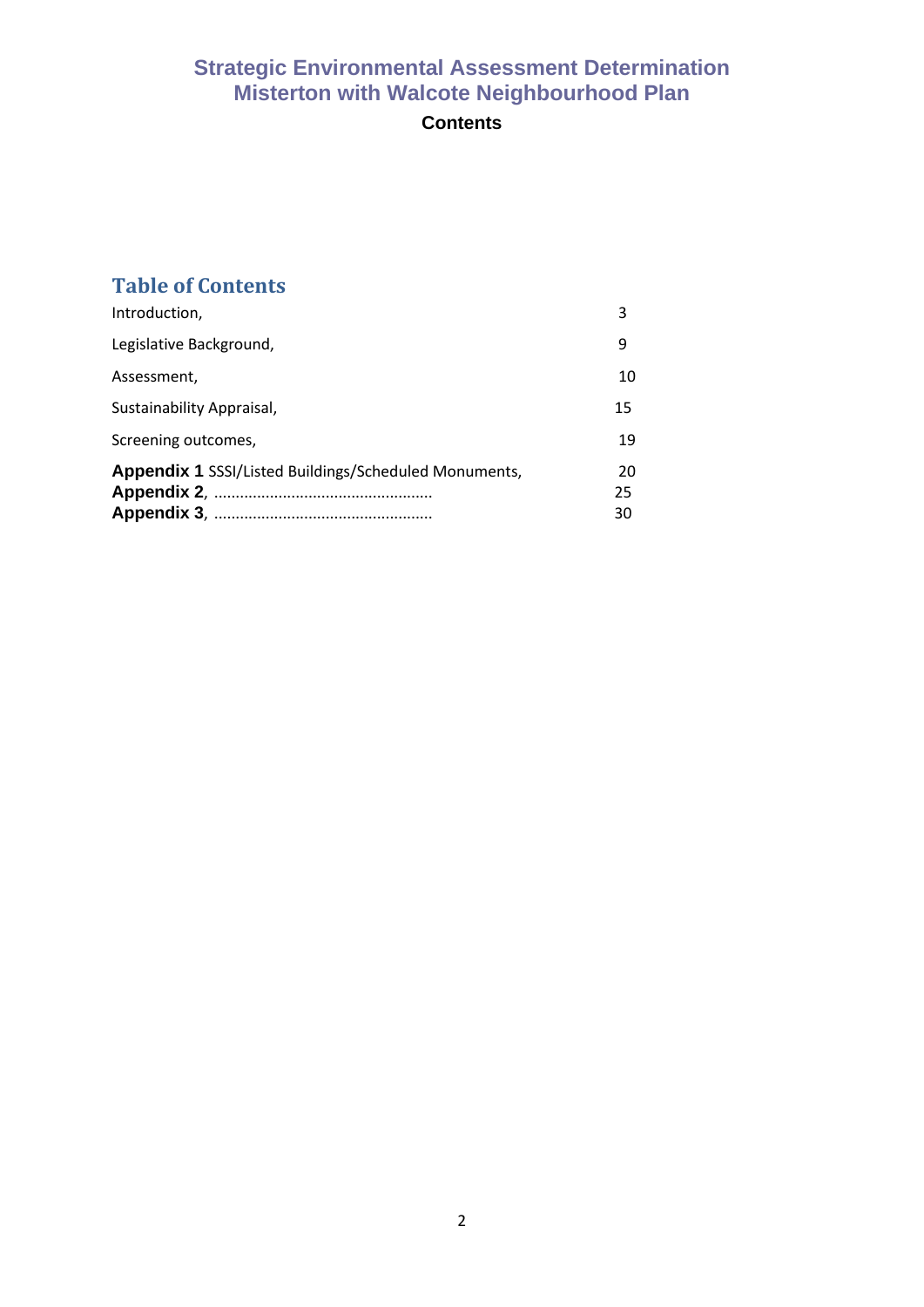#### **1. Introduction**

- 1.1 This decision is issued after consultation on the SEA screening report for the Misterton with Walcote Neighbourhood Plan. It is to give the Local Planning Authorities view whether the contents of the draft of the Misterton with Walcote Neighbourhood Plan as submitted in February 2020 requires a Strategic Environmental Assessment (SEA) in accordance with the European Directive 2001/42/EC and associated Environmental Assessment of Plans and Programmes Regulations 2004.
- 1.2 The determination is that in the opinion of the Local Planning Authority the Misterton with Walcote Neighbourhood Plan does not require a full Strategic Environmental Assessment to be undertaken.
- 1.3 The Statutory Consultees consulted between 10<sup>th</sup> March 2020 and 13 April 2020 and were asked for their opinion on the screening report and the responses can be seen below

| <b>Consultee</b>                    | <b>Response</b>                                                                                                                                                                                                                                                                                 |
|-------------------------------------|-------------------------------------------------------------------------------------------------------------------------------------------------------------------------------------------------------------------------------------------------------------------------------------------------|
| <b>Environment</b><br><b>Agency</b> | Thank you for seeking the views of the EA on the attached SEA<br>screening report.                                                                                                                                                                                                              |
|                                     | From the perspective of the remit of the EA we do not disagree with<br>the conclusion that a full SEA is not required. We do note however that<br>Misterton Marches SSSI is located to the North of Misterton. We would<br>therefore advise that Natural England are consulted for their views. |
| <b>Historic England</b>             | No response                                                                                                                                                                                                                                                                                     |
| <b>Natural England</b>              | No response                                                                                                                                                                                                                                                                                     |

- 1.4 The purpose of the Misterton with Walcote Neighbourhood Plan is to seek to ensure sustainable development within the parish that meets the needs of current and future generations, whilst protecting and enhancing the natural, built and historic environment. There are many other issues that are of importance to the residents of Misterton with Walcote that have emerged through the consultation process and which have been tackled through the revision of the Neighbourhood Plan. Housing and the built environment, natural and historic environment, community facilities, transport and employment are all referenced and addressed within the document..
- 1.5 The Misterton with Walcote Neighbourhood Plan Advisory Committee has prepared a vision statement which includes: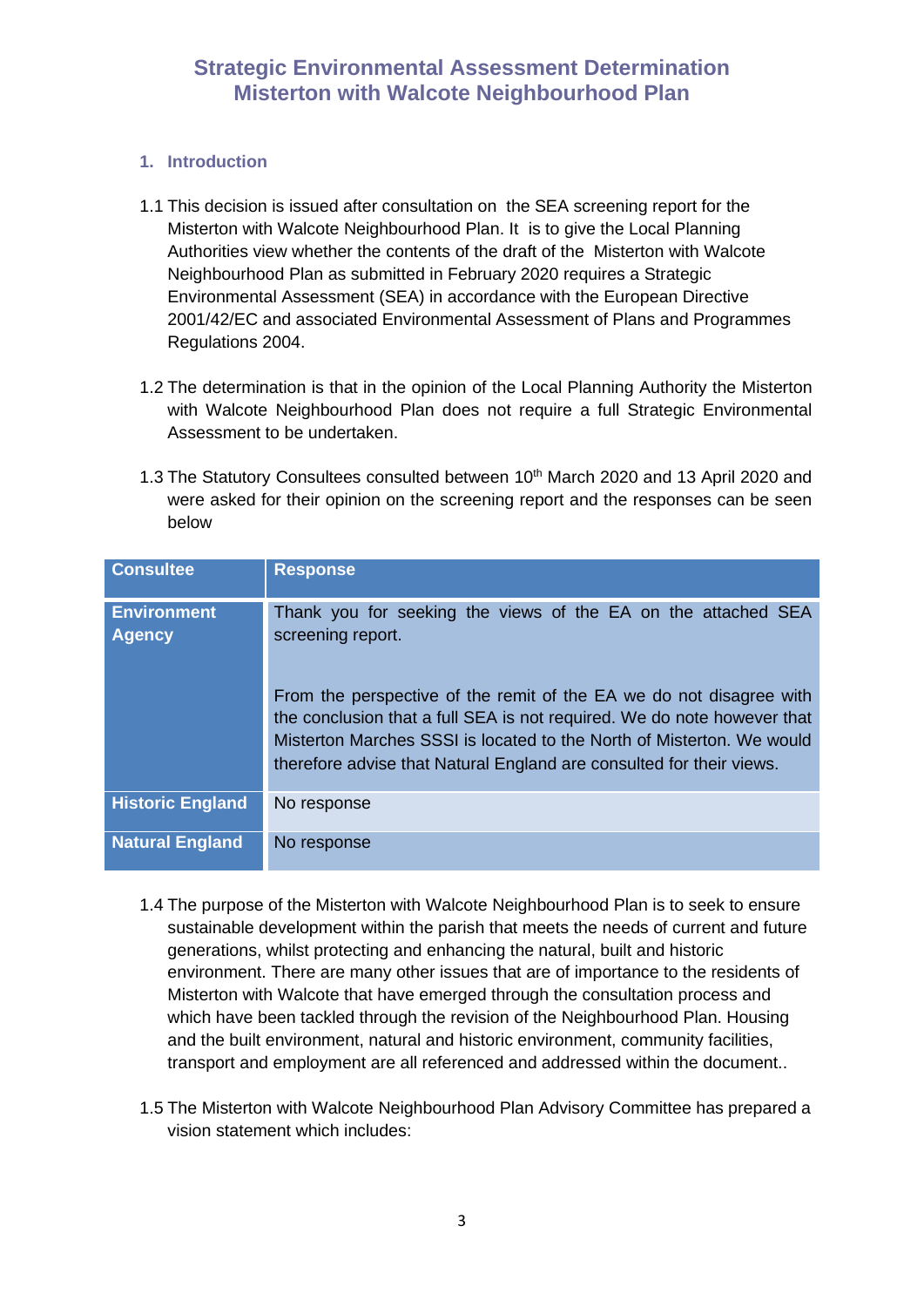*….our vision seeks to ensure the retention of the rural character and green spaces of the remainder of the NP area although incorporating small-scale expansion in conjunction with the existing settlements of Walcote and Misterton.*

*The vision is for strengthening further a healthy community spirit and for future development to enable the overall rural identity of the parish to be retained.*

*Misterton with Walcote's future as two distinct and separate rural settlements will require a continued investment in its community in order to maintain the spirit, quality of life, economic well - being and safety of its parishioners. This vision will be delivered by high quality, characterful residential development that meets the community's proven needs*.

*Connecting the settlements through adequate pedestrian routes both to Lutterworth and from the settlement will remain important. Investment in the economic life of the community will be an ongoing commitment with support for existing services and facilities and developing opportunities.*

- 1.6 In order to demonstrate that a draft neighbourhood plan or Order contributes to sustainable development, sufficient and proportionate evidence should be presented on how the draft neighbourhood plan or Order guides development to sustainable solutions. There is no legal requirement for a neighbourhood plan to have a sustainability appraisal. However, qualifying bodies may find this a useful approach for demonstrating how their draft plan or order meets the basic conditions. Material produced as part of the Sustainability Appraisal of the Local Plan may be relevant to a neighbourhood plan.
- 1.7 The SEA Directive and NPPG guidance is clear in that a SEA Environmental Report need only be as detailed as appropriate to the content and level of detail of the neighbourhood plan<sup>1</sup>. An environmental report must identify, describe and evaluate the likely significant effects on the environment of implementing the neighbourhood plan policies and of the reasonable alternatives taking into account the objectives and geographical scope of the neighbourhood plan<sup>2</sup>. NPPG guidance goes on to state that reasonable alternatives must also be sufficiently distinct, realistic and deliverable<sup>3</sup>.
- 1.8 At no point does the SEA legislation or guidance state that reasonable alternatives are a requirement for each and every policy area in a plan and it is considered that a proportionate approach, taking into account legislation and guidance above, should be satisfactorily undertaken.
- 1.9 Regulations state that the Environmental Report should consider whether certain matters are more appropriately assessed at different levels of the planning system to avoid duplication 4.
- 1.10 Each policy of the Misterton with Walcote Plan at presubmission stage has been individually assessed for its effects on Habitat Regulations (and other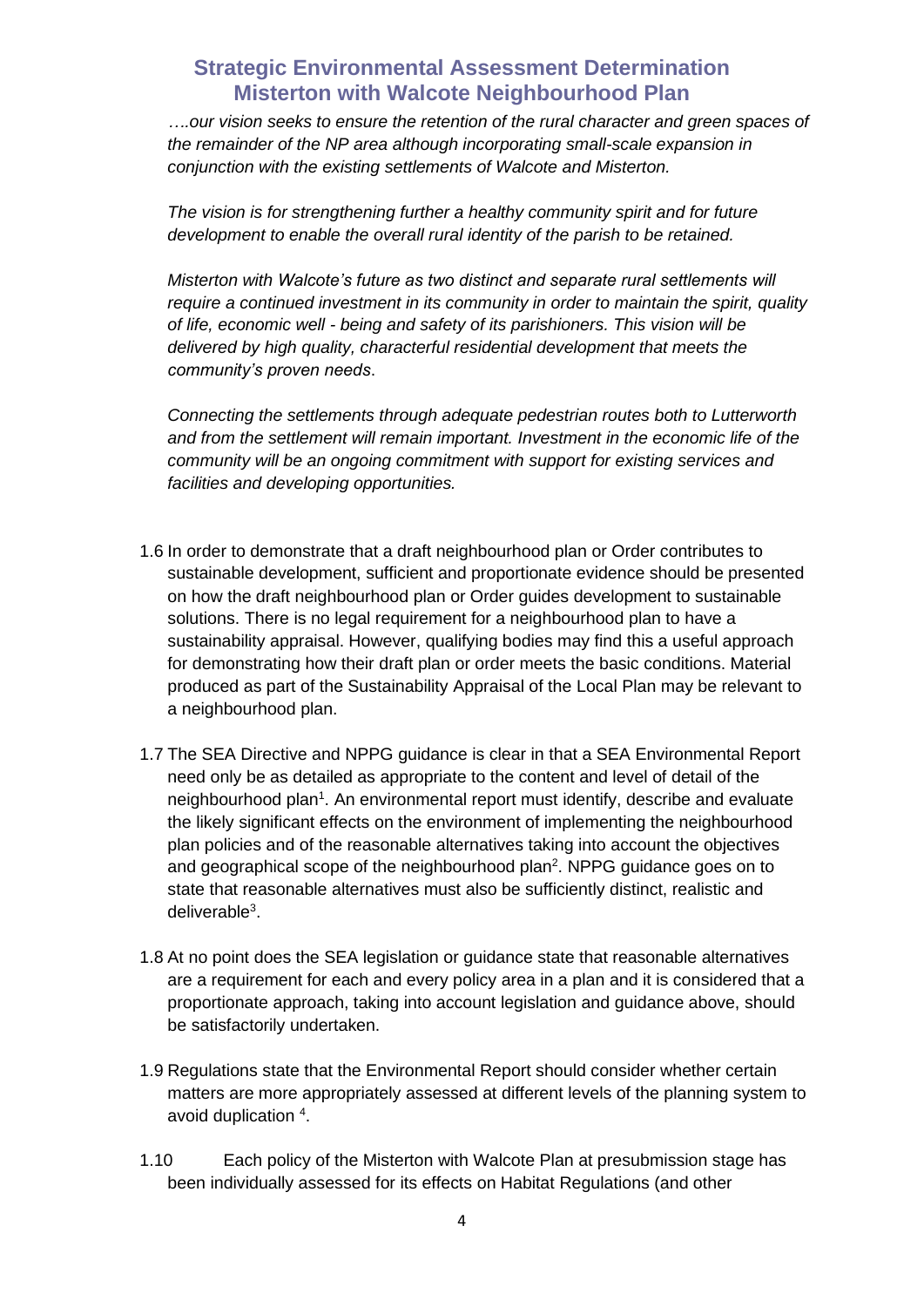environmental effects) (see appendix 3). The HRA for the Local Plan 2011 to 2031 have determined that no European sites lie within Harborough District. Outside the district, the nearest European site is Rutland Water SPA and Ramsar site, which is located 7km to the north-east of the district boundary but 22km from the main population centres (Market Harborough and Thurnby/Scraptoft) as the district is largely rural with a fairly sparsely distributed population.

1.11 The HRA for the Local Plan concluded in 2017 that:

*It is possible to conclude that development in the Harborough Local Plan will not have a likely significant effect on any internationally important wildlife sites either alone or in combination with other plans and projects. These conclusions are based on the findings of this screening which conclude that no Natura 2000 sites are located within the district and no impact pathways have been identified linking Natura 2000 sites outside of the district e.g. Rutland Water SPA/Ramsar to development within Harborough District. Therefore an Appropriate Assessment is not required.*

1.12 The CJEU ruling (People Over Wind and Sweetman v Coillte Teoranta (C-323/17) (April 2018) ) states that:

*"In the light of all the foregoing considerations, the answer to the question referred is that Article 6(3) of the Habitats Directive must be interpreted as meaning that, in order to determine whether it is necessary to carry out, subsequently, an appropriate assessment of the implications, for a site concerned, of a plan or project, it is not appropriate, at the screening stage, to take account of the measures intended to avoid or reduce the harmful effects of the plan or project on that site" (paragraph 40).*

- 1.13 This SEA Screening Report dated February 2020 and this subsequent Determination for the Misterton with Walcote Neighbourhood Plan does not take account of measures intended to avoid or reduce the harmful effects of the Plan. The harmful effects, if any, have been considered in the preparation of the Screening Report and Determination of February 2020 and the LPA believes they have been demonstrated to be nil or very minor to the natural and historic environment, Natura 2000 sites and Habitat Regulations.
- 1.14 The vision and core objectives of the Pre-Submission Draft Neighbourhood Plan are based on the key issues raised by local people. They have been summarised and refined by the Advisory Committee to form the basis of the Neighbourhood Plan for Misterton with Walcote.

- <sup>2</sup> Para 039 [http://planningguidance.communities.gov.uk/blog/guidance/strategic-environmental-assessment-and](http://planningguidance.communities.gov.uk/blog/guidance/strategic-environmental-assessment-and-sustainability-appraisal/sustainability-appraisal-requirements-for-neighbourhood-plans/#paragraph_033)[sustainability-appraisal/sustainability-appraisal-requirements-for-neighbourhood-plans/#paragraph\\_033](http://planningguidance.communities.gov.uk/blog/guidance/strategic-environmental-assessment-and-sustainability-appraisal/sustainability-appraisal-requirements-for-neighbourhood-plans/#paragraph_033)
- <sup>3</sup> Para 038 [http://planningguidance.communities.gov.uk/blog/guidance/strategic-environmental-assessment-and-](http://planningguidance.communities.gov.uk/blog/guidance/strategic-environmental-assessment-and-sustainability-appraisal/sustainability-appraisal-requirements-for-neighbourhood-plans/#paragraph_033)
- [sustainability-appraisal/sustainability-appraisal-requirements-for-neighbourhood-plans/#paragraph\\_033](http://planningguidance.communities.gov.uk/blog/guidance/strategic-environmental-assessment-and-sustainability-appraisal/sustainability-appraisal-requirements-for-neighbourhood-plans/#paragraph_033)  <sup>4</sup> Regulation 12(3)(d) - [http://www.legislation.gov.uk/uksi/2004/1633/pdfs/uksi\\_20041633\\_en.pdf](http://www.legislation.gov.uk/uksi/2004/1633/pdfs/uksi_20041633_en.pdf)

<sup>1</sup> Para 030 o[f http://planningguidance.communities.gov.uk/blog/guidance/strategic-environmental-assessment-and](http://planningguidance.communities.gov.uk/blog/guidance/strategic-environmental-assessment-and-sustainability-appraisal/sustainability-appraisal-requirements-for-neighbourhood-plans/)[sustainability-appraisal/sustainability-appraisal-requirements-for-neighbourhood-plans/](http://planningguidance.communities.gov.uk/blog/guidance/strategic-environmental-assessment-and-sustainability-appraisal/sustainability-appraisal-requirements-for-neighbourhood-plans/)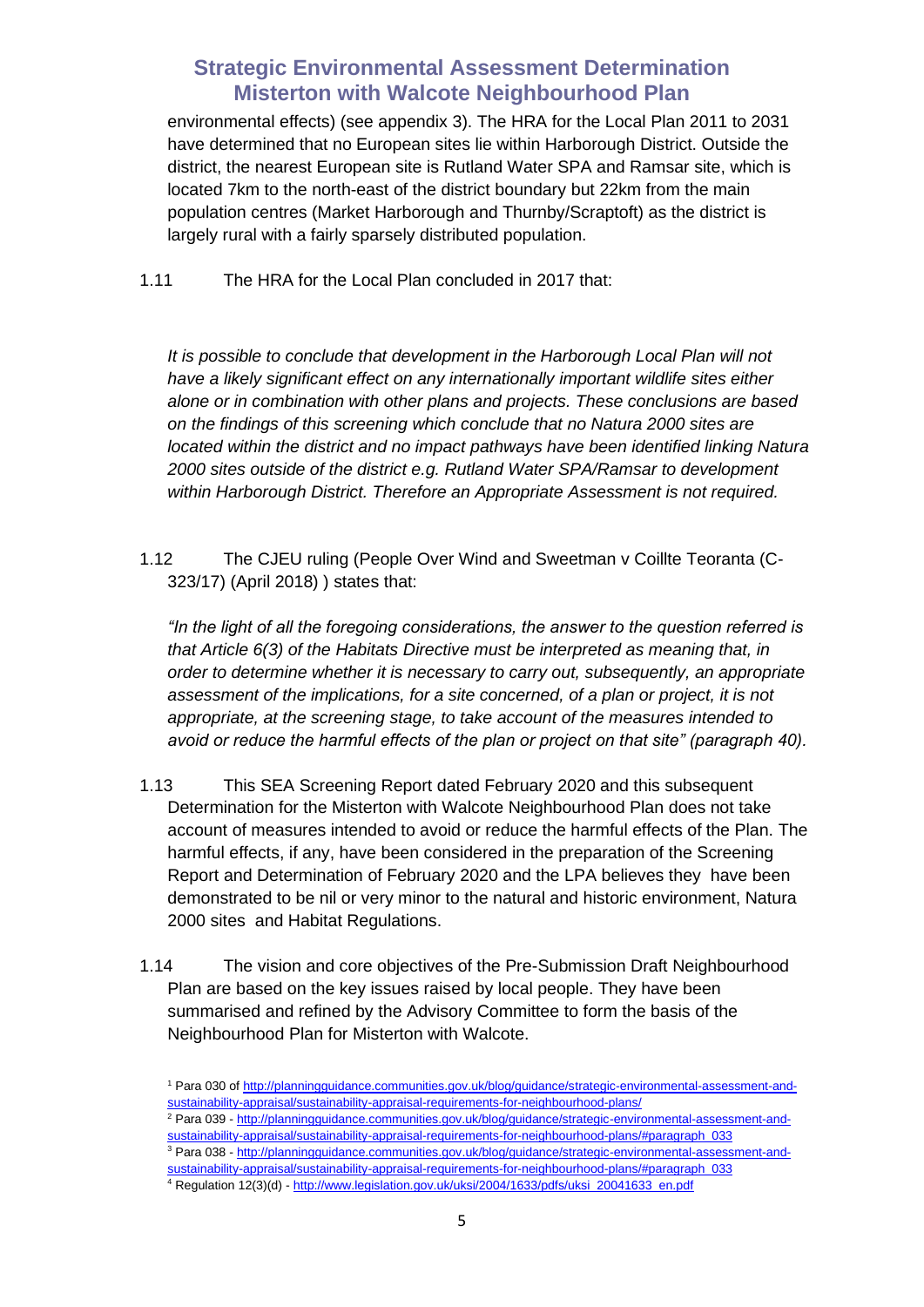1.15 The Neighbourhood Plan (pre-submission draft Feb 2020) has the following policies at its core:

*POLICY HBE1: LIMITS TO DEVELOPMENT - Residential development proposals will be supported on sites within the Limits to Development as identified in the above plan where it complies with the policies of this Neighbourhood Plan and subject to design and amenity considerations.*

*Subject to the Rural Exception Site provisions set out below (HBE6), areas outside the defined Limits to Development and the allocated SDA will be treated as open countryside, where development will be carefully controlled in line with local and national strategic planning policies.*

*POLICY HBE 2: EAST OF LUTTERWORTH SDA - In relation to the part of the Strategic Development Site lying within the Plan Area, the Plan adds local detail to the LP and requires:* 

*a) Development to include a mix of house types, sizes and tenures, including affordable homes and a range of properties available to rent, to meet the current and future needs of people living in and with a connection to the parish of Misterton with Walcote;* 

*b) An area of green open space shall be maintained as an area of separation between the new dwellings and the settlement of Misterton with landscaping be provided to create and maintain a visual barrier between these two areas of built development, as required by LP Policy L1;* 

*c) Access into the strategic Development Areas to the north and south of the road is designed to minimise delays and disruption to traffic travelling east and west on the A4304;* 

*d) Adequate measures are put in place to mitigate disturbance caused by any significant increase in traffic through the villages of Misterton with Walcote, including signage, traffic calming and measures to prevent the creation of 'rat runs' along Swinford Road, South Kilworth Road and Washpit Lane;* 

*e) No direct vehicular access is created between the Strategic Development site and the villages of Misterton with Walcote, other than any necessary changes to the access arrangements into Misterton village;* 

*f) The extensive network of statutory and permissive footpaths within the site be maintained and links to the wider countryside be protected and maintained;* 

*g) The existing cycleway alongside the A4304 be retained and further cycle paths be created with the proposed development site;*

*h) Existing greenspaces be protected and where possible enhanced, including Misterton Marshes SSSI, Thornborough Spinney and other Priority Habitats identified by Natural England (see pp 26 -28) including the designation of an adequate undeveloped buffer zone around each sensitive site;*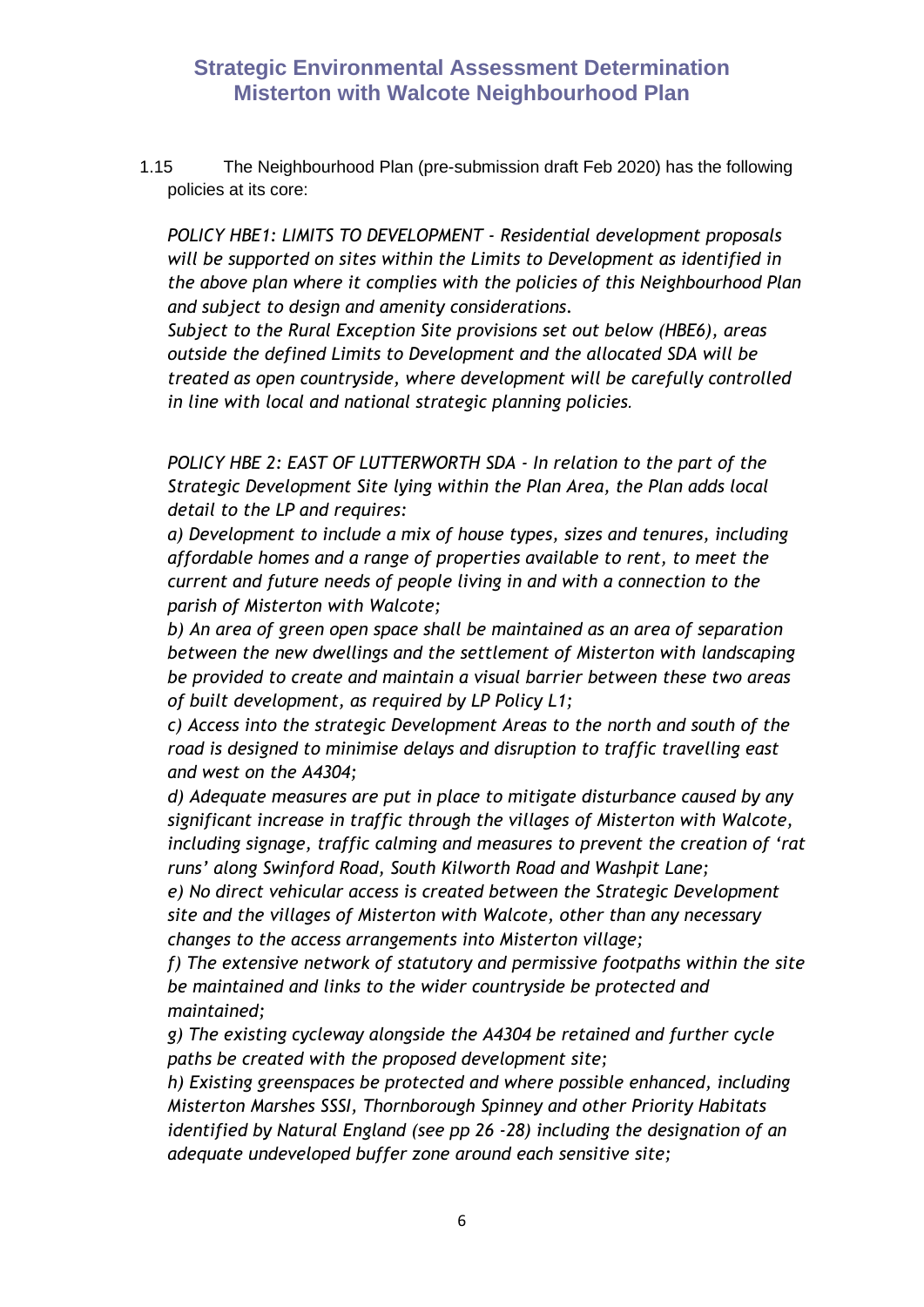*i) Development of high-quality design and layout which minimises its impact on the surrounding landscape, respects the topography and maintains and enhances existing woodland trees and hedgerows;*

*j) Development avoids harm to St Leonard's Church Misterton, a grade 2\* listed building, respects its setting and maintains the important vista between St Leonard's Misterton with St Mary's Lutterworth, as required by LP Policy U; k) Land shall be allocated along the valley of the River Swift, north of Misterton with west towards Walcote, for the creation of a Country Park; l) Proposals should minimise the impact on general amenity and reduce to a minimum the impact of noise, odour and light particularly when developing land for distribution to the south of the A4304. Light pollution should be minimised through the use of carefully installed and directed light fixtures and the adoption, if possible, of a lighting curfew to ensure the site is lit only when necessary. The impact of development on air quality in the Plan area will be measured and mitigated. Proposals which will result in the improvement of air quality or minimise reliance on less sustainable forms of transport will be supported.*

*POLCY HBE 3: HOUSING MIX – New development should provide for a mixture of housing types having regard to identified local housing needs as evidenced by the above local consultations, the November 2018 housing needs survey and the Leicester and Leicestershire Housing and Economic Development Needs Assessment (HEDNA) 2017 or more recent documents.*

*Dwellings of three bedrooms or fewer and single-storey accommodation suitable for older people will be supported where they are in accordance with other policies. Dwellings of 4 or more bedrooms will be expected to comprise a minority of the total number of new dwellings in any multi-house development.*

*POLICY HBE 4: WINDFALL SITES - Small residential development proposals on infill and redevelopment sites will be supported subject to proposals being well designed and meeting all relevant requirements set out in other policies in this Neighbourhood Plan and District-wide planning policies and where such development:*

*a) Respects local character;*

*b) Retains existing important natural boundaries such as trees, hedges and streams;*

*c) Does not reduce garden space to an extent where it adversely impacts on the character of the areas or the amenity of neighbours and the existing and future occupiers of the dwellings; and*

*d) Does not result in an unacceptable loss of amenity for neighbouring occupiers by reason of loss of privacy, loss of daylight, visual intrusion or noise.*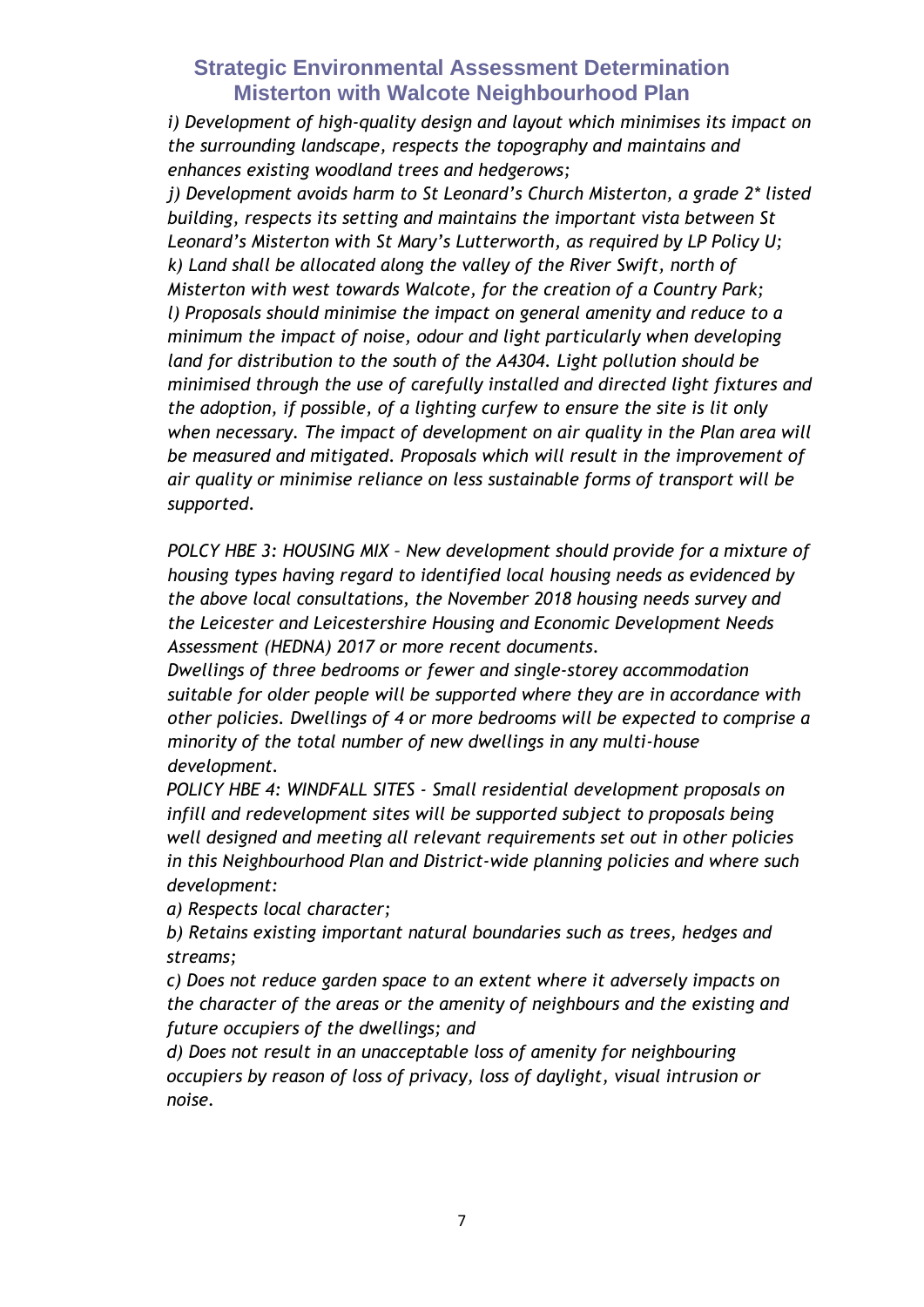*POLICY HBE 5: RURAL EXCEPTION SITES - Development proposals for affordable housing on small sites in the parish in areas that would not normally be permitted for housing will be supported as rural exception sites where: a) the site is visually and physically connected to a settlement;*

*b) the scale of the development would be in-keeping with the role and function of the settlement;*

*c) the type and scale of affordable housing is justified by evidence of need; d) the development would accommodate households who are either current residents of the parish or have a strong local connection with the local community;*

*e) planning conditions will be used to ensure that the market and affordable housing is available with priority in perpetuity for people with a local connection to the Neighbourhood Plan area.; and*

*f) Small numbers of market homes, up to 33% of the total, may be permitted where they are essential to enable the delivery of affordable units, meet an identified and proven element of local need, such as starter homes or units to enable local 'downsizing'.*

### *POLICY HBE 6: DESIGN STANDARDS*

*A. All developments should incorporate adequate provision for vehicular access, constructed to minimise surface water run-off. All new dwellings must be provided with a charging port for electric vehicles. Adequate off-road parking should be provided as a minimum of two car parking spaces for dwellings of three bedrooms or less and three spaces for dwellings of four bedrooms or more, in line with Highways Authority requirements;*

*B. The creation of safe spaces for access and movement around the development, taking into account expected vehicle numbers and movements must be catered for;*

*C. All new housing and extensions should be built to minimum of building regulations standard M4(2) Category 2;*

*D. Development, where appropriate, should incorporate sustainable drainage systems with maintenance regimes. Appropriate provision for the secure storage of waste bins and recyclable materials out of sight of public areas should be made. All new dwellings must incorporate infrastructure to enable connection to the local fibre-optic network. Cabling, pipework and telephone lines must be discreet and protected from damage;*

*E. Any new development must demonstrate how it will minimise the impact on local flora and fauna. Existing trees, hedgerows and topography should be preserved as far as possible. Existing grass verges and banks should be retained where possible and provision made for the upkeep of any new grass areas within the development;*

*F. Applications should incorporate measures for the protection and enhancement of local biodiversity, where appropriate, as follows:*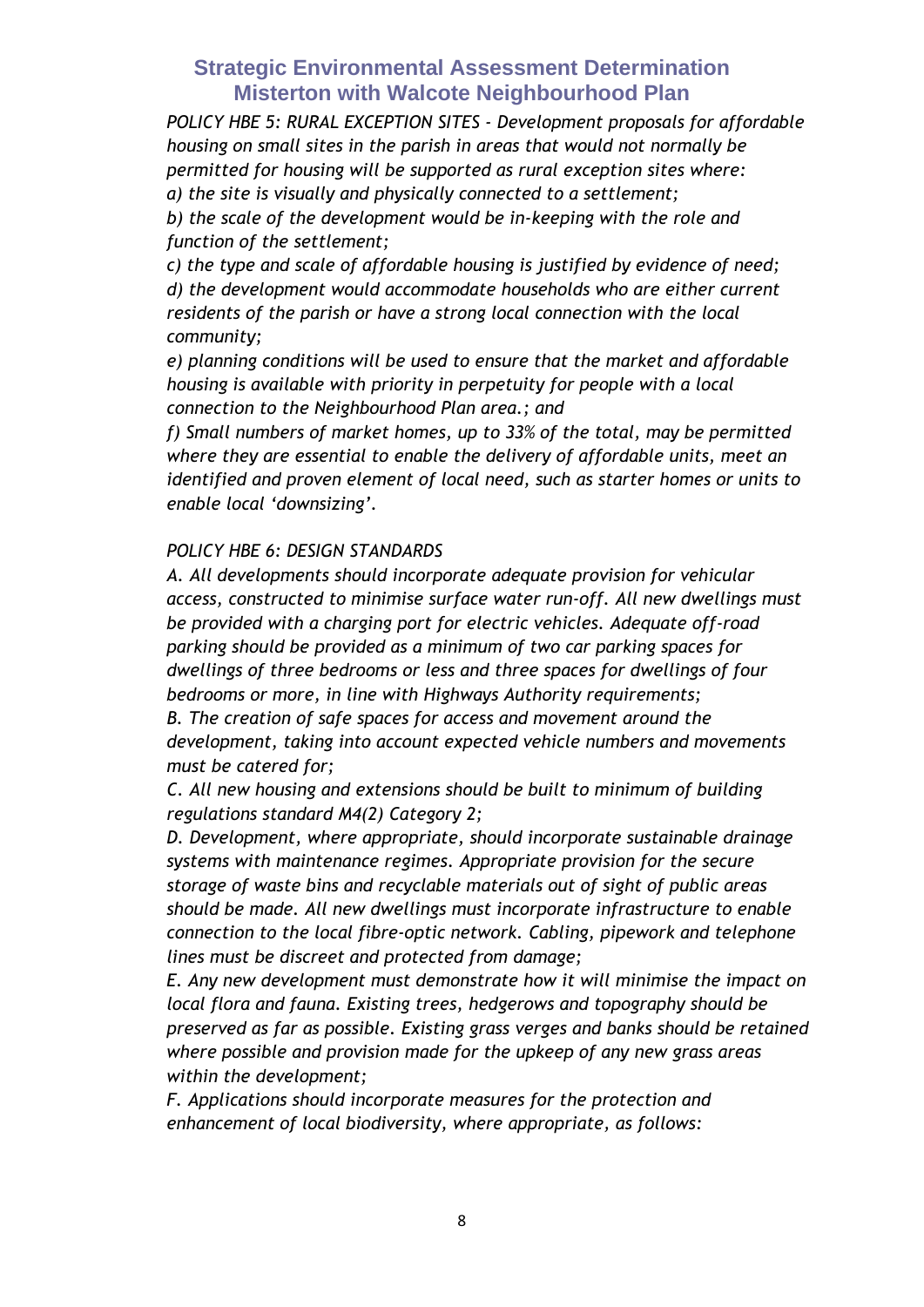*• Roof and wall construction should follow current technical best practice recommendations for integral bird nesting boxes and bat breeding and roosting sites;*

*• Hedges (or fences with ground-level gaps) should be used for property boundaries to maintain connectivity of habitat for small ground-based animals such as hedgehogs.*

*• Lighting design, location, type, lux levels and times of use should follow current best-practice as well as legislation by applying the guidelines in Guidance note 08/18 Bats and artificial lighting in the UK: Bat Conservation Trust/Institution of Lighting Professionals, 2018.*

*• Existing trees and hedges of ecological or arboricultural value on and immediately adjacent to new development sites should be retained and protected whenever possible. When this is demonstrably not practicable, the developer should be responsible for arranging new plantings on a one-for-one or better ratio, particularly in the case of mature trees, using diverse native species, either on site or elsewhere in suitable locations in the Neighbourhood Plan Area. Heights and density at maturity should be considered when planning tree planting; and*

*• Development should incorporate sustainable design and construction techniques to meet high standards for energy and water efficiency, including the use of renewable and low carbon energy technology and, where appropriate, grey water systems.*

*• Sustainable drainage (SUDS) and landscaping schemes in developments of over 10 dwellings should be designed to incorporate measures for habitat creation and biodiversity enhancement and should include a resourced management plan to maintain the designed biodiversity value of these features for at least ten years after the whole site's completion by the developer.*

*POLICY ENV 1: PROTECTION OF LOCAL GREEN SPACE – Development proposals that would result in the loss of, or have an adverse effect on, the following Local Green Spaces (details in Appendix 7; map figure 5) will not be allowed other than in exceptional circumstances.*

*• Misterton churchyard and meadows (inventory site 1026)*

*• Walcote parkland (1117)*

*POLICY ENV 2: PROTECTION OF SITES OF ENVIRONMENTAL SIGNIFICANCE – The sites mapped (figure 6) are of local (or higher) significance for their historical and/or natural environment features. Their historical features are extant and have visible expression, their species and habitats are ecologically important in their own right, and they are locally valued.*

*The historical and/or ecological significance of the features, species, or habitats occurring on these sites should be weighed against the benefits of a development proposal, or of a change of land use requiring planning approval, affecting them.*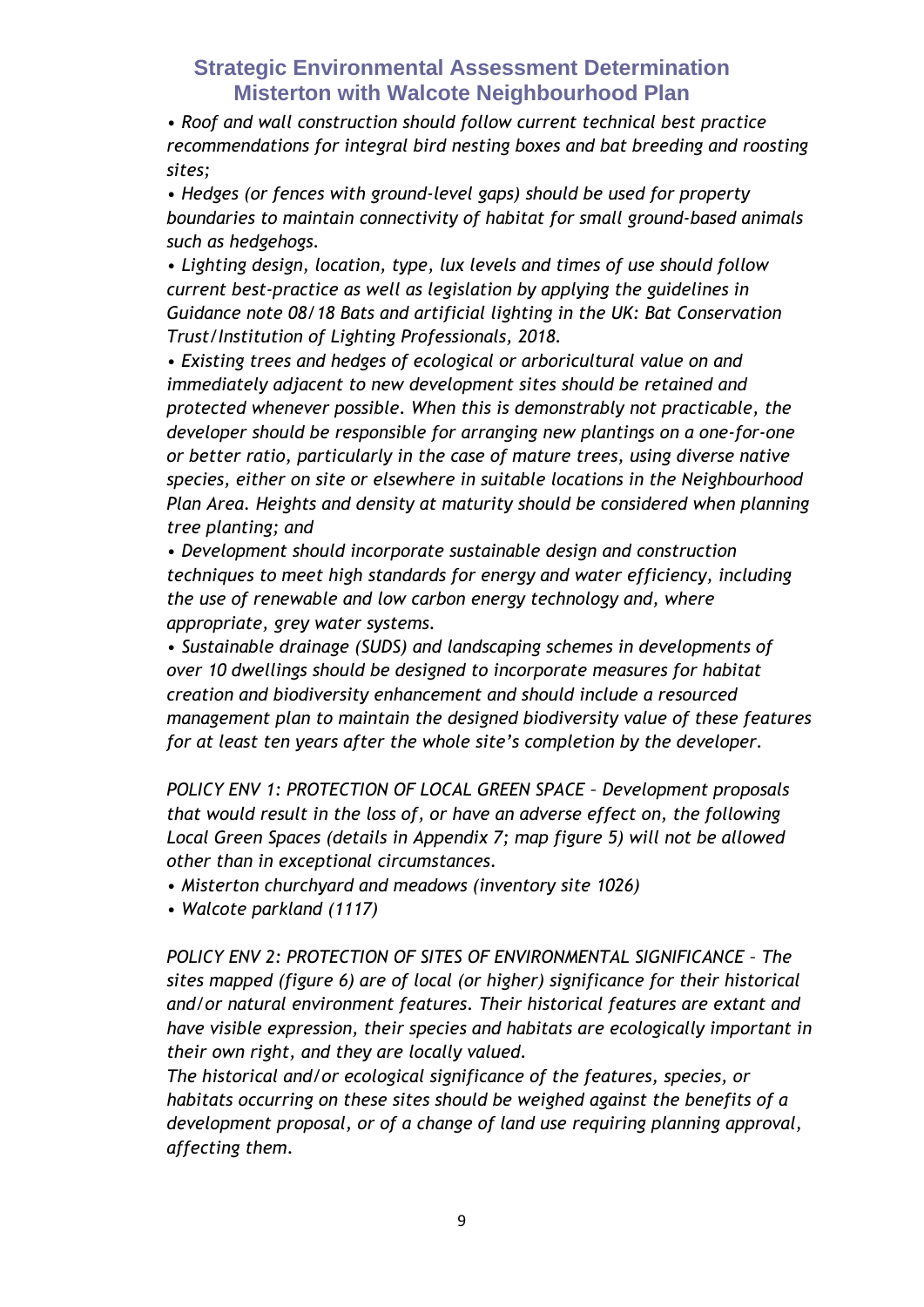*POLICY ENV 3: OPEN SPACES , SPORTS AND RECREATION SITES - Development proposals that result in the loss, or have a significant adverse effect on the following important open spaces will not be supported unless the open space is replaced by equivalent or better provision in an equally suitable location, or unless it can be demonstrated to the Local Planning Authority that the open space's amenities are no longer required by the community. 1104 Open space (paddock) between Chapel Lane and footpath Y98 1104.1 Bufton allotments, off Chapel Lane 1105 Chapel Lane spinney 1106.1 Bufton play area and amenity greenspace 1026.1 Misterton churchyard 1126 Franks Road allotments 1127 Old School playing field 1128 Walcote memorial Garden*

*POLICY ENV 4 NON-DESIGNATED LOCAL HERITAGE ASSETS – The structures and buildings listed here (and map figure 8) are non-designated local heritage assets. They are important for their contribution to the layout and characteristic mix of architectural styles in Walcote village. The benefits of a development proposal, or of a change of use requiring planning approval, should be judged against their significance as heritage assets. WALCOTE*

- *1. No. 2 Brook Street*
- *2. Nos. 5-12 Brook Street*
- *3 No. 13 Brook Street*
- *4. Brook Cottages, Nos. 4-10 Brook Street*
- *5. Yew Tree House, Brook Street*
- *6. Rowan Cottage, No. 20 Brook Street*
- *7. Rose Cottage, No. 24 Brook Street*
- *8. No. 22 Brook Street*
- *9. No. 26 Brook Street*
- *10. No. 28 Brook Street*
- *11. Fairview, No. 32 Brook Street*
- *12. Hall Cottage, Brook Street*
- *13. No. 1 Chapel Lane*
- *14. Walcote Farmhouse, No. 23 Lutterworth Road*
- *15. Gable Cottage, Lutterworth Road*
- *16. Estate cottages, Lutterworth Road*
- *17. Wakeley Farm (MLE15772)*
- *18. WW2 bomb craters*

*[NOTE: MLE 21558 'C19th chapel, Swinford Road' is recorded in the Leics. CC HER but is now derelict and partly demolished. Omitted from this list] MISTERTON*

### *19. Misterton Hall (MLE 2132)*

- *20. The Old Rectory, Misterton (MLE12011*
- *21. Misterton Lodge, Lutterworth Road (MLE23168)*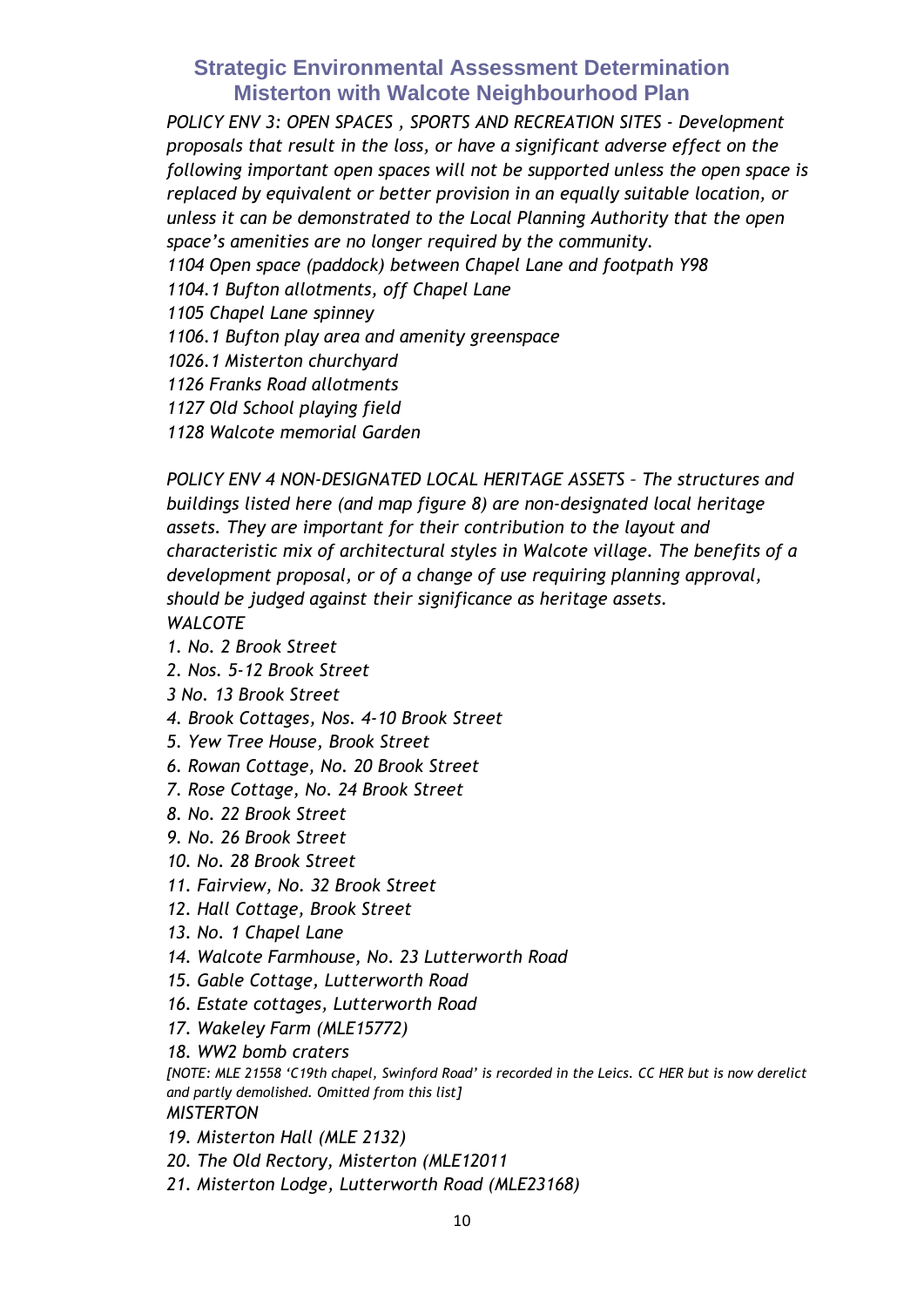*22. Park Lodge, Lutterworth Road, Misterton (MLE23169) For detailed evidence for non-designated heritage assets see appendix 8*

*POLICY ENV 5: RIDGE AND FURROW - The areas of ridge and furrow earthworks (figure 9) are non-designated heritage assets.*

*Any loss or damage arising from a development proposal (or a change of land use requiring planning permission) is to be balanced against the benefits of such development.*

*POLICY ENV 6: BIODIVERSITY, WOODLAND, HEDGES AND HABITAT* 

*CONNECTIVITY- New development in Misterton with Walcote will be expected to safeguard locally significant habitats and species, especially those protected by relevant English and European legislation, and, where practicable, to create new habitats for wildlife.*

*Development proposals that damage or result in the loss of woodland and hedges of historical and ecological significance and amenity value will be resisted where possible. Proposals should be designed to retain and manage, or replace (on site or elsewhere), all trees, woodland and species-rich hedges whenever possible.*

*Development proposals should not adversely affect the habitat connectivity provided by the wildlife corridors identified in figure 10.*

*POLICY ENV 7: PROTECTION OF IMPORTANT VIEWS – The following views (figure 11) are important to the setting and character of the village. To be supported, development proposals must not significantly harm them, and should include statements of proposed mitigation and/or protection.*

*1. East from the gate into field 1117 (the 'conker field') across the historic parkland (pasture with trees) and ridge and furrow earthworks to Gilmorton Lane.*

*2. From the village of Walcote along bridleway Y31 towards Misterton with across the fields to the north west of the path.*

*3. From the churchyard of St. Leonard's church west and northwest toward Lutterworth.*

*4. From the churchyard of St. Leonard's church north over the Swift valley.*

- *5. From Gilmorton Road west across field 1117*
- *6. Gateway view of Walcote village from the east …*

*7. Gateway view looking north toward Walcote village.*

*8. Gateway view from the A4304 / M1 junction east into the NP Area and Misterton Church*

*POLICY ENV 8: RENEWABLE ENERGY GENERATION INFRASTRUCTURE –*

*Development that incorporates environmentally sound energy generation and/or storage technologies will be supported.*

*Proposals for small-scale renewable energy generation and energy storage facilities will be considered favourably, on their merits, providing that*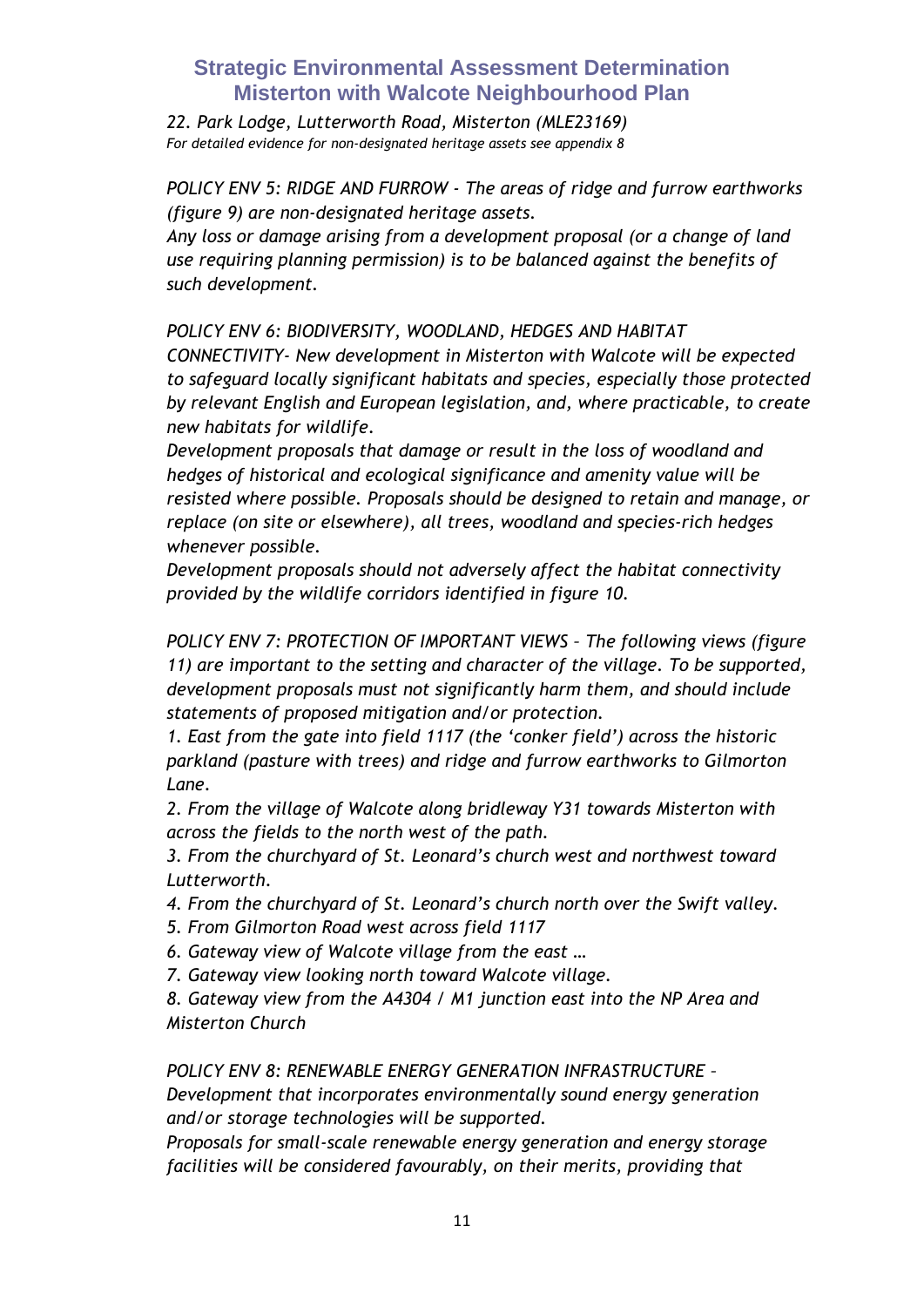*conditions regarding habitats and species, heritage assets, landscape character, noise and visual impact are in place.*

*POLICY CF1: RETENTION OF COMMUNITY FACILITIES, AMENITIES, ASSETS - Development leading to the loss of an existing community facility, including the village hall, church, Public House, allotments and recreation ground, will not be supported unless it can be demonstrated that:*

*a) There is no longer any need or demand for the existing community facility; or*

*b) The existing community facility is, demonstrably, no longer economically viable or able to be supported by the community; or*

*c) The proposal makes alternative provision for the relocation of the existing community facility to an equally or more appropriate and accessible location within the Parish which complies with the other general policies of the Neighbourhood Plan.*

*POLICY CFA2: NEW OR IMPROVED COMMUNITY FACILITIES - Proposals that improve the quality and/or range of community facilities will be supported provided that the development:*

*a) Meets the design criteria stated within this Neighbourhood Plan; b) Will not result in unacceptable traffic movements or other disturbance to residential properties;*

*c) Will not generate a need for parking that cannot be adequately catered for; d) Is of a scale appropriate to the needs of the locality and conveniently accessible for residents of the village wishing to walk or cycle; e) Takes into full account the needs of people with disabilities.*

*POLICY TR1: TRAFFIC MANAGEMENT - With particular regard to the rural highway network of the Parish and the need to minimise any increase in vehicular traffic all housing and commercial development must: a) Be designed to minimise additional traffic generation and movement through the village;* 

*b) Incorporate sufficient off-road parking;* 

*c) Not remove or compromise the use of any existing off-road parking areas unless a suitable equivalent alternative is provided;* 

*d) Provide any necessary improvements to site access, communal parking and the highway network either directly or by financial contributions; and e) Consider, where appropriate, the improvement and where possible the creation of footpaths and cycleways to enhance safety for pedestrians and to access key village services.*

*POLICY TR2: ELECTRIC VEHICLES – Where feasible, residential development of one dwelling or more should provide 7kW cabling, or better where possible, to the most practical point in the home to facilitate subsequent installation of a home electric vehicle charging point.*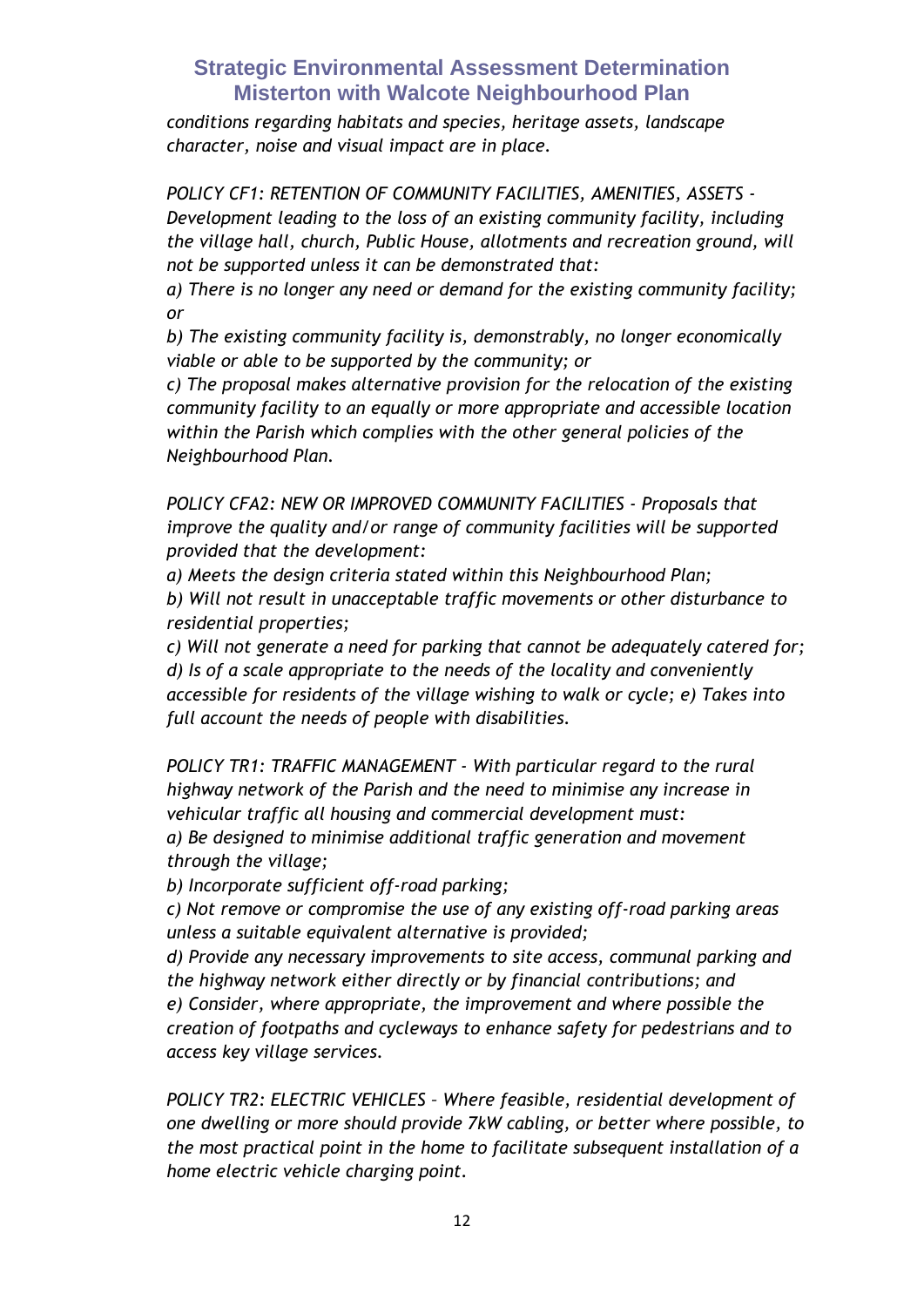*The provision of communal vehicular charging points within the Parish will be supported where there is universal access and their presence does not impact negatively on existing available parking in the Parish*

*POLICY BE1: SUPPORT FOR EXISTING BUSINESSES & EMPLOYMENT* 

*OPPORTUNITIES- There will be a strong presumption against the loss of commercial premises or land that provides employment or future potential employment opportunities. Applications for a change of use to an activity that does not provide employment opportunities will only be supported if it can be demonstrated that:* 

*a) The commercial premises or land in question has not been in active use for at least 6 months; and* 

*b) The commercial premises or land in question has no potential for either reoccupation or redevelopment for employment generating uses and as demonstrated through the results both of a full valuation report and a marketing campaign lasting for a continuous period of at least six months.*

*POLICY BE2: SUPPORT FOR NEW BUSINESSES AND EMPLOYMENT - In supporting additional employment opportunities outside the SDA, new development will be supported if:* 

*a) It falls within the boundary of planned limits to development for Walcote, unless it relates to small scale leisure or tourism activities, or other forms of employment related development appropriate to a countryside location or there are exceptional circumstances;* 

*b) Where possible, development is sited in existing buildings or on areas of previously developed land;* 

*c) It is of a size and scale not adversely affecting the character, infrastructure and environment of the village itself and the Neighbourhood Plan area, including the countryside;* 

*d) It does not involve the loss of dwellings;* 

*e) It does not increase noise levels or light pollution or introduce any pollution to an extent that they would unacceptably disturb occupants of nearby residential property;* 

*f) It does not generate unacceptable levels of traffic movement and on road parking, provide off road parking; and* 

*g) It contributes to the character, the design of the local built environment and the vitality of the local area.*

*POLICY BE3: HOME WORKING - Proposals for the use of part of a dwelling for office and/or light industrial uses, and for small-scale free-standing buildings within its curtilage, extensions to the dwelling or conversion of outbuildings for those uses, where planning permission is required, will be supported where:*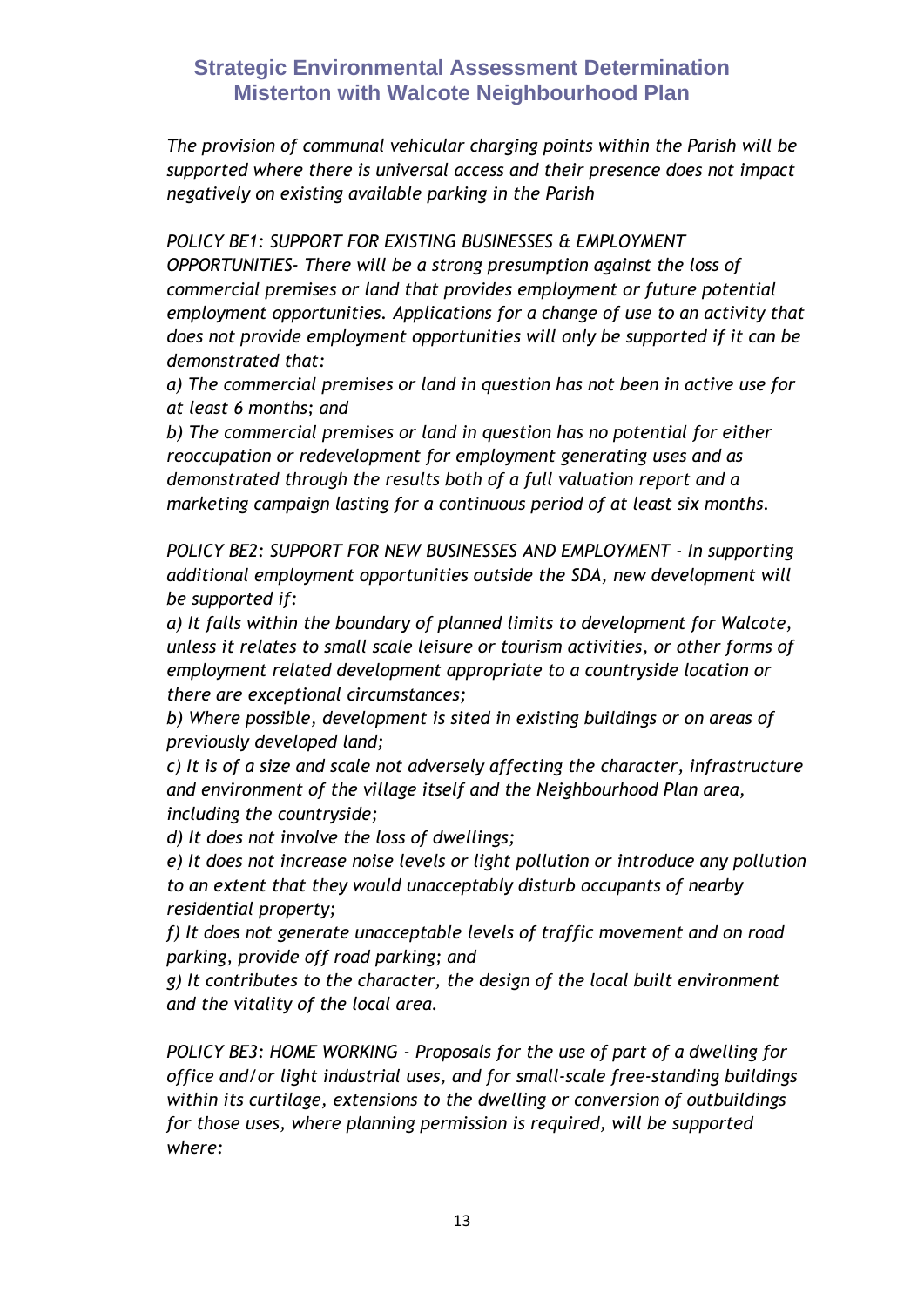*a) Such development will not result in unacceptable traffic movements and that appropriate parking provision is made;* 

*b) No significant and adverse impact arises to nearby residents or other sensitive land uses from noise, fumes, light pollution, or other nuisance associated with the work activity; and* 

*c) Any extension or free-standing building shall be designed having regard to policies in this Neighbourhood Plan and should not detract from the quality and character of the building to which they are subservient by reason of height, scale, massing, location or the facing materials used in their construction.*

*POLICY BE4: FARM DIVERSIFICATION - In order to support farm diversification and the sustainable growth and small-scale expansion of businesses, the conversion of existing agricultural and commercial buildings will be supported subject to:* 

*a) The use proposed is appropriate to the rural location;* 

*b) The conversion/adaptation works respect the local character of the surrounding area;* 

*c) The development will not have an adverse impact on any archaeological, architectural, historic or environmental features;* 

*d) The local road system is capable of accommodating the traffic generated by the proposed new use and adequate parking can be accommodated within the site; and* 

*e) There is no significant adverse impact on neighbours through noise, light or other pollution, increased traffic levels or increased flood risk.*

*POLICY BE5: BROADBAND INFRASTRUCTURE - Proposals to provide access to superfast broadband for all businesses and households in Misterton with Walcote Parish will be supported.* 

*Improvements to the mobile telecommunication network that will serve all businesses and households within the Parish will be supported. Where new masts are installed, these should be shared where possible by more than one provider.* 

*Any infrastructure improvements, possibly requiring above ground network installations, must be sympathetically located, designed to integrate into the landscape and not be in or near to open landscapes.*

1.7 The legislation set out below outlines the regulations that require the need for this screening exercise. Section 4 provides a screening assessment of the likely significant environmental effects of the Neighbourhood Plan and the need for a full SEA.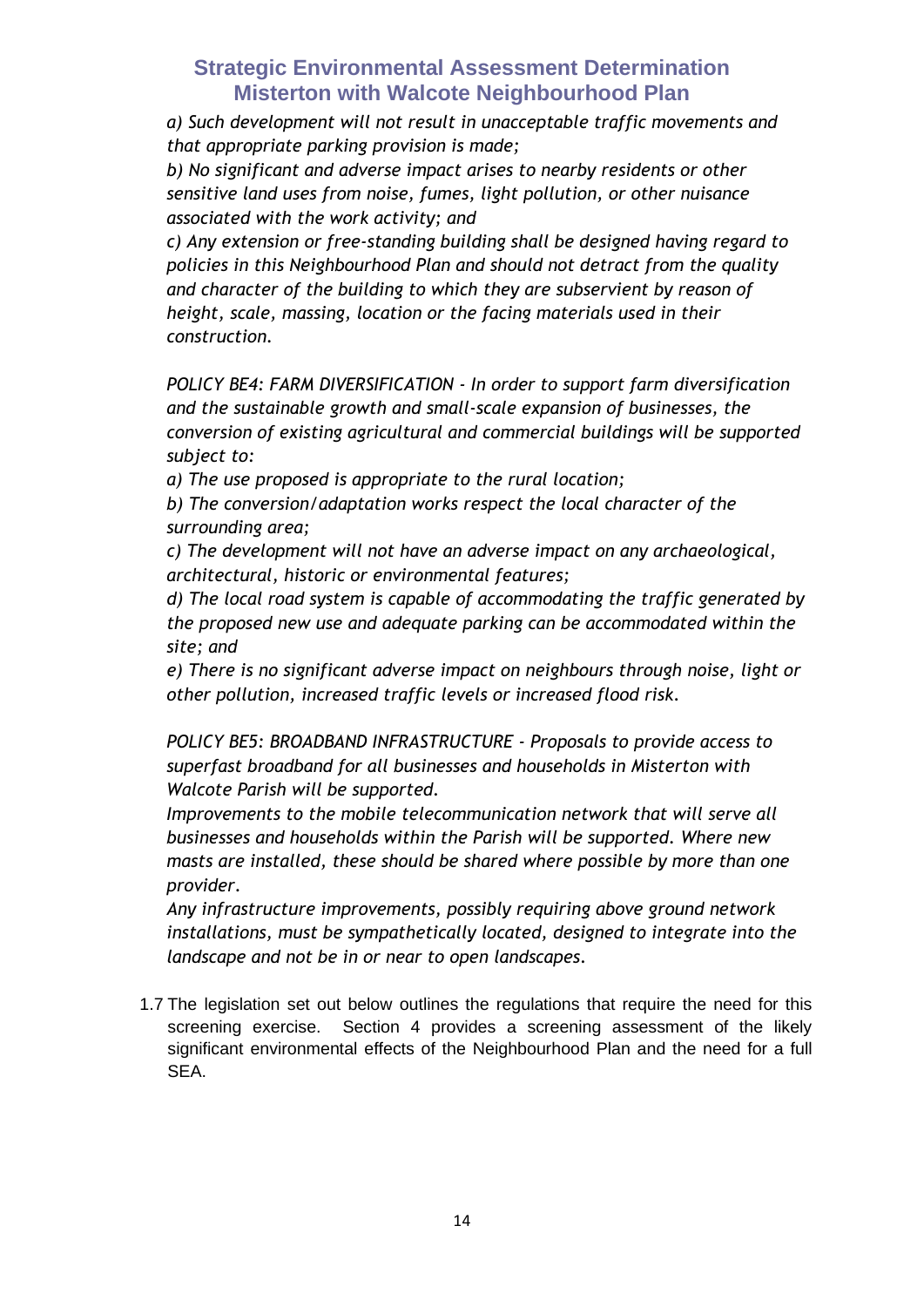- **2. Legislative Background**
- 2.1 The basis for Strategic Environmental Assessments and Sustainability Appraisal legislation is [European Directive 2001/42/EC](http://eur-lex.europa.eu/LexUriServ/LexUriServ.do?uri=CELEX:32001L0042:EN:NOT) and was transposed into English law by the [Environmental Assessment of Plans and Programmes Regulations 2004,](http://www.legislation.gov.uk/uksi/2004/1633/contents/made) or SEA Regulations. Detailed Guidance of these regulations can be found in the Government publication ['A Practical Guide to the Strategic Environmental](http://www.communities.gov.uk/documents/planningandbuilding/pdf/practicalguidesea.pdf)  [Assessment Directive' \(ODPM 2005\).](http://www.communities.gov.uk/documents/planningandbuilding/pdf/practicalguidesea.pdf)
- 2.2 Schedule 2 of the [Neighbourhood Planning \(General\) Regulations 2012](http://www.legislation.gov.uk/uksi/2012/637/contents/made) makes provision in relation to the Habitats Directive. The Directive requires that any plan or project, likely to have a significant effect on a European site, must be subject to an appropriate assessment. To achieve this, paragraph 1 prescribes a basic condition that the making of a neighbourhood plan is not likely to have a significant effect on a European site or a European offshore marine site. Paragraphs 2 to 5 of the Schedule amend the Conservation of Habitats and Species Regulations 2010 so as to apply its provisions to neighbourhood development orders and neighbourhood plans. In particular paragraph 4 inserts new regulation 78A which provides that a neighbourhood development order may not grant planning permission for development which is likely to have a significant effect on a European site or a European offshore marine site.
- 2.3 Schedule 3 of the [Neighbourhood Planning \(General\) Regulations 2012](http://www.legislation.gov.uk/uksi/2012/637/contents/made) makes provision in relation to the [Environmental Impact Assessment](http://europa.eu/legislation_summaries/environment/general_provisions/l28036_en.htm) (EIA) Directive. The Directive requires that EIA development must be subject to a development consent process. To enable this, Schedule 3 prescribes a basic condition that applies where development which is the subject of a proposal for a neighbourhood development order is of a type caught by the EIA Directive, and applies the relevant provisions of the [Town and Country Planning \(Environmental Impact Assessment\)](http://www.legislation.gov.uk/uksi/2011/1824/contents/made) Regulations 2011[\(3\)](http://www.legislation.gov.uk/uksi/2012/637/note/made#f00037#f00037) ("the EIA Regulations") with appropriate modifications [\(regulation 33](http://www.legislation.gov.uk/uksi/2011/1824/regulation/33/made) and paragraphs [1 to 4 and 6 of Schedule 3\)](http://www.legislation.gov.uk/uksi/2011/1824/schedule/3/made). Paragraphs 5 and 7 to 13 of Schedule 3 correct errors in the EIA Regulations
- 2.4 This report focuses on screening for SEA and the criteria for establishing whether a full assessment is needed in light of the Sustainability Appraisal and Strategic Environmental Assessment undertaken for the Core Strategy in 2010. A copy of the SA Report can be viewed here; [Harborough District Council -](http://www.harborough.gov.uk/directory_record/562/sustainability_appraisal_and_strategic_environmental_assessment) Sustainability Appraisal [\(SA\) and Strategic Environmental Assessment \(SEA\)](http://www.harborough.gov.uk/directory_record/562/sustainability_appraisal_and_strategic_environmental_assessment) and the [Sustainability Appraisal](http://www.harborough.gov.uk/directory_record/724/sustainability_appraisal_and_strategic_environmental_assessment_-_new_local_plan)  [\(SA\) as part of the New Local Plan](http://www.harborough.gov.uk/directory_record/724/sustainability_appraisal_and_strategic_environmental_assessment_-_new_local_plan) during 2016.
- **3. Criteria for Assessing the Effects of Neighbourhood Plans (the 'plan')**
- 3.1 Criteria for determining the likely significance of effects referred to in Article 3(5) of Directive 2001/42/EC are set out below:

1. The characteristics of neighbourhood plans ("plan"), having regard, in particular, to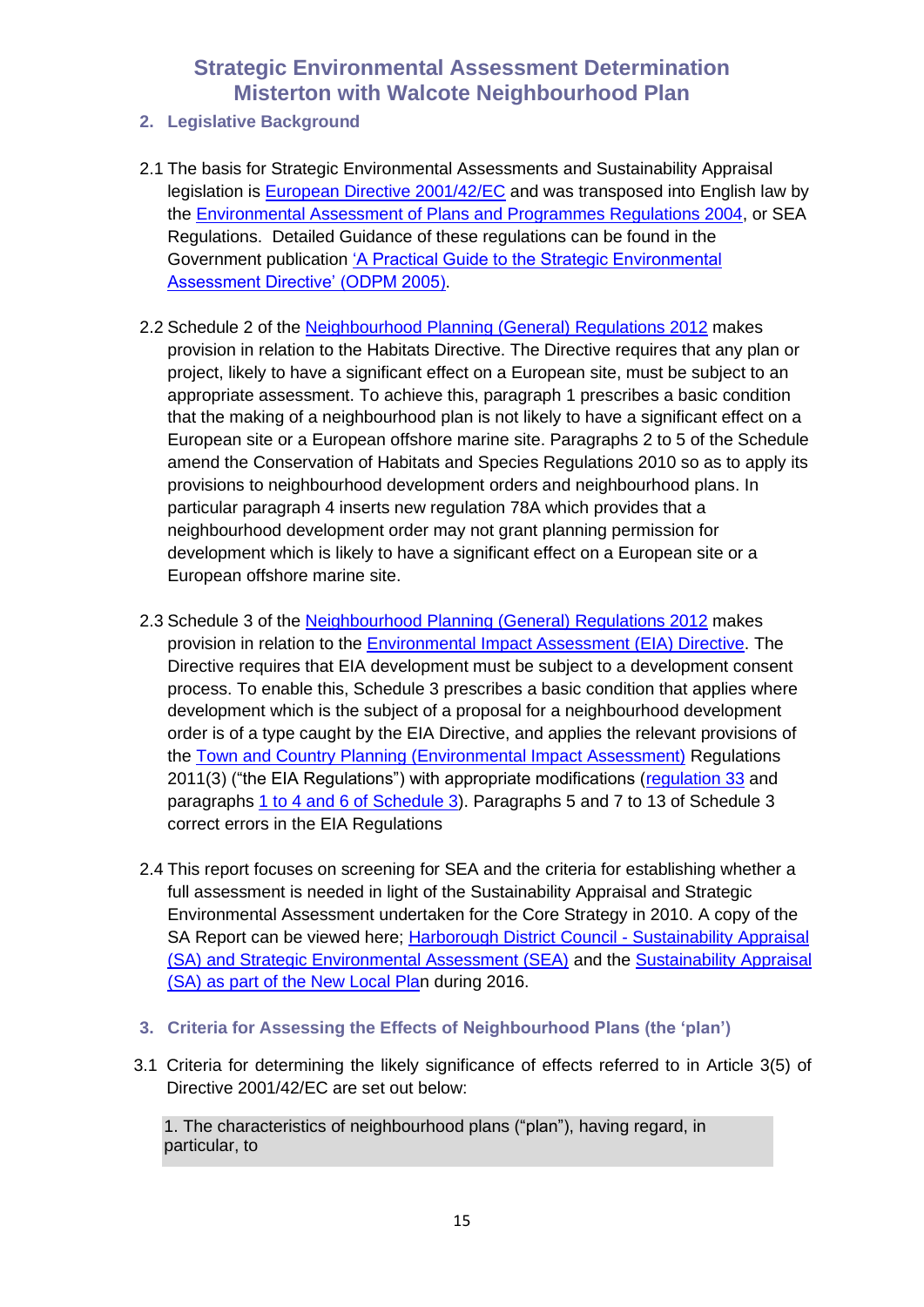- the degree to which the plan sets a framework for projects and other activities, either with regard to the location, nature, size and operating conditions or by allocating resources,

- the degree to which the plan influences other plans and programmes including those in a hierarchy,

- the relevance of the plan for the integration of environmental considerations in particular with a view to promoting sustainable development,

- environmental problems relevant to the plan,

- the relevance of the plan for the implementation of community legislation on the environment (e.g. plans and programmes linked to waste-management or water protection).

2. Characteristics of the effects and of the area likely to be affected, having regard, in particular, to

- the probability, duration, frequency and reversibility of the effects,

- the cumulative nature of the effects,

- the trans boundary nature of the effects,

- the risks to human health or the environment (e.g. due to accidents),

- the magnitude and spatial extent of the effects (geographical area and size of the population likely to be affected),

- the value and vulnerability of the area likely to be affected due to:

- special natural characteristics or cultural heritage,
- exceeded environmental quality standards or limit values,
- intensive land-use,

- the effects on areas or landscapes which have a recognised national, Community or international protection status.

Source: Annex II of SEA Directive 2001/42/EC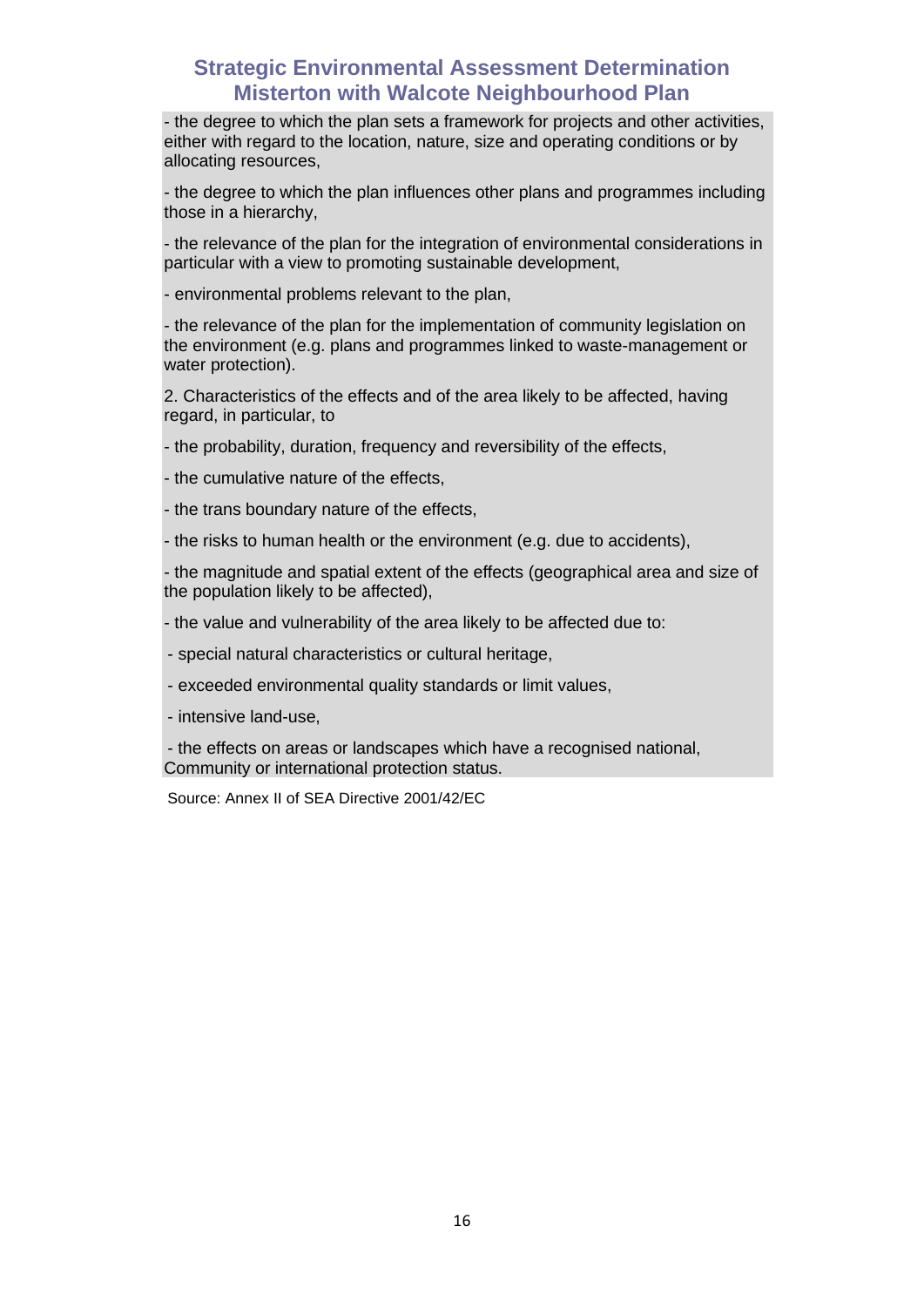#### **4. Assessment**



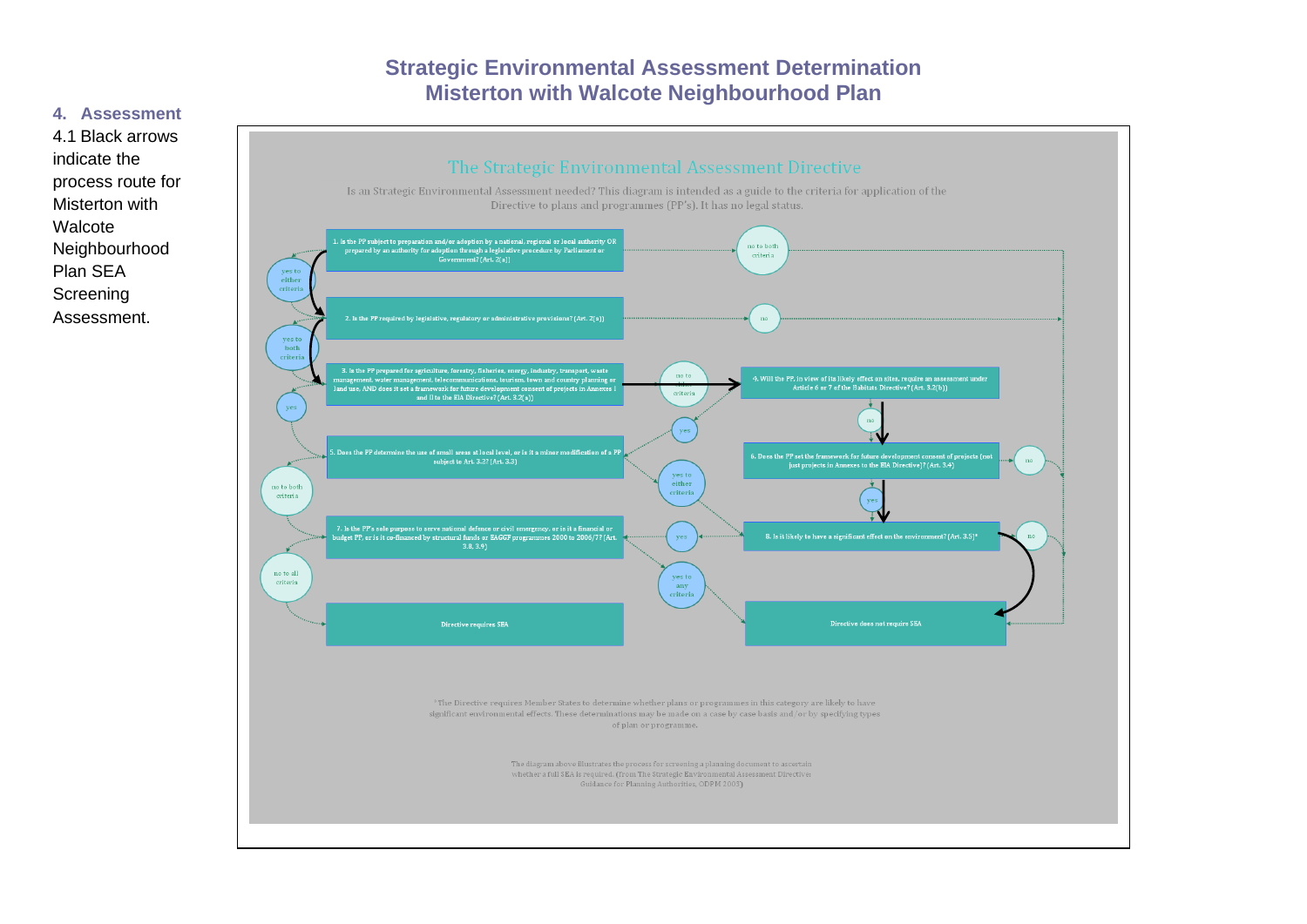4.2 The table below shows the assessment of whether the Neighbourhood Plan (NP) will require a full SEA. The questions below are drawn from the diagram above which sets out how the SEA Directive should be applied.

| <b>Stage</b>                                                                                                                                                                                                                                                                                                                                                         | Y/N          | <b>Reason</b>                                                                                                                                                                                                                                                                                                                                                                                                                                                                                                                                                                                                                                                                                                                                                                                                                                                                                                                                                                                                   |
|----------------------------------------------------------------------------------------------------------------------------------------------------------------------------------------------------------------------------------------------------------------------------------------------------------------------------------------------------------------------|--------------|-----------------------------------------------------------------------------------------------------------------------------------------------------------------------------------------------------------------------------------------------------------------------------------------------------------------------------------------------------------------------------------------------------------------------------------------------------------------------------------------------------------------------------------------------------------------------------------------------------------------------------------------------------------------------------------------------------------------------------------------------------------------------------------------------------------------------------------------------------------------------------------------------------------------------------------------------------------------------------------------------------------------|
| 1. Is the NP subject to preparation and/or adoption<br>by a national, regional or local authority OR<br>prepared by an authority for adoption through a<br>legislative procedure by Parliament or<br>Government? (Art. 2(a))                                                                                                                                         | Y            | The preparation of and adoption of the NP is allowed under The Town and Country<br>Planning Act 1990 as amended by the Localism Act 2011. The NP has been prepared by<br>Misterton with Walcote Parish Council (as the 'relevant body') and will be 'made' by HDC<br>as the local authority. The preparation of NPs is subject to the following regulations:<br>The Neighbourhood Planning (General) Regulations 2012 and The Neighbourhood<br>Planning (referendums) Regulations 2012                                                                                                                                                                                                                                                                                                                                                                                                                                                                                                                          |
| 2. Is the NP required by legislative, regulatory or<br>administrative provisions? (Art. 2(a))                                                                                                                                                                                                                                                                        | Y            | Whilst the Neighbourhood Plan is not a requirement and is optional under the provisions of<br>The Town and Country Planning Act 1990 as amended by the Localism Act 2011, it will if<br>'made', form part of the Development Plan for the District. It is therefore important that the<br>screening process considers whether it is likely to have significant environmental effects<br>and hence whether SEA is required under the Directive.                                                                                                                                                                                                                                                                                                                                                                                                                                                                                                                                                                  |
| 3. Is the NP prepared for agriculture, forestry,<br>fisheries, energy, industry, transport, waste<br>management, water management,<br>telecommunications, tourism, town and country<br>planning or land use, AND does it set a framework<br>for future development consent of projects in<br>Annexes I and II (see Appendix 2) to the EIA<br>Directive? (Art 3.2(a)) | N            | Whilst the NP covers a wide range of land use issues and allocations, it does not set the<br>framework for future development consent of projects in Annexes I and II to the EIA<br>Directive (see Appendix 2 for list).                                                                                                                                                                                                                                                                                                                                                                                                                                                                                                                                                                                                                                                                                                                                                                                        |
| 4. Will the NP, in view of its likely effect on sites,<br>require an assessment for future development<br>under Article 6 or 7 of the Habitats Directive?<br>(Art. 3.2 (b))                                                                                                                                                                                          | $\mathsf{N}$ | Misterton with Walcote NP is unlikely to have a substantial effect on the Natura 2000<br>network of protected sites. The Plan does not allocate sites for housing. A Habitat<br>Regulations Assessment (HRA) has been undertaken as part of the Local Plan preparation.<br>The assessment concludes that the Local Plan will not have a likely significant effect on<br>any internationally important wildlife sites either alone or in conjunction with other plans and<br>projects. These conclusions are based on the fact that no such sites are located within the<br>district and no impact pathways were identified linking internationally important wildlife sites<br>outside of the district (e.g. Rutland Water SPA/Ramsar site) to development within<br>Harborough District.<br>The Local Plan HRA considered but dismissed the following sites from the analysis due to<br>a combination of distance and absence of impact pathways linking it to the District:<br>Ensor's Pool SAC;<br>$\bullet$ |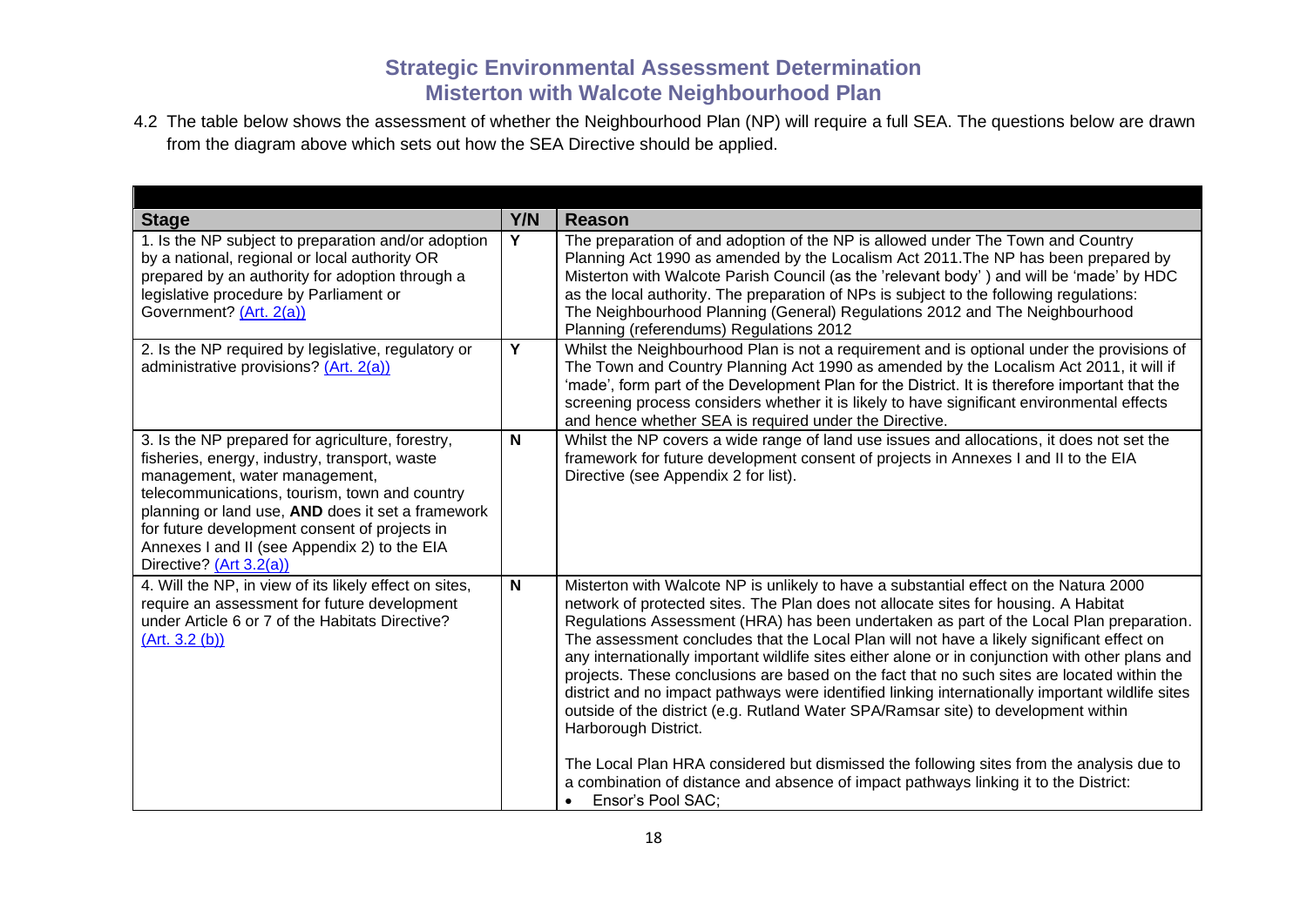|                                                                                                                                                                                                                          |   | The Upper Nene Valley Gravel Pits SPA and Ramsar; and<br>$\bullet$<br>River Mease SAC.<br>$\bullet$<br>The HRA looked into the potential effects of the plan on Rutland Water SPA and Ramsar<br>site in more detail. However it concluded that the Local Plan will not have a likely significant<br>effect on the site as no impact pathways were identified linking it to development within<br>Harborough District. Given that Misterton with Walcote lies some 40 km from Rutland<br>Water SPA/Ramsar, it is considered that the NP will not affect any Natura 2000 sites in line<br>with the findings of the HRA. Therefore, it is concluded that a full Appropriate Assessment<br>is not deemed to be required.<br>The Local Plan Habitat Regulations Assessment is available at:<br>https://www.harborough.gov.uk/downloads/download/1170/s7_habitat_regulations_assess<br>ment                                                                                                                                                                                         |
|--------------------------------------------------------------------------------------------------------------------------------------------------------------------------------------------------------------------------|---|-------------------------------------------------------------------------------------------------------------------------------------------------------------------------------------------------------------------------------------------------------------------------------------------------------------------------------------------------------------------------------------------------------------------------------------------------------------------------------------------------------------------------------------------------------------------------------------------------------------------------------------------------------------------------------------------------------------------------------------------------------------------------------------------------------------------------------------------------------------------------------------------------------------------------------------------------------------------------------------------------------------------------------------------------------------------------------|
| 5. Does the NP determine the use of small areas<br>at local level, OR is it a minor modification of a PP<br>subject to Art. 3.2? (Art. 3.3)                                                                              | Y | Determination of small sites at local level.                                                                                                                                                                                                                                                                                                                                                                                                                                                                                                                                                                                                                                                                                                                                                                                                                                                                                                                                                                                                                                  |
| 6. Does the NP set the framework for future<br>development consent of projects (not just projects<br>in annexes to the EIA Directive)? (Art 3.4)                                                                         | Y | The NP is to be used for determining future planning applications                                                                                                                                                                                                                                                                                                                                                                                                                                                                                                                                                                                                                                                                                                                                                                                                                                                                                                                                                                                                             |
| 7. Is the NP's sole purpose to serve the national<br>defence or civil emergency, OR is it a financial or<br>budget PP, OR is it co-financed by structural funds<br>or EAGGF programmes 2000 to 2006/7? (Art 3.8,<br>3.9) | N |                                                                                                                                                                                                                                                                                                                                                                                                                                                                                                                                                                                                                                                                                                                                                                                                                                                                                                                                                                                                                                                                               |
| 8. Is it likely to have a significant effect on the<br>environment? (Art. 3.5)                                                                                                                                           | N | The Misterton with Walcote NP is a relatively self contained plan and considers sites only<br>at a local level to meet the requirements set out in the Local Plan. The Plan does not seek<br>to allocate housing but contains polices for windfall site development to come forward and<br>for rural exception sites. The level of development anticipated through these policies is not<br>going to impact on any Natura 2000 site. The Neighbourhood Area does not have any sites<br>of special scientific interest within it although Misterton Marshes is adjacent to the Parish<br>boundary. Proposed development will not impact on any nationally recognised landscape<br>designations. Where flood risk is an issue in Misterton with Walcote it will remain the Local<br>Plan and statutory consultees that ensure appropriate development only takes place in<br>suitable locations which will not increase the risk of flooding in the vicinity or the wider area.<br>More locally, the Neighbourhood Area has identified sites of historical and/or environmental |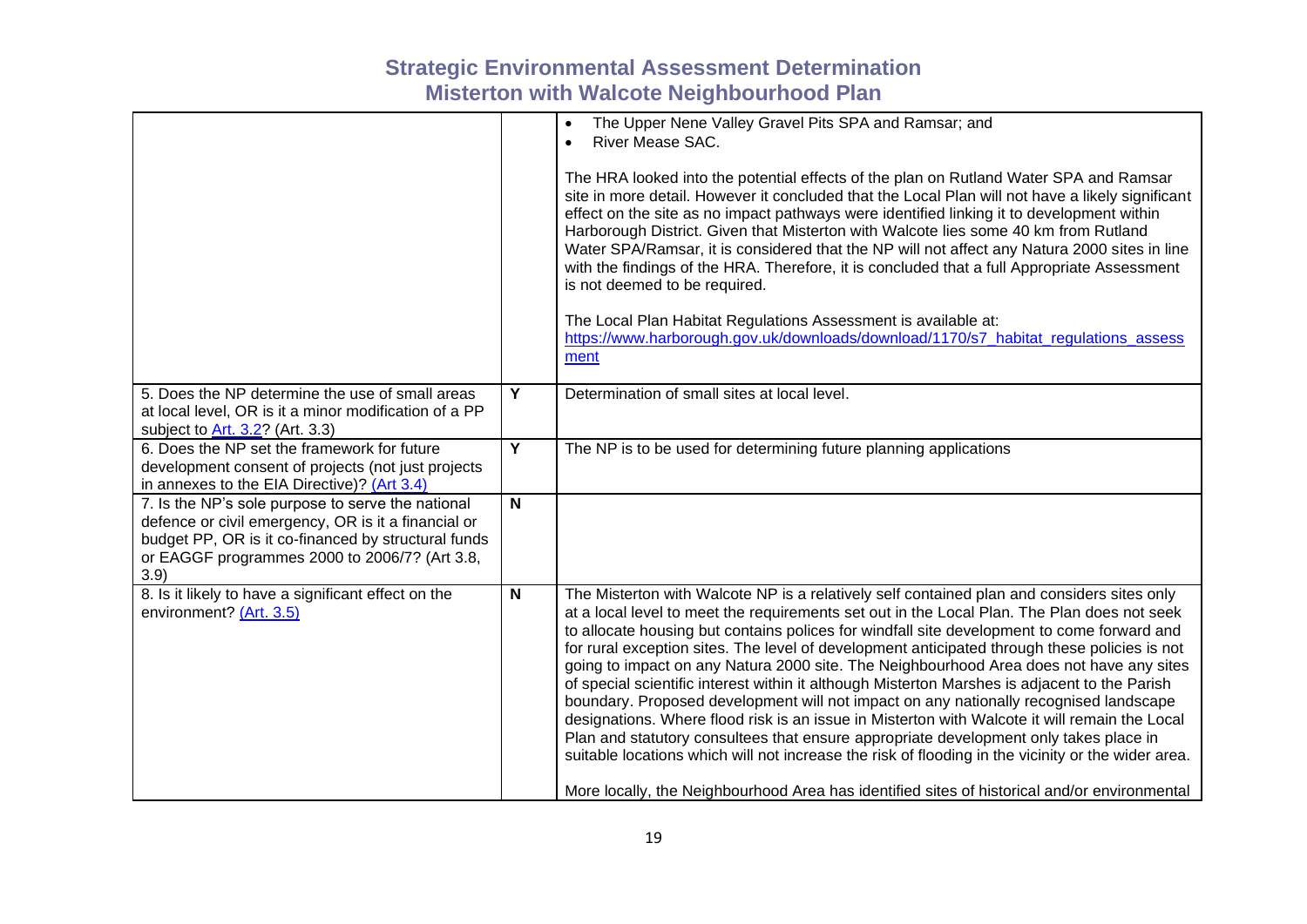|--|

These questions are answered using the flow diagram above. The result is given by following the logical steps shown by the black arrows on the flow diagram. Note: some of the questions may not be applicable depending on previous answers.

#### **5. Sustainability Appraisal and SEA for Local Plan**

5.1 A number of scenarios for housing growth have been tested in the Sustainability Appraisal and Strategic Environmental Assessment for the Local Plan. Misterton with Walcote, being below selected rural village in the settlement hierarchy, was not separately considered. The

#### **6. Determination**

- 6.1 As a result of the assessment in Section 4, it is unlikely there will be any significant environmental effects arising from the Misterton with Walcote Neighbourhood Plan Regulation 14 Draft as submitted at the date of this assessment, that were not covered in the Sustainability Appraisal for the Local Plan. As such, it is the determination of the Council that the Misterton with Walcote Neighbourhood Plan does not require a full SEA to be undertaken.
- 6.2 The Environment Agency, Natural England and Historic England have been consulted on the Screening Report prior to the Councils determination and their responses have been made available as part of this Determination.
- 6.3 If the issues addressed in the Neighbourhood Plan should change then a new screening process will need to be undertaken determine whether an SEA will be required. Please contact Harborough District Council for advice in this circumstance.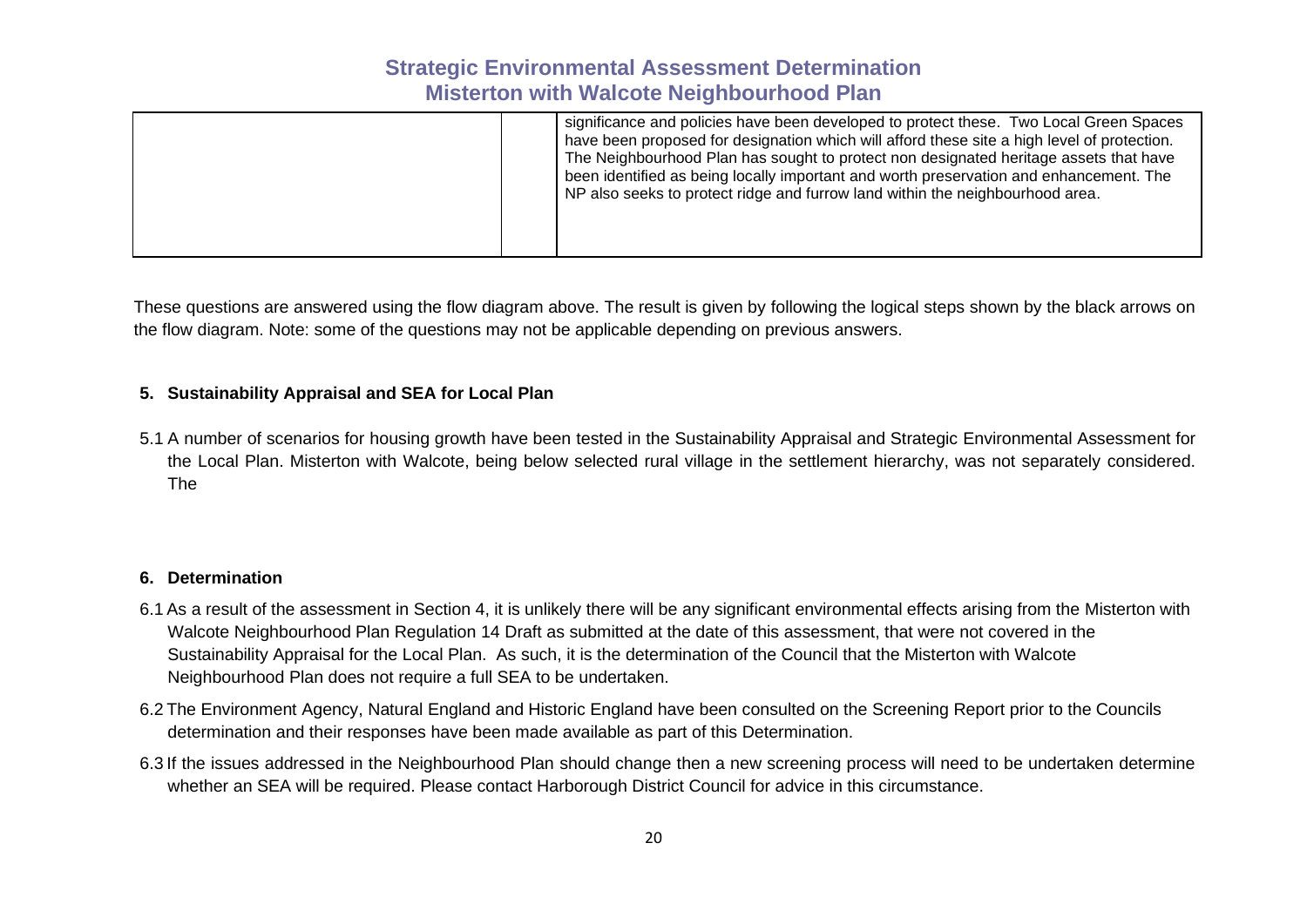### **Appendix 1**

SSSI/LISTED BUILDINGS/SAMs WITHIN THE PARISH OF MISTERTON WITH WALCOTE

| <b>Settlement</b>          | <b>Occurrence</b>                                           |
|----------------------------|-------------------------------------------------------------|
| feature:                   |                                                             |
| <b>Conservation Area</b>   | n/a                                                         |
| <b>Scheduled</b>           | n/a                                                         |
| <b>Monuments</b>           |                                                             |
|                            |                                                             |
| <b>Listed</b>              |                                                             |
| <b>Buildings/Features:</b> |                                                             |
| Grade I, Grade II*,        | <b>HIGHFIELD FARMHOUSE</b>                                  |
| <b>Grade II</b>            | List Entry Number: 1188012<br>$\bullet$                     |
|                            | Heritage Category: Listing                                  |
|                            | Grade: II                                                   |
|                            | Location: HIGHFIELD FARMHOUSE, SOUTH KILWORTH ROAD,         |
|                            | Misterton with Walcote, WALCOTE, Harborough, Leicestershire |
|                            | <b>ORCHARD FARMHOUSE</b>                                    |
|                            | List Entry Number: 1360773                                  |
|                            | Heritage Category: Listing                                  |
|                            | Grade: II                                                   |
|                            | Location: ORCHARD FARMHOUSE, SWINFORD ROAD, Misterton       |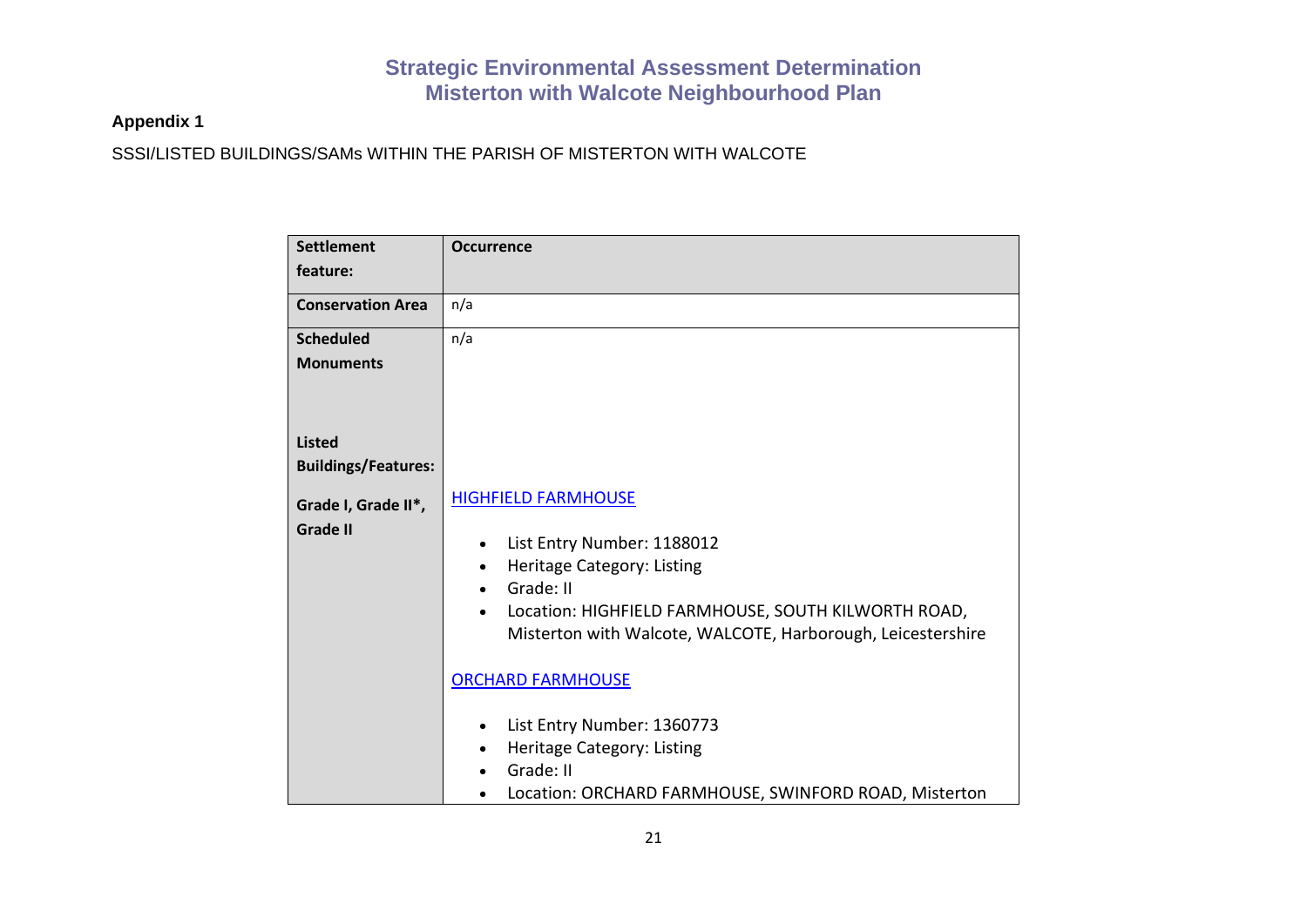| with Walcote, WALCOTE, Harborough, Leicestershire                                                                                                                                                                        |
|--------------------------------------------------------------------------------------------------------------------------------------------------------------------------------------------------------------------------|
| <b>HIGH HOUSE</b>                                                                                                                                                                                                        |
| • List Entry Number: 1061457<br>• Heritage Category: Listing<br>• Grade: II<br>• Location: HIGH HOUSE, 13, LUTTERWORTH ROAD, Misterton with<br>Walcote, WALCOTE, Harborough, Leicestershire                              |
| NO 1 AND ATTACHED OUTBUILDING RANGE                                                                                                                                                                                      |
| • List Entry Number: 1188008<br>• Heritage Category: Listing<br>Grade: II<br>$\bullet$<br>Location: NO 1 AND ATTACHED OUTBUILDING RANGE, BROOK<br>STREET, Misterton with Walcote, WALCOTE, Harborough,<br>Leicestershire |
| <b>CHURCH OF ST LEONARD</b>                                                                                                                                                                                              |
| • List Entry Number: 1294954<br>• Heritage Category: Listing<br>$\bullet$ Grade: $II^*$<br>Location: CHURCH OF ST LEONARD, Misterton with Walcote,<br>Harborough, Leicestershire                                         |
| <b>Bowl barrow at Misterton</b>                                                                                                                                                                                          |
| • List Entry Number: 1008541                                                                                                                                                                                             |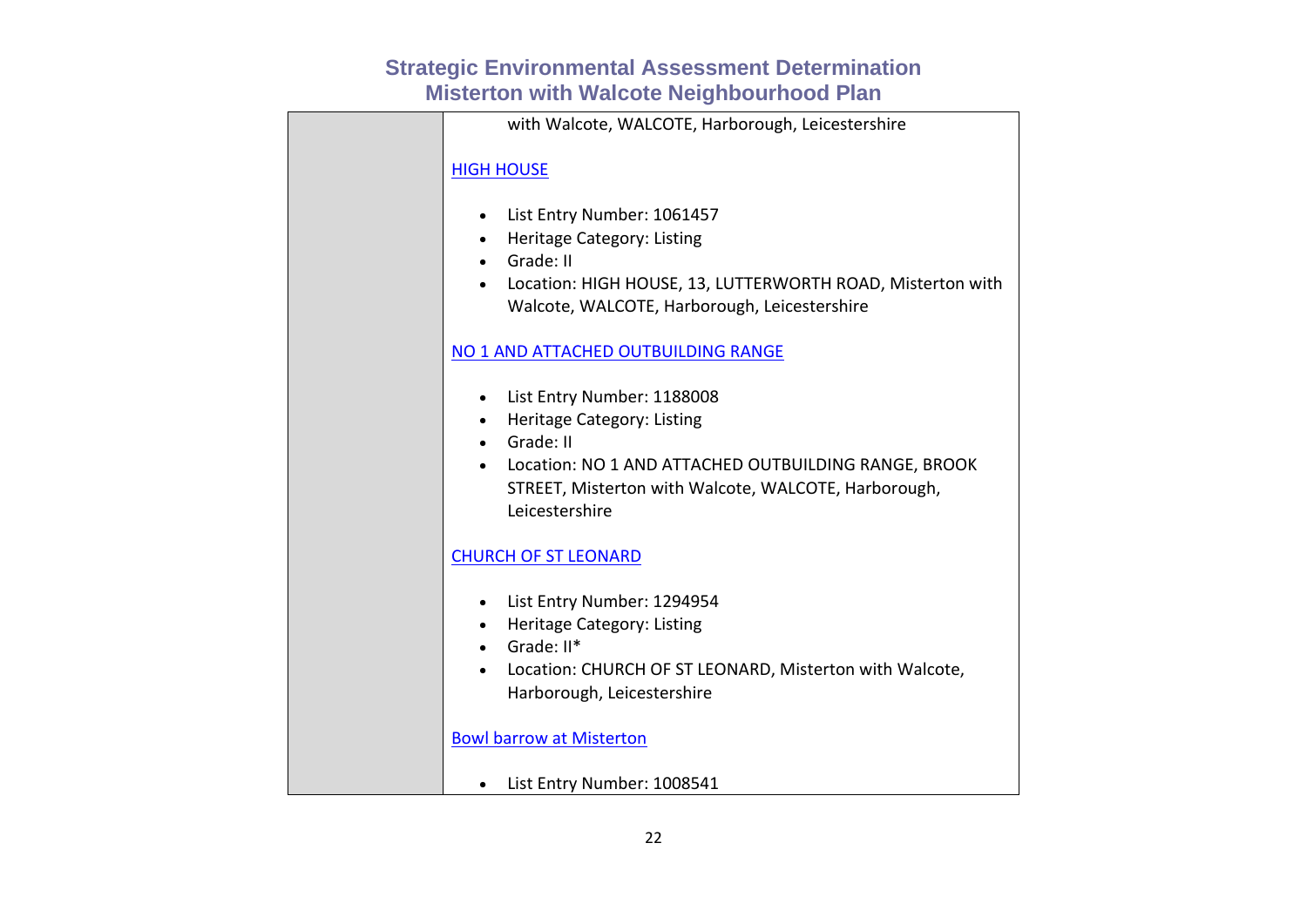| Heritage Category: Scheduling                                            |
|--------------------------------------------------------------------------|
| Location: Misterton with Walcote, Harborough, Leicestershire             |
|                                                                          |
| MILEPOST, OPPOSITE JUNCTION OF LANE TO GILMORTON                         |
|                                                                          |
| List Entry Number: 1360772<br>$\bullet$                                  |
| Heritage Category: Listing<br>$\bullet$                                  |
| Grade: II<br>$\bullet$                                                   |
| Location: MILEPOST, OPPOSITE JUNCTION OF LANE TO                         |
| GILMORTON, LUTTERWORTH ROAD, Misterton with Walcote,                     |
| WALCOTE, Harborough, Leicestershire                                      |
|                                                                          |
| In addition to these nationally recognised Listed Buildings, there are a |
| number of other buildings and structures that have been identified as    |
| being locally important and warranting notice, preservation and/or       |
| enhancement. These non-designated but notable heritage assets            |
| comprise:                                                                |
| <b>WALCOTE</b>                                                           |
| 1. No. 2 Brook Street                                                    |
| 2. Nos. 5-11 Brook Street                                                |
| 3 No. 13 Brook Street                                                    |
| 4. Brook Cottages, Nos. 4-10 Brook Street                                |
| 5. Yew Tree House, Brook Street                                          |
| 6. Rowan Cottage, No. 20 Brook Street                                    |
| 7. Rose Cottage, No. 24 Brook Street                                     |
| 8. No. 22 Brook Street                                                   |
| 9. No. 26 Brook Street                                                   |
| 10. No. 28 Brook Street                                                  |
| 11. Fairview, No. 32 Brook Street                                        |
| 12. Hall Cottage, Brook Street                                           |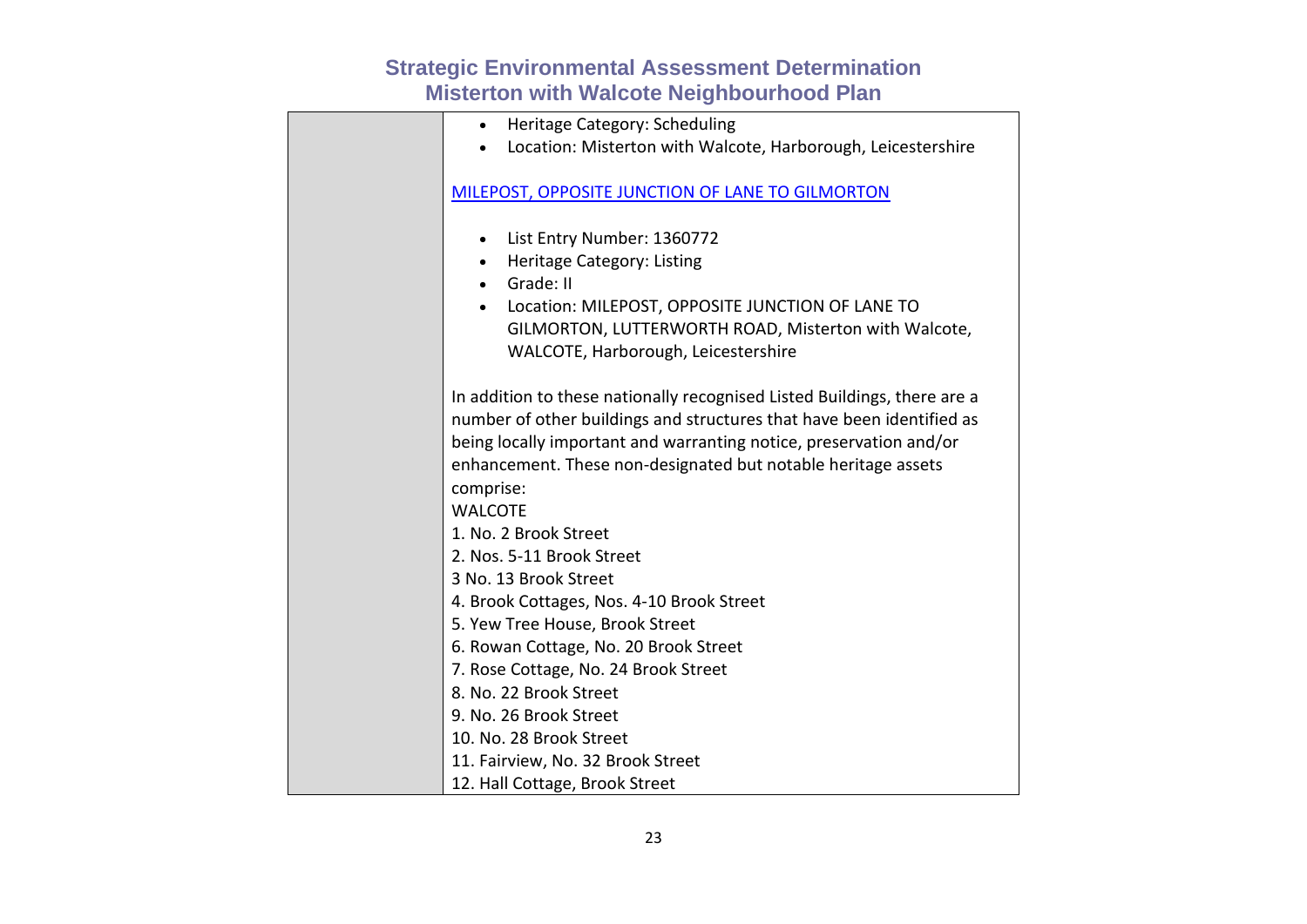| 13. No. 1 Chapel Lane                                                     |
|---------------------------------------------------------------------------|
| 14. Walcote Farmhouse, No. 23 Lutterworth Road                            |
| 15. Gable Cottage, Lutterworth Road                                       |
| 16. Estate cottages, Lutterworth Road                                     |
| 17. Wakeley Farm (MLE15772)                                               |
| 18. WW2 bomb craters                                                      |
| [NOTE: MLE 21558 'C19th chapel, Swinford Road' is recorded in the Leics.  |
| CC HER but is now derelict and partly demolished. Omitted from this list] |
| <b>MISTERTON</b>                                                          |
| 19. Misterton Hall (MLE 2132)                                             |
| 20. The Old Rectory, Misterton (MLE12011                                  |
| 21. Misterton Lodge, Lutterworth Road (MLE23168)                          |
| 22. Park Lodge, Lutterworth Road, Misterton (MLE23169)                    |
| For detailed evidence for non-designated heritage assets see appendix 8   |
|                                                                           |
|                                                                           |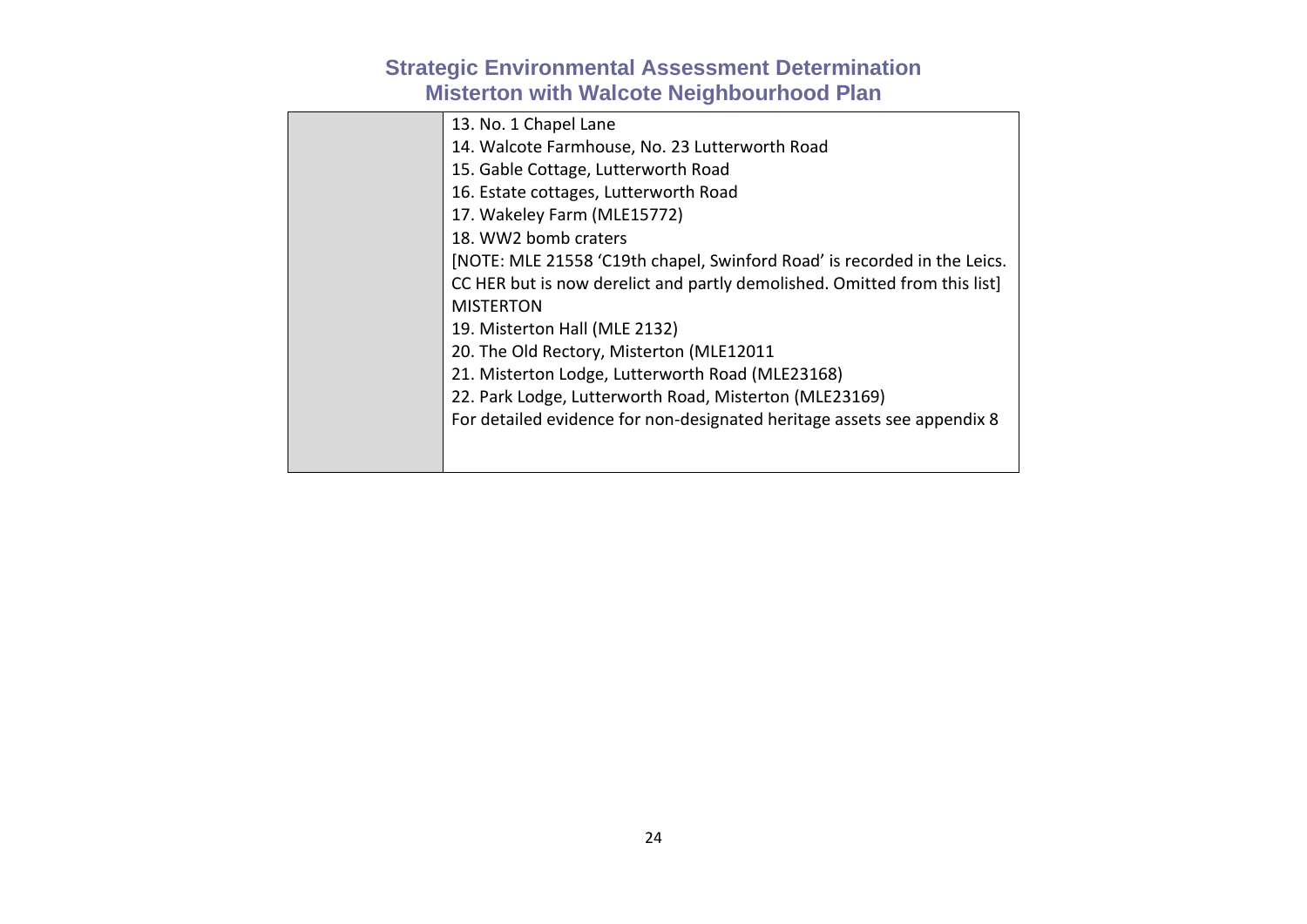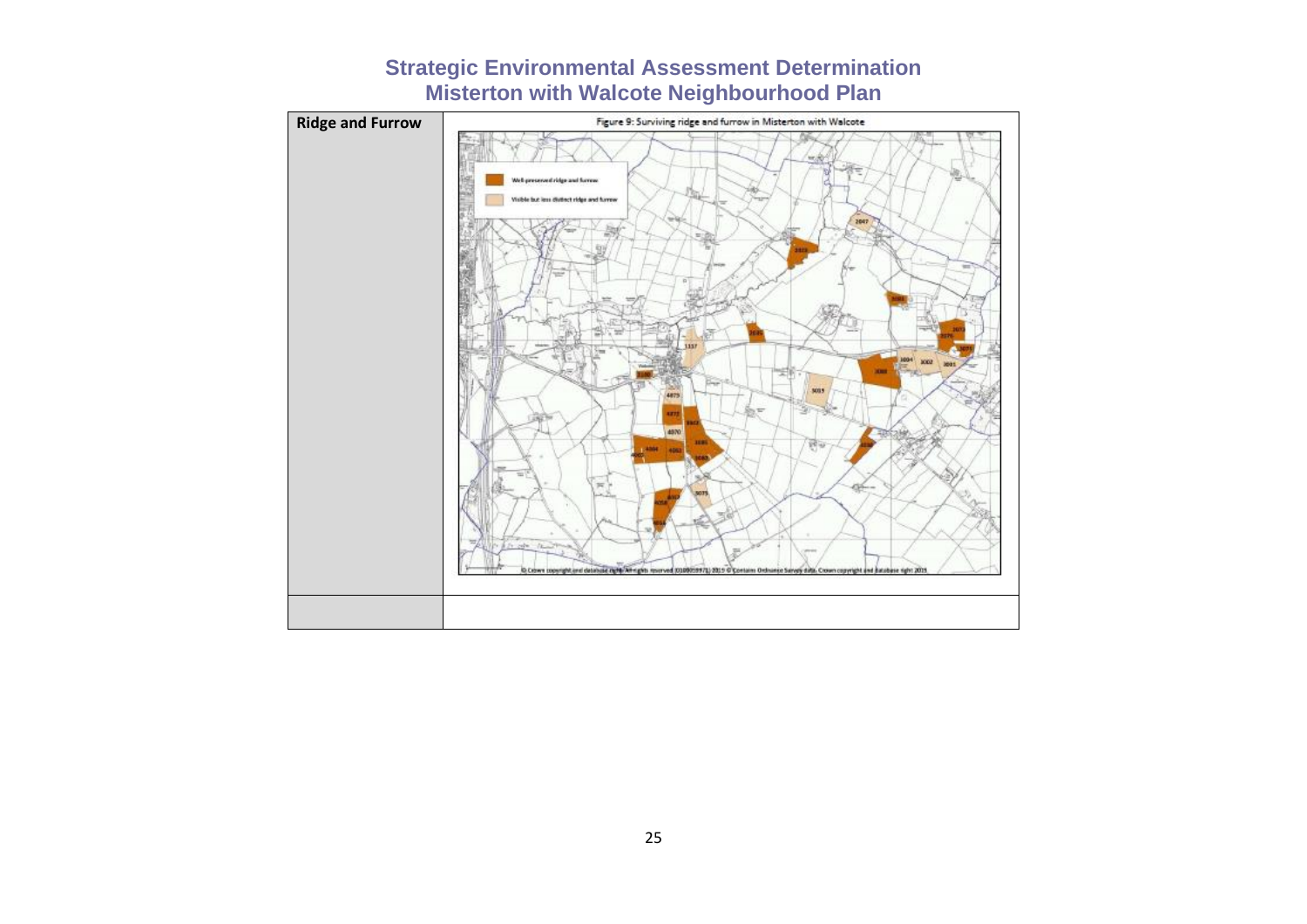#### **Appendix 2**

### **Annex I**

- 1. Crude-oil refineries (excluding undertakings manufacturing only lubricants from crude oil) and installations for the gasification and liquefaction of 500 tonnes or more of coal or bituminous shale per day.
- 2. Thermal power stations and other combustion installations with a heat output of 300 megawatts or more and nuclear power stations and other nuclear reactors (except research installations for the production and conversion of fissionable and fertile materials, whose maximum power does not exceed 1 kilowatt continuous thermal load).
- 3. Installations solely designed for the permanent storage or final disposal of radioactive waste.
- 4. Integrated works for the initial melting of cast-iron and steel.
- 5. Installations for the extraction of asbestos and for the processing and transformation of asbestos and products containing asbestos: for asbestos-cement products, with an annual production of more than 20 000 tonnes of finished products, for friction material, with an annual production of more than 50 tonnes of finished products, and for other uses of asbestos, utilization of more than 200 tonnes per year.
- 6. Integrated chemical installations.
- 7. Construction of motorways, express roads (1) and lines for long-distance railway traffic and of airports (2) with a basic runway length of 2 100 m or more.
- 8. Trading ports and also inland waterways and ports for inland-waterway traffic which permit the passage of vessels of over 1 350 tonnes.
- 9. Waste-disposal installations for the incineration, chemical treatment or land fill of toxic and dangerous wastes.

(1) For the purposes of the Directive, 'express road' means a road which complies with the definition in the European Agreement on main international traffic arteries of 15 November 1975.

(2) For the purposes of this Directive, 'airport' means airports which comply with the definition in the 1944 Chicago Convention setting up the International Civil Aviation Organization (Annex 14).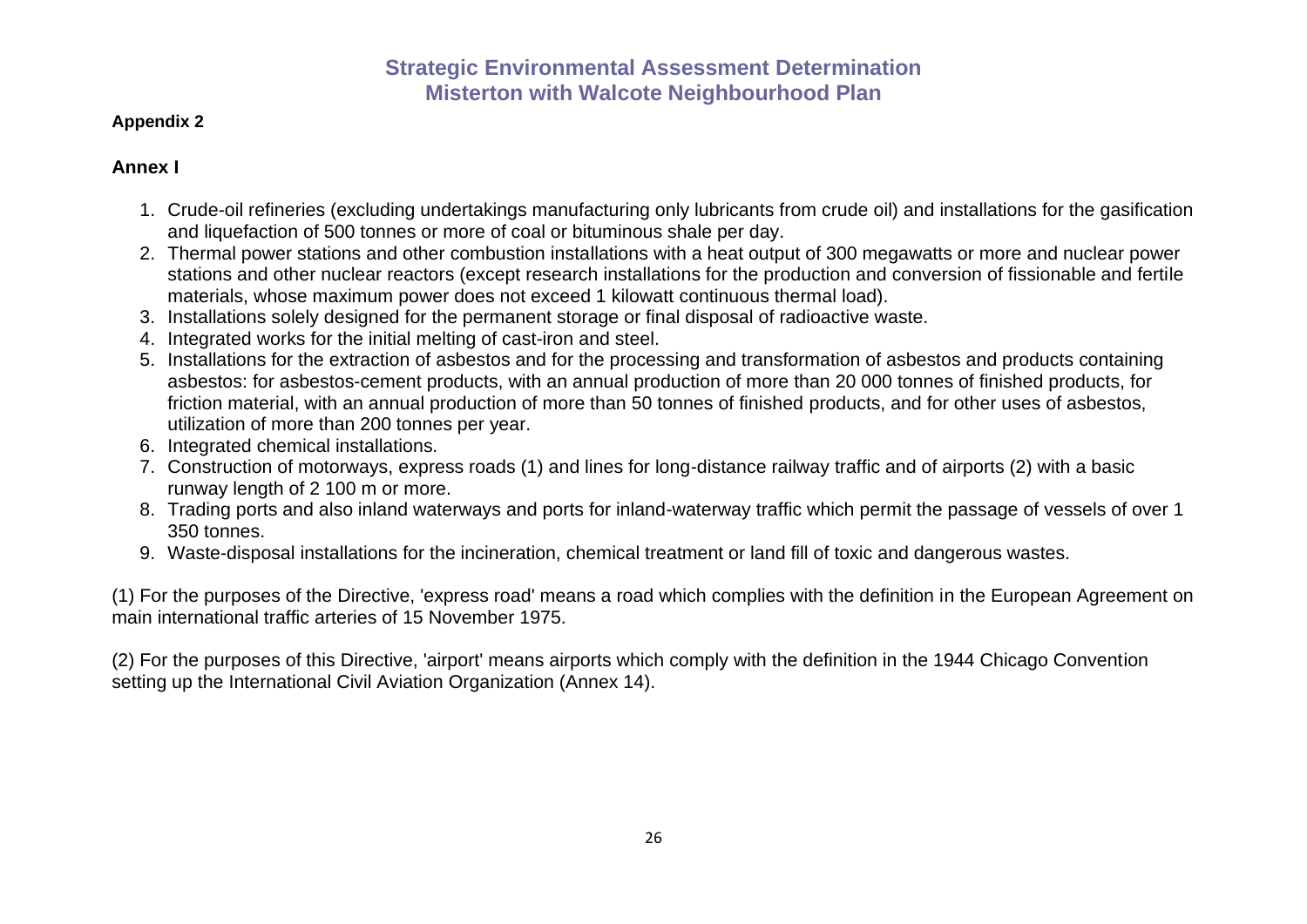#### **Annex II**

1. Agriculture

- (a) Projects for the restructuring of rural land holdings.
- (b) Projects for the use of uncultivated land or semi-natural areas for intensive agricultural purposes.
- (c) Water-management projects for agriculture.

(d) Initial afforestation where this may lead to adverse ecological changes and land reclamation for the purposes of conversion to another type of land use.

(e) Poultry-rearing installations.

(f) Pig-rearing installations.

(g) Salmon breeding.

(h) Reclamation of land from the sea.

### 2. Extractive industry

(a) Extraction of peat.

- (b) Deep drillings with the exception of drillings for investigating the stability of the soil and in particular:
	- geothermal drilling,
	- drilling for the storage of nuclear waste material,
	- drilling for water supplies.

(c) Extraction of minerals other than metalliferous and energy-producing minerals, such as marble, sand, gravel, shale, salt, phosphates and potash.

(d) Extraction of coal and lignite by underground mining. (e) Extraction of coal and lignite by open-cast mining. (f) Extraction of petroleum.

(g) Extraction of natural gas.

(h) Extraction of ores.

- (i) Extraction of bituminous shale.
- (j) Extraction of minerals other than metalliferous and energy-producing minerals by open-cast mining.

(k) Surface industrial installations for the extraction of coal, petroleum, natural gas and ores, as well as bituminous shale.

(l) Coke ovens (dry coal distillation).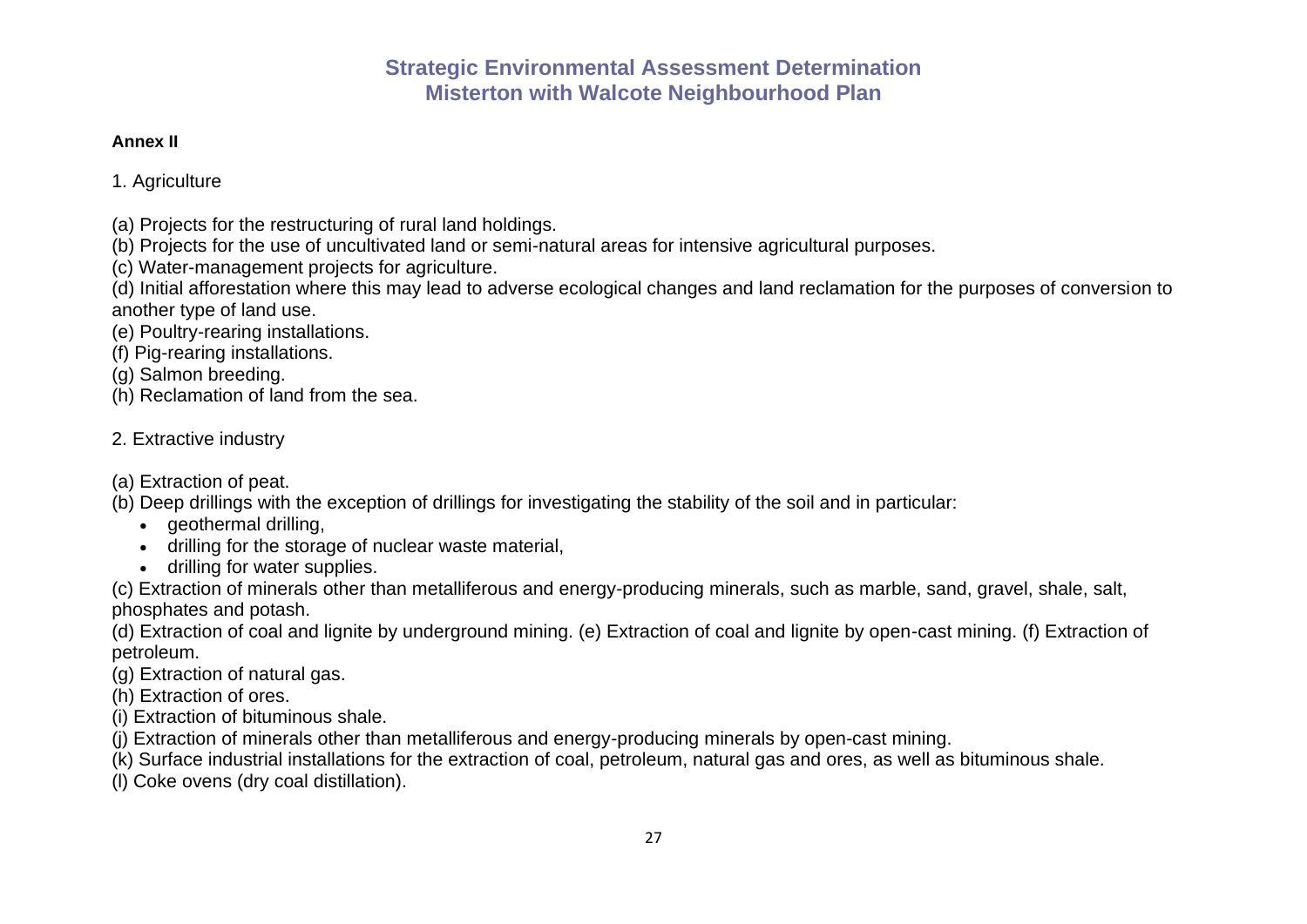(m) Installations for the manufacture of cement.

### 3. Energy industry

- (a) Industrial installations for the production of electricity, steam and hot water (unless included in Annex I).
- (b) Industrial installations for carrying gas, steam and hot water; transmission of electrical energy by overhead cables.
- (c) Surface storage of natural gas.
- (d) Underground storage of combustible gases.
- (e) Surface storage of fossil fuels.
- (f) Industrial briquetting of coal and lignite.
- (g) Installations for the production or enrichment of nuclear fuels.
- (h) Installations for the reprocessing of irradiated nuclear fuels.
- (i) Installations for the collection and processing of radioactive waste (unless included in Annex I).
- (j) Installations for hydroelectric energy production.

### 4. Processing of metals

- (a) Iron and steelworks, including foundries, forges, drawing plants and rolling mills (unless included in Annex I).
- (b) Installations for the production, including smelting, refining, drawing and rolling, of nonferrous metals, excluding precious metals.
- (c) Pressing, drawing and stamping of large castings.
- (d) Surface treatment and coating of metals.
- (e) Boilermaking, manufacture of reservoirs, tanks and other sheet-metal containers.
- (f) Manufacture and assembly of motor vehicles and manufacture of motor-vehicle engines.
- (g) Shipyards.
- (h) Installations for the construction and repair of aircraft.
- (i) Manufacture of railway equipment.
- (j) Swaging by explosives.
- (k) Installations for the roasting and sintering of metallic ores.
- 5. Manufacture of glass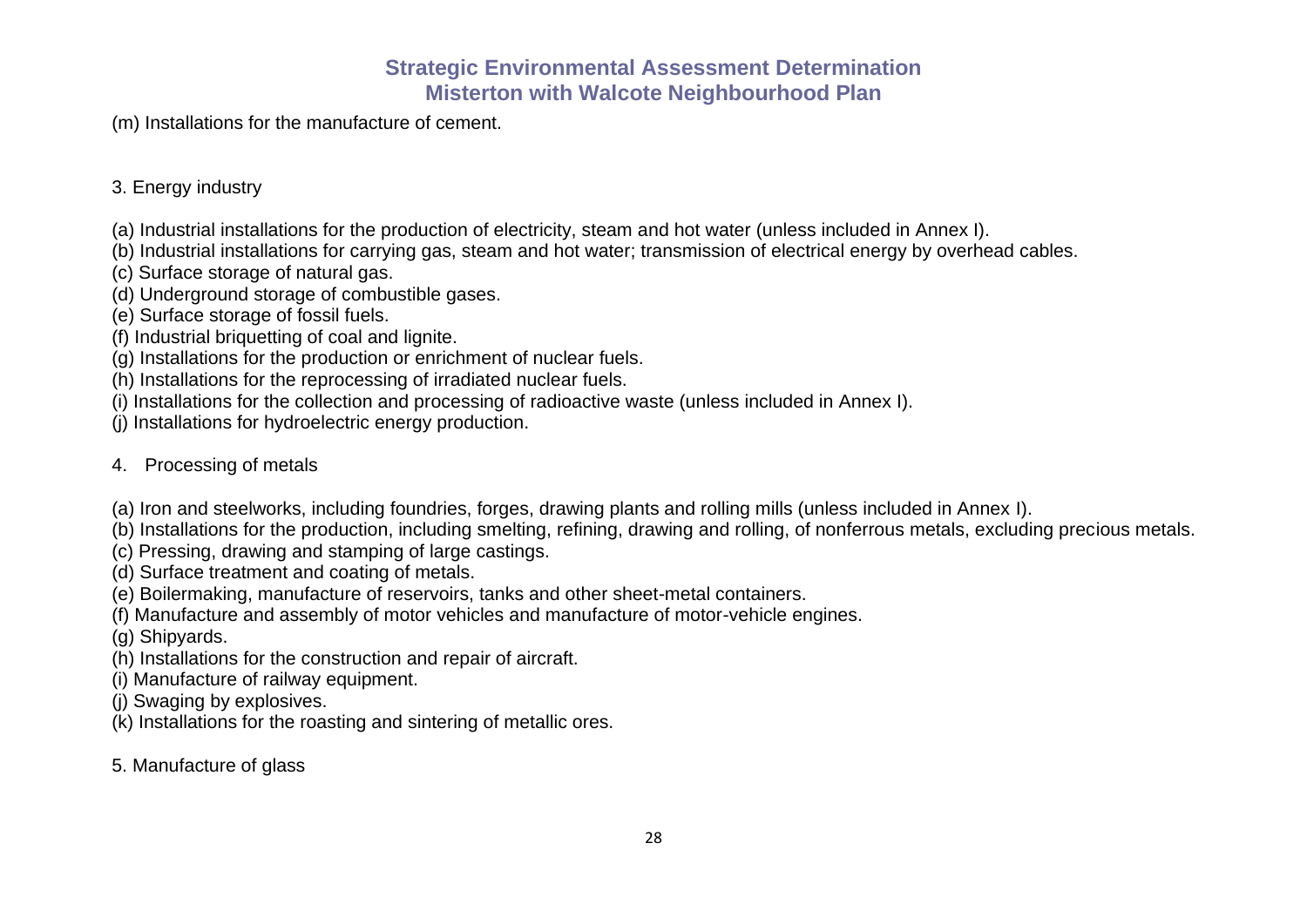- 7. Chemical industry
- (a) Treatment of intermediate products and production of chemicals (unless included in Annex I).
- (b) Production of pesticides and pharmaceutical products, paint and varnishes, elastomers and peroxides.
- (c) Storage facilities for petroleum, petrochemical and chemical products.

### 8. Food industry

- (a) Manufacture of vegetable and animal oils and fats.
- (b) Packing and canning of animal and vegetable products.
- (c) Manufacture of dairy products.
- (d) Brewing and malting.
- (e) Confectionery and syrup manufacture.
- (f) Installations for the slaughter of animals.
- (g) Industrial starch manufacturing installations.
- (h) Fish-meal and fish-oil factories.
- (i) Sugar factories.
- 9. Textile, leather, wood and paper industries
- (a) Wool scouring, degreasing and bleaching factories.
- (b) Manufacture of fibre board, particle board and plywood.
- (c) Manufacture of pulp, paper and board.
- (d) Fibre-dyeing factories.
- (e) Cellulose-processing and production installations.
- (f) Tannery and leather-dressing factories.
- 10. Rubber industry
- Manufacture and treatment of elastomer-based products.
- 11. Infrastructure projects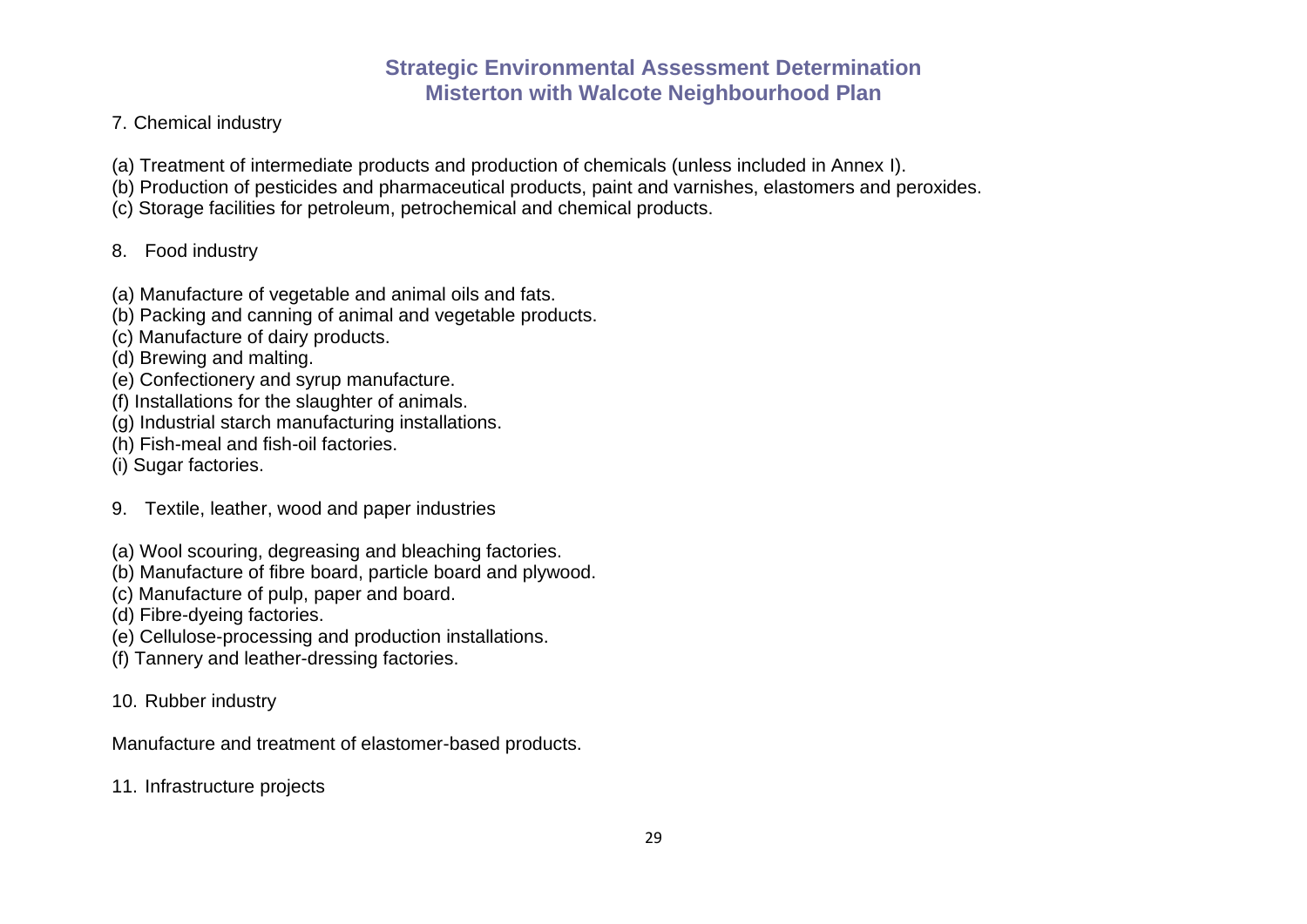- (a) Industrial-estate development projects.
- (b) Urban-development projects.
- (c) Ski-lifts and cable-cars.
- (d) Construction of roads, harbours, including fishing harbours, and airfields (projects not listed in Annex I).
- (e) Canalization and flood-relief works.
- (f) Dams and other installations designed to hold water or store it on a long-term basis.
- (g) Tramways, elevated and underground railways, suspended lines or similar lines of a particular type, used exclusively or mainly for passenger transport.
- (h) Oil and gas pipeline installations.
- (i) Installation of long-distance aqueducts.
- (j) Yacht marinas.

### 12. Other projects

- (a) Holiday villages, hotel complexes.
- (b) Permanent racing and test tracks for cars and motor cycles.
- (c) Installations for the disposal of industrial and domestic waste (unless included in Annex I).
- (d) Waste water treatment plants.
- (e) Sludge-deposition sites.
- (f) Storage of scrap iron.
- (g) Test benches for engines, turbines or reactors.
- (h) Manufacture of artificial mineral fibres.
- (i) Manufacture, packing, loading or placing in cartridges of gunpowder and explosives.
- (j) Knackers' yards.
	- 13.Modifications to development projects included in Annex I and projects in Annex II undertaken exclusively or mainly for the development and testing of new methods or products and not used for more than one year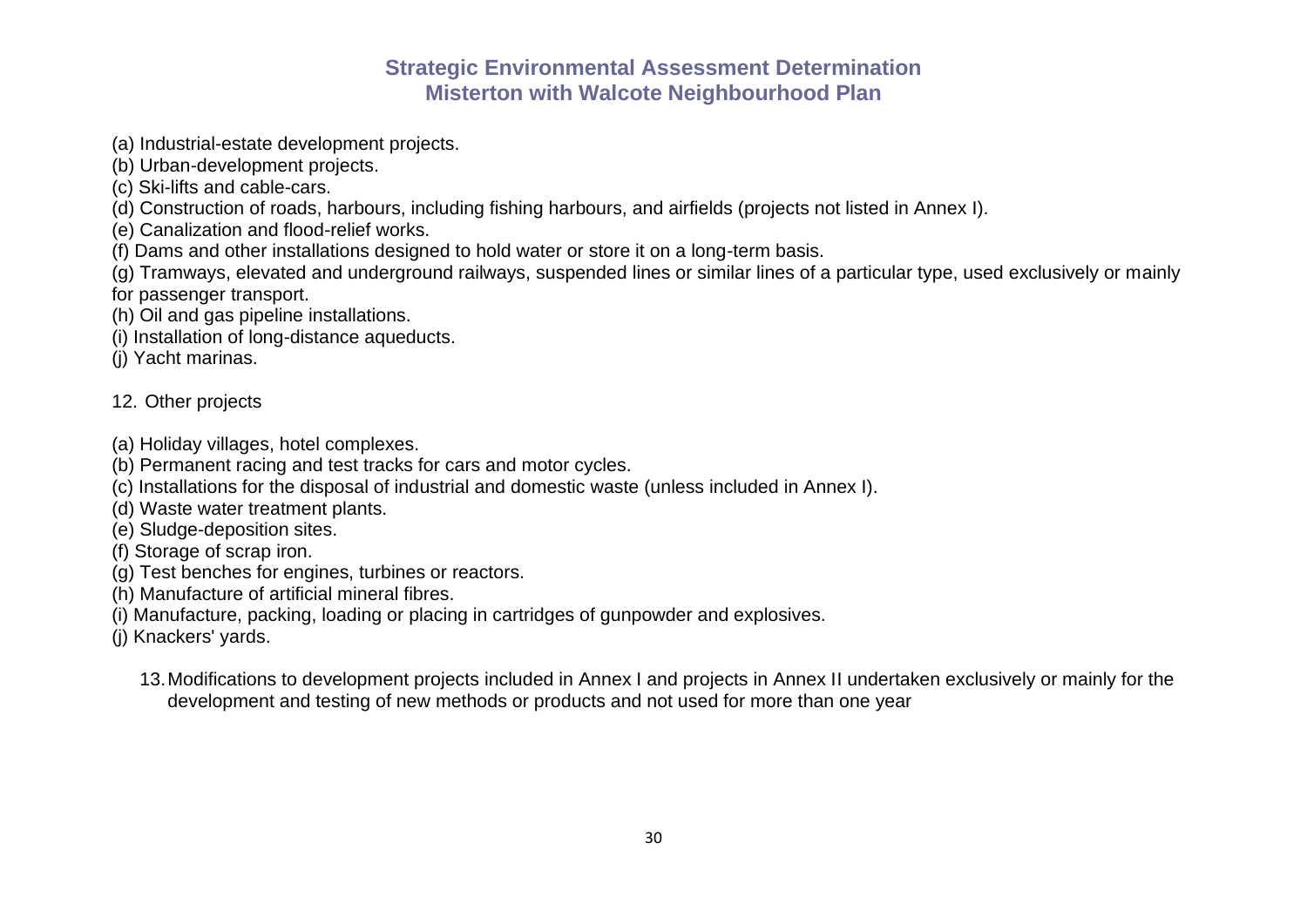#### **Appendix 3**

#### **LPA Determination for the requirement for a SEA for Misterton with Walcote Neighbourhood Plan**

The policies of the Misterton with Walcote Neighbourhood Plan at regulation 14 stage have been individually assessed to determine the effects on historic and natural environment, Natura 200 sites and HRA.

**The table below demonstrates that in the opinion on the Local Planning Authority the policies of the Misterton with Walcote Neighbourhood Plan do not give potential for significant detrimental effects on local historic or environmental sites, Natura 2000 sites, or Habitat Regulations.**

**It is therefore the opinion of the Local Planning Authority that a full Strategic Environmental Assessment is not required for the Misterton with Walcote Neighbourhood Plan.**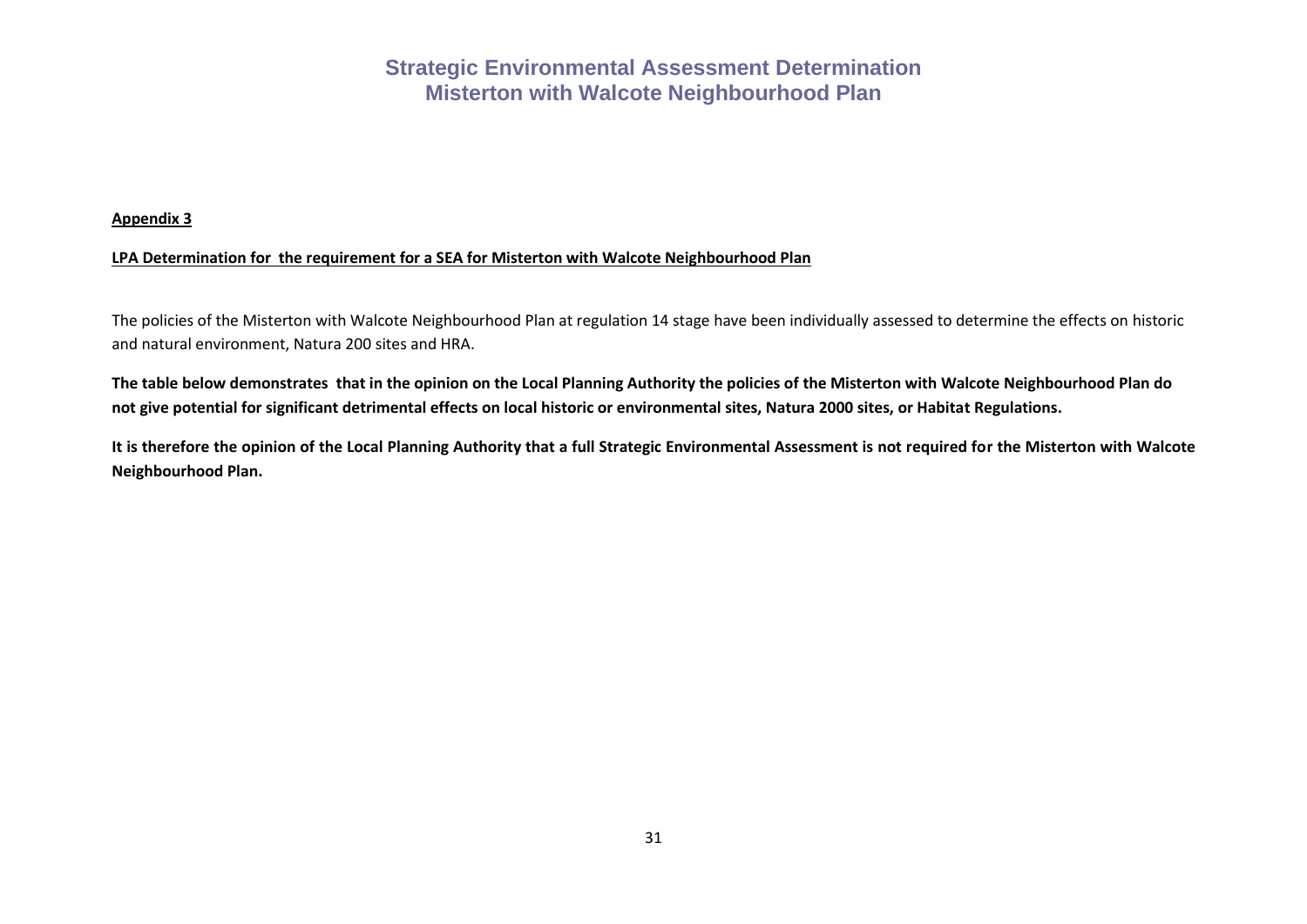| <b>Misterton</b><br>with Walcote<br>Neighbour-<br>hood Plan<br><b>Policy</b> | <b>Relevant Policy in</b><br><b>Harborough District</b><br><b>Local Plan (LP)/NPPF</b>                              | <b>Relationship between</b><br><b>Misterton with Walcote</b><br><b>Neighbourhood Plan and</b><br><b>Local Plan</b>                                                                                                                                                                                                     | <b>Potential for likely</b><br>significant effects on<br>national and local<br>historic and/or<br>environmental<br>designations | <b>Conclusions</b><br>relating to<br><b>Strategic</b><br><b>Environmental</b><br><b>Assessment</b>                                                  | <b>Potential for</b><br>likely significant<br>effects on<br>Natura 2000<br>sites within<br>50km (nearest<br><b>Ensor's Pool</b><br><b>SAC approx.</b><br>30km) | <b>Conclusion</b><br>relating to<br><b>Habitat</b><br><b>Regulations</b><br>(HRA)                               |
|------------------------------------------------------------------------------|---------------------------------------------------------------------------------------------------------------------|------------------------------------------------------------------------------------------------------------------------------------------------------------------------------------------------------------------------------------------------------------------------------------------------------------------------|---------------------------------------------------------------------------------------------------------------------------------|-----------------------------------------------------------------------------------------------------------------------------------------------------|----------------------------------------------------------------------------------------------------------------------------------------------------------------|-----------------------------------------------------------------------------------------------------------------|
| <b>POLICY HBE1:</b><br><b>LIMITS TO</b><br><b>DEVELOPMEN</b>                 | NPPF para. $55 -$<br>Promoting sustainable<br>development in rural<br>areas<br>Policy GD2 Settlement<br>Development | HBE1 should be considered<br>to be in general conformity<br>as it allows for development<br>proposals within the area<br>identified<br>GD2 specifies where<br>development should and<br>should not take place, but<br>does not retain development<br>limits<br>NPPF supports sustainable<br>development in rural areas | There may be some<br>potential limited<br>impacts but the policy is<br>unlikely to result in<br>significant effects             | No significant<br>effects identified.<br><b>Detailed</b><br>mitigation will be<br>considered<br>through the<br>Development<br>Management<br>process | <b>None</b>                                                                                                                                                    | No negative<br>effect.<br>Development<br>of this scale<br>will not<br>adversely<br>impact Natura<br>2000 sites. |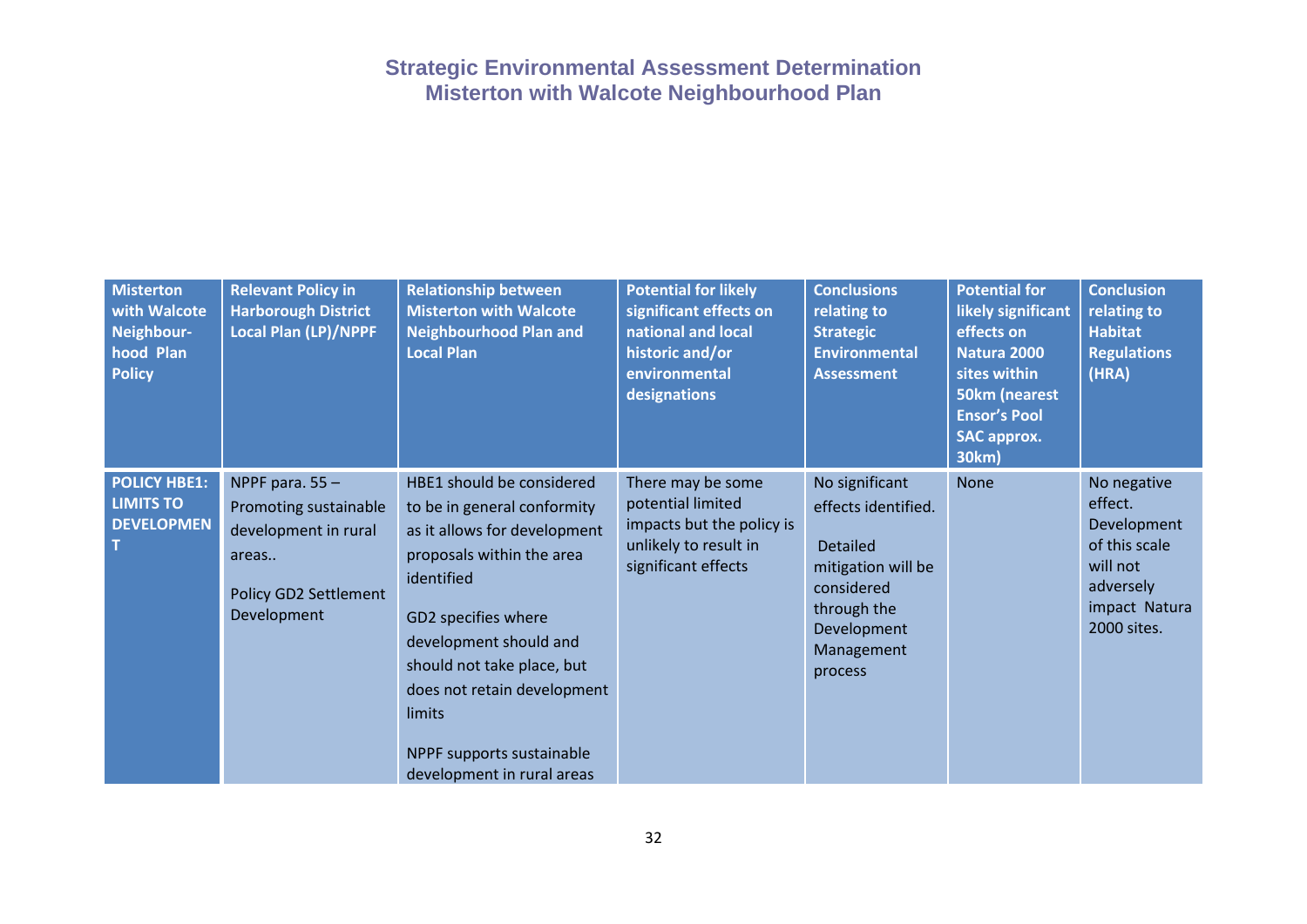| <b>Misterton</b><br>with Walcote<br>Neighbour-<br>hood Plan<br><b>Policy</b> | <b>Relevant Policy in</b><br><b>Harborough District</b><br><b>Local Plan (LP)/NPPF</b>                                                                                                                      | <b>Relationship between</b><br><b>Misterton with Walcote</b><br><b>Neighbourhood Plan and</b><br><b>Local Plan</b>                                                                                                                                                                                                               | <b>Potential for likely</b><br>significant effects on<br>national and local<br>historic and/or<br>environmental<br>designations   | <b>Conclusions</b><br>relating to<br><b>Strategic</b><br><b>Environmental</b><br><b>Assessment</b>                  | <b>Potential for</b><br>likely significant<br>effects on<br>Natura 2000<br>sites within<br><b>50km (nearest</b><br><b>Ensor's Pool</b><br><b>SAC approx.</b><br>30km) | <b>Conclusion</b><br>relating to<br><b>Habitat</b><br><b>Regulations</b><br>(HRA) |
|------------------------------------------------------------------------------|-------------------------------------------------------------------------------------------------------------------------------------------------------------------------------------------------------------|----------------------------------------------------------------------------------------------------------------------------------------------------------------------------------------------------------------------------------------------------------------------------------------------------------------------------------|-----------------------------------------------------------------------------------------------------------------------------------|---------------------------------------------------------------------------------------------------------------------|-----------------------------------------------------------------------------------------------------------------------------------------------------------------------|-----------------------------------------------------------------------------------|
| <b>POLICY HBE 2:</b><br><b>EAST OF</b><br><b>LUTTERWORT</b><br><b>H SDA</b>  | NPPF - para 11, para<br>13, Neighbourhood<br>Plans should support<br>the delivery of<br>strategic policies<br>contained in local<br>plans<br>Policy L1 East of<br>Lutterworth Strategic<br>Development Area | Although the<br>Neighbourhood Plan cannot<br>consider or influence the<br>strategic policies of the Local<br>Plan, HBE2 has sought to<br>reinforce the policies of L1.<br>While some of the policies<br>may be repetitious of LP<br>policy L1, HBE 2 can be<br>considered to be in general<br>conformity with the Local<br>Plan. | The Local Plan has been<br>subject to an<br>appropriate appraisal<br>for effects on historic<br>and environmental<br>designations | The effects are<br>unlikely to be any<br>greater that those<br>considered as<br>part of the Local<br>Plan appraisal | No significant<br>effects have<br>been identified                                                                                                                     | No negative<br>effects<br>identified                                              |
| <b>POLCY HBE 3:</b><br><b>HOUSING MIX</b>                                    | NPPF - Delivering a<br>wide choice of high<br>quality homes - para.<br>50<br>LP has policy H5 which<br>requires<br>developments to<br>deliver a suitable mix<br>of housing.                                 | HBE 3 is considered to be in<br>general conformity with the<br>LP and NPPF in seeking to<br>deliver an appropriate mix of<br>housing types to reflect local<br>needs based on local and<br>District evidence                                                                                                                     | The policy is unlikely to<br>result in significant<br>effects as it only relates<br>to mix of homes.                              | No significant<br>effects identified.                                                                               | <b>None</b>                                                                                                                                                           | No negative<br>effect arising<br>from this<br>policy.                             |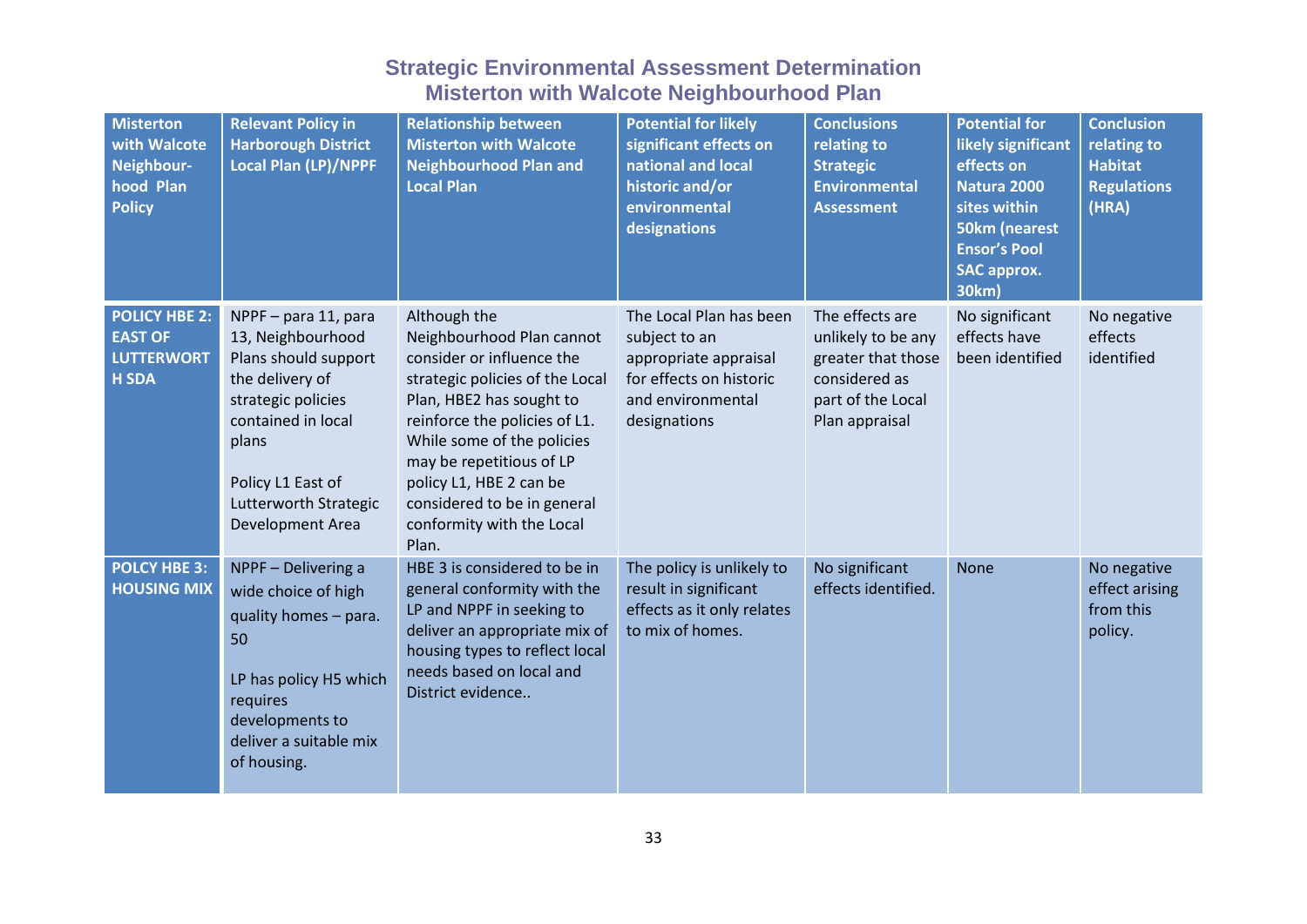| <b>Misterton</b><br>with Walcote<br>Neighbour-<br>hood Plan<br><b>Policy</b> | <b>Relevant Policy in</b><br><b>Harborough District</b><br><b>Local Plan (LP)/NPPF</b>                                                                                                                                                | <b>Relationship between</b><br><b>Misterton with Walcote</b><br><b>Neighbourhood Plan and</b><br><b>Local Plan</b>                                                                                                                                                                                                                                                                                                               | <b>Potential for likely</b><br>significant effects on<br>national and local<br>historic and/or<br>environmental<br>designations                                                                                                                                                                                                          | <b>Conclusions</b><br>relating to<br><b>Strategic</b><br><b>Environmental</b><br><b>Assessment</b>                                                                                                                                                                            | <b>Potential for</b><br>likely significant<br>effects on<br>Natura 2000<br>sites within<br><b>50km (nearest</b><br><b>Ensor's Pool</b><br><b>SAC approx.</b><br>30km) | <b>Conclusion</b><br>relating to<br><b>Habitat</b><br><b>Regulations</b><br>(HRA) |
|------------------------------------------------------------------------------|---------------------------------------------------------------------------------------------------------------------------------------------------------------------------------------------------------------------------------------|----------------------------------------------------------------------------------------------------------------------------------------------------------------------------------------------------------------------------------------------------------------------------------------------------------------------------------------------------------------------------------------------------------------------------------|------------------------------------------------------------------------------------------------------------------------------------------------------------------------------------------------------------------------------------------------------------------------------------------------------------------------------------------|-------------------------------------------------------------------------------------------------------------------------------------------------------------------------------------------------------------------------------------------------------------------------------|-----------------------------------------------------------------------------------------------------------------------------------------------------------------------|-----------------------------------------------------------------------------------|
| <b>POLICY HBE 4:</b><br><b>WINDFALL</b><br><b>SITES</b>                      | NPPF: Delivering<br>sustainable<br>development and<br>delivering a wide<br>choice of high quality<br>homes (para 55).<br>LP Policy GD2 allows<br>for unallocated<br>settlement<br>development within or<br>adjacent to<br>settlements | HBE4 recognises that<br>throughout the NP period<br>small scale housing sites may<br>come forward. Limits to<br>development have been<br>defined to enable<br>application of the policy.<br>The policy sets out the<br>considerations that should<br>be taken into account in the<br>determination of such<br>applications. It provides<br>safeguards to ensure that<br>the distinctive character of<br>the village is respected | There may be some<br>limited impacts but the<br>policy is unlikely to<br>result in significant<br>effects. Only a limited<br>number of dwellings are<br>likely to come forward<br>under the policy and<br>any planning application<br>will be determined in<br>line with the criteria set<br>out in the policy and<br>other NP policies. | Limited impact.<br>No significant<br>effects are<br>identified. The<br>policy includes<br>the necessary<br>safeguards to<br>ensure that<br>development<br>(within limits to<br>development)<br>takes into<br>account the<br>character of the<br>village, its size<br>and form | None.                                                                                                                                                                 | No negative<br>effect arising<br>from this<br>policy.                             |
| <b>POLICY HBE 5:</b><br><b>RURAL</b><br><b>EXCEPTION</b><br><b>SITES</b>     | NPPF para 77 supports<br>rural exception sites<br>Local Plan policy H3<br>considers Rural                                                                                                                                             | Policy HBE 5 can be<br>considered to be<br>inconformity with the Local<br>Plan and seeks to ensure<br>that new homes are                                                                                                                                                                                                                                                                                                         | The policy is unlikely to<br>result in significant<br>effects as it only relates<br>to delivery of small rural<br>exception sites                                                                                                                                                                                                        | No significant<br>effects identified.                                                                                                                                                                                                                                         | None.                                                                                                                                                                 | No negative<br>effect arising<br>from this<br>policy.                             |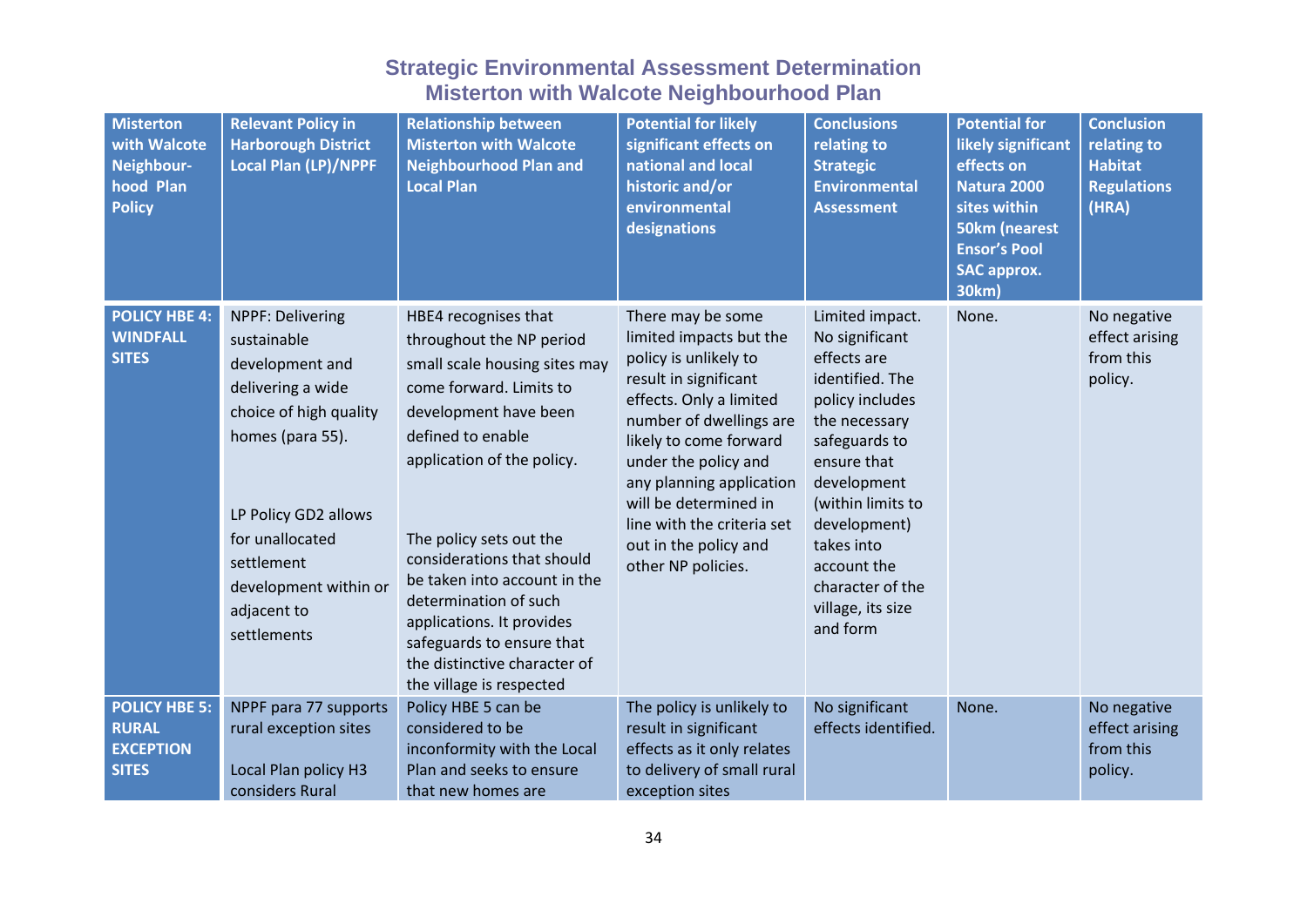| <b>Misterton</b><br>with Walcote<br>Neighbour-<br>hood Plan<br><b>Policy</b>       | <b>Relevant Policy in</b><br><b>Harborough District</b><br><b>Local Plan (LP)/NPPF</b>                                                                       | <b>Relationship between</b><br><b>Misterton with Walcote</b><br><b>Neighbourhood Plan and</b><br><b>Local Plan</b>                                                                                                                                                | <b>Potential for likely</b><br>significant effects on<br>national and local<br>historic and/or<br>environmental<br>designations                                                                                                                                    | <b>Conclusions</b><br>relating to<br><b>Strategic</b><br><b>Environmental</b><br><b>Assessment</b> | <b>Potential for</b><br>likely significant<br>effects on<br>Natura 2000<br>sites within<br><b>50km (nearest</b><br><b>Ensor's Pool</b><br><b>SAC approx.</b><br><b>30km)</b> | <b>Conclusion</b><br>relating to<br><b>Habitat</b><br><b>Regulations</b><br>(HRA)                       |
|------------------------------------------------------------------------------------|--------------------------------------------------------------------------------------------------------------------------------------------------------------|-------------------------------------------------------------------------------------------------------------------------------------------------------------------------------------------------------------------------------------------------------------------|--------------------------------------------------------------------------------------------------------------------------------------------------------------------------------------------------------------------------------------------------------------------|----------------------------------------------------------------------------------------------------|------------------------------------------------------------------------------------------------------------------------------------------------------------------------------|---------------------------------------------------------------------------------------------------------|
|                                                                                    | <b>Exception sites</b>                                                                                                                                       | available to local people                                                                                                                                                                                                                                         |                                                                                                                                                                                                                                                                    |                                                                                                    |                                                                                                                                                                              |                                                                                                         |
| <b>POLICY HBE 6:</b><br><b>DESIGN</b><br><b>STANDARDS</b>                          | NPPF-12 Achieving<br><b>Well Designed Places</b><br>LP Policy GD8 deals<br>with good design in<br>new housing<br>developments                                | HBE 6 sets out a series of<br>criteria that should be<br>considered in new<br>development within<br>Misterton with Walcote.<br>It should be considered to be<br>in general conformity with<br>LP policy and NPPF in setting<br>out building design<br>principles. | The policy is unlikely to<br>result in significant<br>effects as it promotes<br>design of new<br>development which<br>reflects the character<br>and historic context of<br>its surroundings.                                                                       | No significant<br>effects identified.                                                              | None.                                                                                                                                                                        | No negative<br>effect arising<br>from this<br>policy.                                                   |
| <b>POLICY ENV 1:</b><br><b>PROTECTION</b><br><b>OF LOCAL</b><br><b>GREEN SPACE</b> | NPPF - Promoting<br>healthy communities<br>(para 99 and para<br>$100$ ).<br>LP Policy GI4 considers<br><b>Local Green Space and</b><br>its inclusion in NDPs | ENV1 is considered to be in<br>general conformity with the<br>LP and NPPF in identifying<br>LGS and setting out policy<br>for their protection.                                                                                                                   | <b>Potential for limited</b><br>positive impact as the<br>policy identifies and<br>protects open land that<br>is of demonstrable<br>value to the community<br>and of outstanding<br>significance for their<br>natural and historical or<br>environmental features. | Possible positive<br>impacts. No<br>significant effects<br>identified.                             | None.                                                                                                                                                                        | No negative<br>effect arising<br>from this<br>policy which<br>seeks to<br>protect local<br>green space. |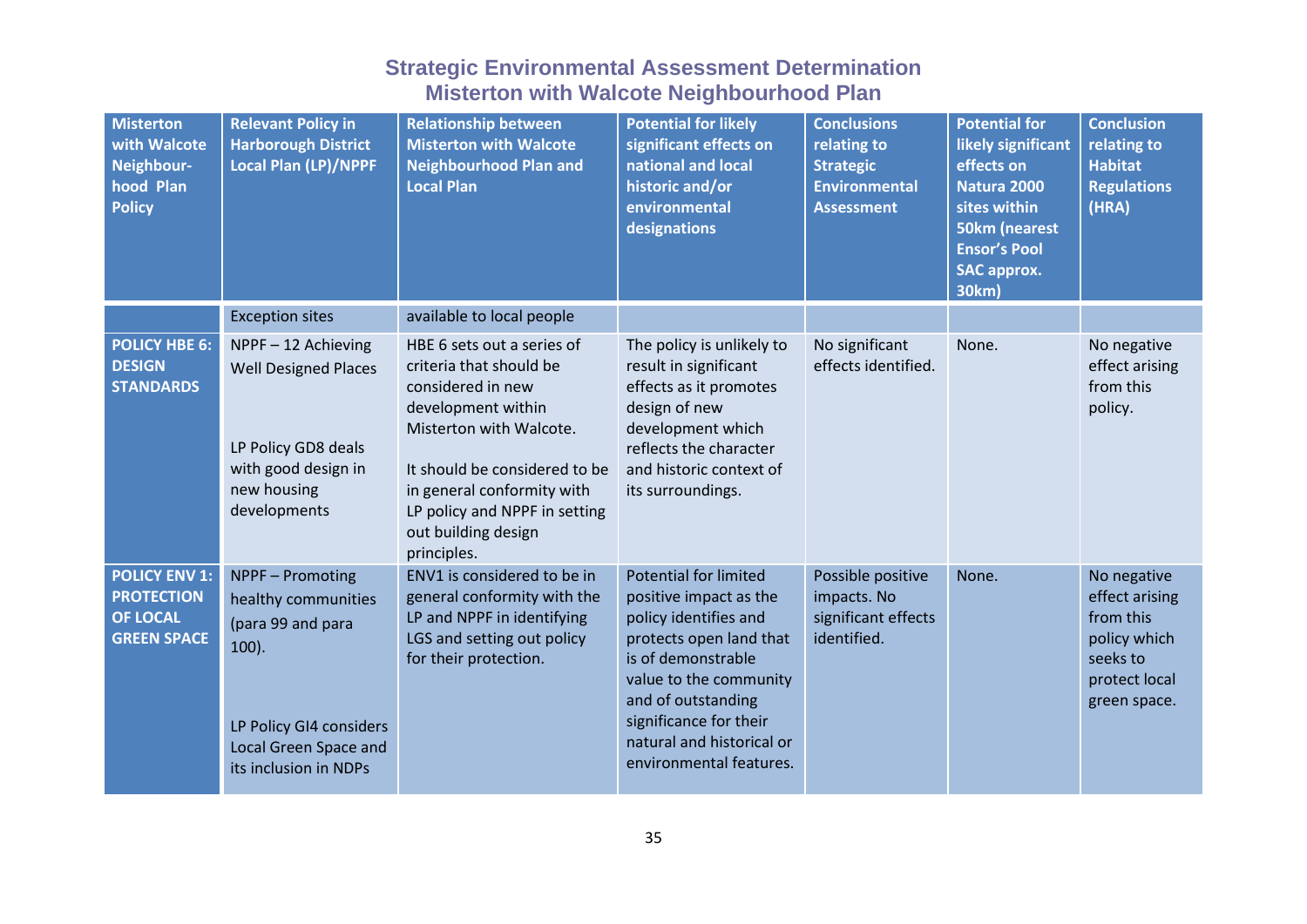| <b>Misterton</b><br>with Walcote<br>Neighbour-<br>hood Plan<br><b>Policy</b>                                       | <b>Relevant Policy in</b><br><b>Harborough District</b><br><b>Local Plan (LP)/NPPF</b>                                                                                                          | <b>Relationship between</b><br><b>Misterton with Walcote</b><br><b>Neighbourhood Plan and</b><br><b>Local Plan</b>             | <b>Potential for likely</b><br>significant effects on<br>national and local<br>historic and/or<br>environmental<br>designations                                         | <b>Conclusions</b><br>relating to<br><b>Strategic</b><br><b>Environmental</b><br><b>Assessment</b> | <b>Potential for</b><br>likely significant<br>effects on<br>Natura 2000<br>sites within<br>50km (nearest<br><b>Ensor's Pool</b><br><b>SAC approx.</b><br>30km) | <b>Conclusion</b><br>relating to<br><b>Habitat</b><br><b>Regulations</b><br>(HRA)       |
|--------------------------------------------------------------------------------------------------------------------|-------------------------------------------------------------------------------------------------------------------------------------------------------------------------------------------------|--------------------------------------------------------------------------------------------------------------------------------|-------------------------------------------------------------------------------------------------------------------------------------------------------------------------|----------------------------------------------------------------------------------------------------|----------------------------------------------------------------------------------------------------------------------------------------------------------------|-----------------------------------------------------------------------------------------|
| <b>POLICY ENV 2:</b><br><b>PROTECTION</b><br>OF SITES OF<br><b>ENVIRONMEN</b><br><b>TAL</b><br><b>SIGNIFICANCE</b> | NPPF: 11 Conserving<br>and enhancing the<br>natural environment.<br>LP Policy GI5 relates<br>to biodiversity and<br>protection and<br>improvement of<br><b>Biodiversity and</b><br>Geodiversity | ENV2 is considered to be in<br>general conformity with<br>NPPF and LP policy in<br>seeking to protect species<br>and habitats. | ENV2 is considered to<br>be in general conformity<br>with NPPF and LP policy<br>in seeking to protect,<br>non designated sites<br>which are of<br>significance locally. | Possible limited<br>positive impact.<br>No significant<br>effects identified.                      | None.                                                                                                                                                          | No negative<br>effect arising<br>from this<br>policy as it<br>promotes<br>biodiversity. |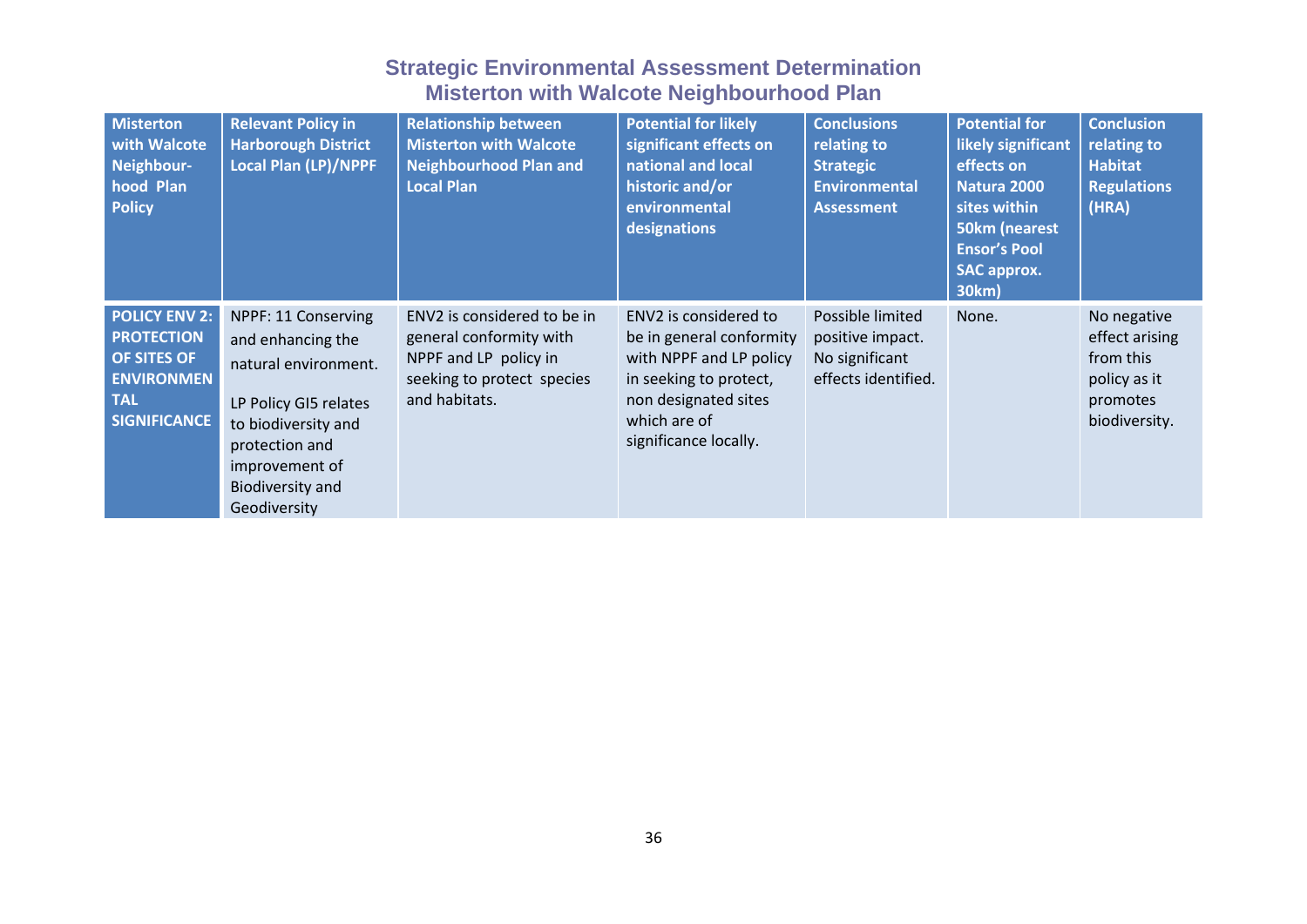| <b>Misterton</b><br>with Walcote<br>Neighbour-<br>hood Plan<br><b>Policy</b>                    | <b>Relevant Policy in</b><br><b>Harborough District</b><br><b>Local Plan (LP)/NPPF</b> | <b>Relationship between</b><br><b>Misterton with Walcote</b><br><b>Neighbourhood Plan and</b><br><b>Local Plan</b>                                                                                                      | <b>Potential for likely</b><br>significant effects on<br>national and local<br>historic and/or<br>environmental<br>designations | <b>Conclusions</b><br>relating to<br><b>Strategic</b><br><b>Environmental</b><br><b>Assessment</b> | <b>Potential for</b><br>likely significant<br>effects on<br>Natura 2000<br>sites within<br>50km (nearest<br><b>Ensor's Pool</b><br><b>SAC approx.</b><br>30km) | <b>Conclusion</b><br>relating to<br><b>Habitat</b><br><b>Regulations</b><br>(HRA) |
|-------------------------------------------------------------------------------------------------|----------------------------------------------------------------------------------------|-------------------------------------------------------------------------------------------------------------------------------------------------------------------------------------------------------------------------|---------------------------------------------------------------------------------------------------------------------------------|----------------------------------------------------------------------------------------------------|----------------------------------------------------------------------------------------------------------------------------------------------------------------|-----------------------------------------------------------------------------------|
| <b>POLICY ENV 3:</b><br><b>OPEN SPACES</b><br>, SPORTS AND<br><b>RECREATION</b><br><b>SITES</b> | NPPF para 96 to 98.<br>Local Plan policy GI2                                           | Policy ENV3 can be<br>considered to be in<br>conformity with the Local<br>Plan. The policy seeks to<br>protect open space sites that<br>are valued by the community<br>unless equivalent or better<br>provision is made | No detrimental effects<br>identified                                                                                            | Possible limited<br>positive impact.<br>No significant<br>detrimental<br>effects identified.       | None.                                                                                                                                                          | No negative<br>effect arising<br>from this<br>policy.                             |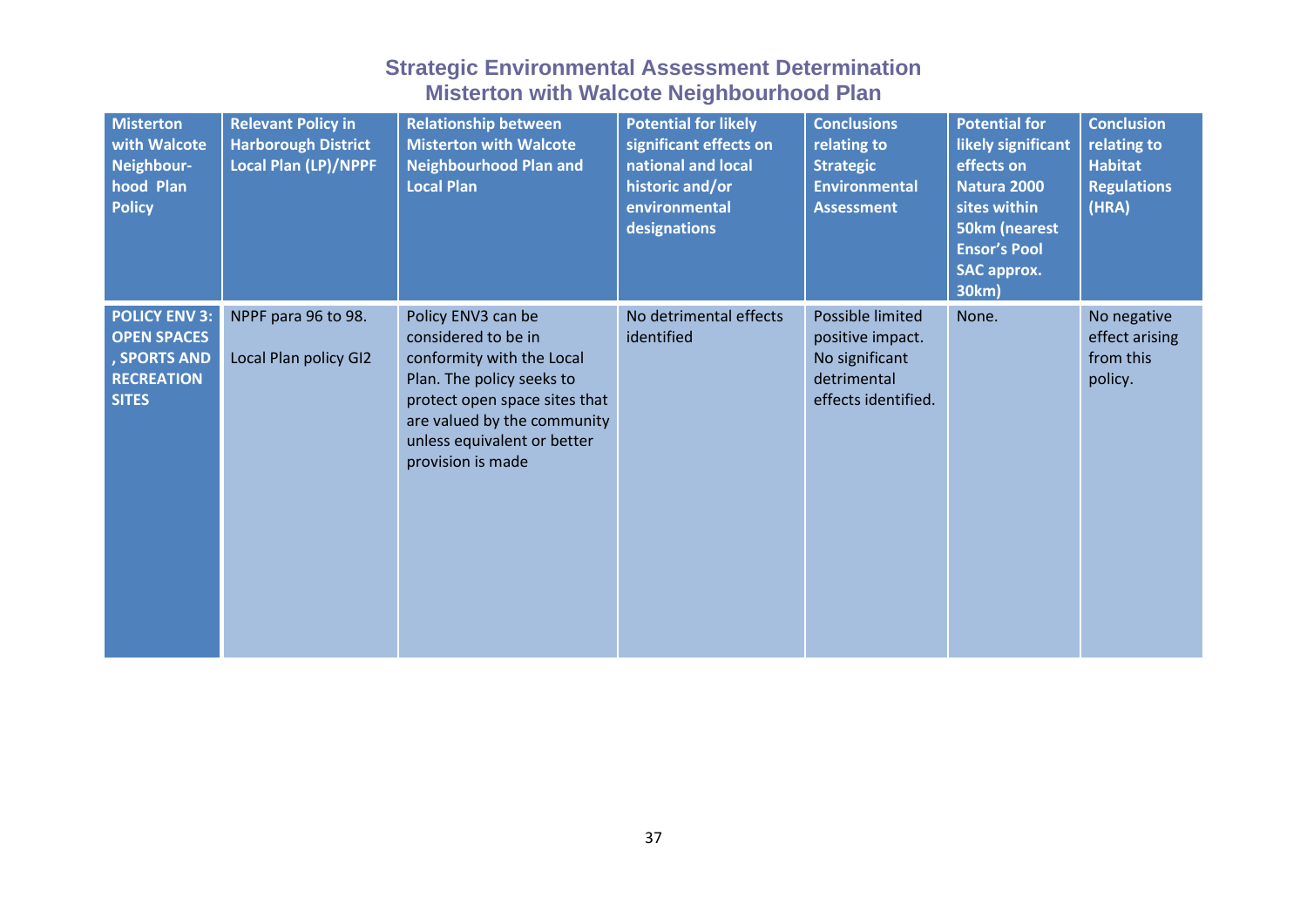| <b>Misterton</b><br>with Walcote<br>Neighbour-<br>hood Plan<br><b>Policy</b>                                | <b>Relevant Policy in</b><br><b>Harborough District</b><br><b>Local Plan (LP)/NPPF</b>                | <b>Relationship between</b><br><b>Misterton with Walcote</b><br><b>Neighbourhood Plan and</b><br><b>Local Plan</b>                                                              | <b>Potential for likely</b><br>significant effects on<br>national and local<br>historic and/or<br>environmental<br>designations                                          | <b>Conclusions</b><br>relating to<br><b>Strategic</b><br><b>Environmental</b><br><b>Assessment</b> | <b>Potential for</b><br>likely significant<br>effects on<br>Natura 2000<br>sites within<br>50km (nearest<br><b>Ensor's Pool</b><br><b>SAC approx.</b><br>30km) | <b>Conclusion</b><br>relating to<br><b>Habitat</b><br><b>Regulations</b><br>(HRA) |
|-------------------------------------------------------------------------------------------------------------|-------------------------------------------------------------------------------------------------------|---------------------------------------------------------------------------------------------------------------------------------------------------------------------------------|--------------------------------------------------------------------------------------------------------------------------------------------------------------------------|----------------------------------------------------------------------------------------------------|----------------------------------------------------------------------------------------------------------------------------------------------------------------|-----------------------------------------------------------------------------------|
| <b>POLICY ENV 4</b><br><b>NON-</b><br><b>DESIGNATED</b><br><b>LOCAL</b><br><b>HERITAGE</b><br><b>ASSETS</b> | Policy HC1: Built<br>Heritage.<br>NPPF: 16 . Conserving<br>and enhancing the<br>historic environment. | ENV4 is considered to be in<br>general conformity with<br>NPPF and Local Plan in<br>seeking to protect non<br>designated sites which are of<br>historical significance locally. | Possible positive impact<br>as the policy requires<br>development proposals<br>are required to protect<br>sites with local historic<br>or architectural<br>significance. | No significant<br>effects identified.                                                              | None.                                                                                                                                                          | No negative<br>effect arising<br>from this<br>policy.                             |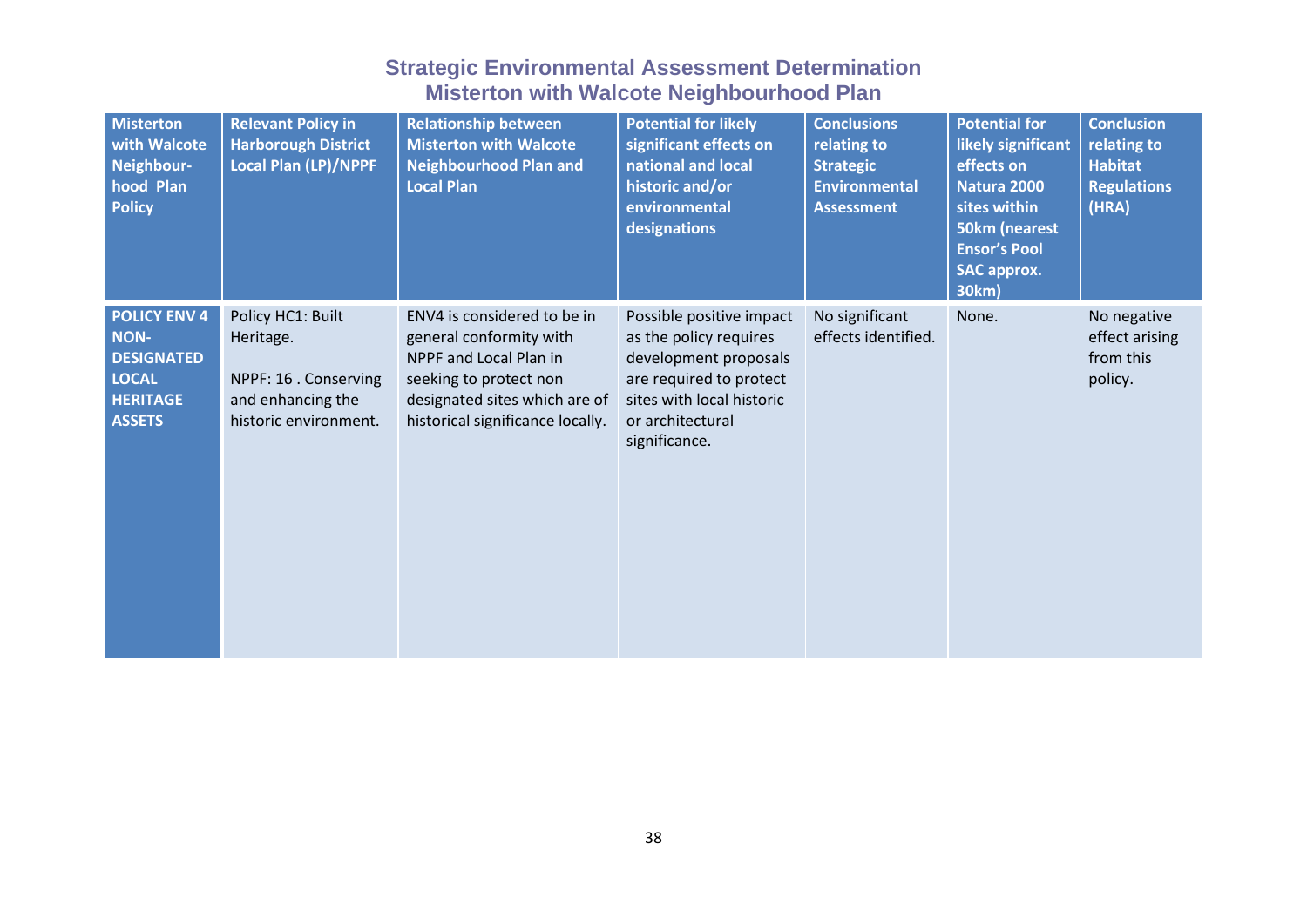| <b>Misterton</b><br>with Walcote<br>Neighbour-<br>hood Plan<br><b>Policy</b> | <b>Relevant Policy in</b><br><b>Harborough District</b><br><b>Local Plan (LP)/NPPF</b>                                                                                            | <b>Relationship between</b><br><b>Misterton with Walcote</b><br><b>Neighbourhood Plan and</b><br><b>Local Plan</b>                                          | <b>Potential for likely</b><br>significant effects on<br>national and local<br>historic and/or<br>environmental<br>designations                  | <b>Conclusions</b><br>relating to<br><b>Strategic</b><br><b>Environmental</b><br><b>Assessment</b> | <b>Potential for</b><br>likely significant<br>effects on<br>Natura 2000<br>sites within<br><b>50km (nearest</b><br><b>Ensor's Pool</b><br><b>SAC approx.</b><br>30km) | <b>Conclusion</b><br>relating to<br><b>Habitat</b><br><b>Regulations</b><br>(HRA)                                         |
|------------------------------------------------------------------------------|-----------------------------------------------------------------------------------------------------------------------------------------------------------------------------------|-------------------------------------------------------------------------------------------------------------------------------------------------------------|--------------------------------------------------------------------------------------------------------------------------------------------------|----------------------------------------------------------------------------------------------------|-----------------------------------------------------------------------------------------------------------------------------------------------------------------------|---------------------------------------------------------------------------------------------------------------------------|
| <b>POLICY ENV 5:</b><br><b>RIDGE AND</b><br><b>FURROW</b>                    | NPPF: 16 . Conserving<br>and enhancing the<br>historic environment.<br>LP Policy GI5 relates to<br>protection of locally<br>designated<br>biodiversity and<br>geodiversity sites. | ENV5 is considered to be in<br>general conformity with the<br>NPPF and LP as it seeks to<br>protect ridge and furrow,<br>part of the historic<br>landscape. | The policy is unlikely to<br>result in significant<br>effects as it aims to<br>protect ridge and<br>furrow as part of the<br>historic landscape. | No significant<br>effects identified.                                                              | None.                                                                                                                                                                 | No negative<br>effect arising<br>from this<br>policy which<br>gives<br>protection to<br>historic<br>landscape<br>feature. |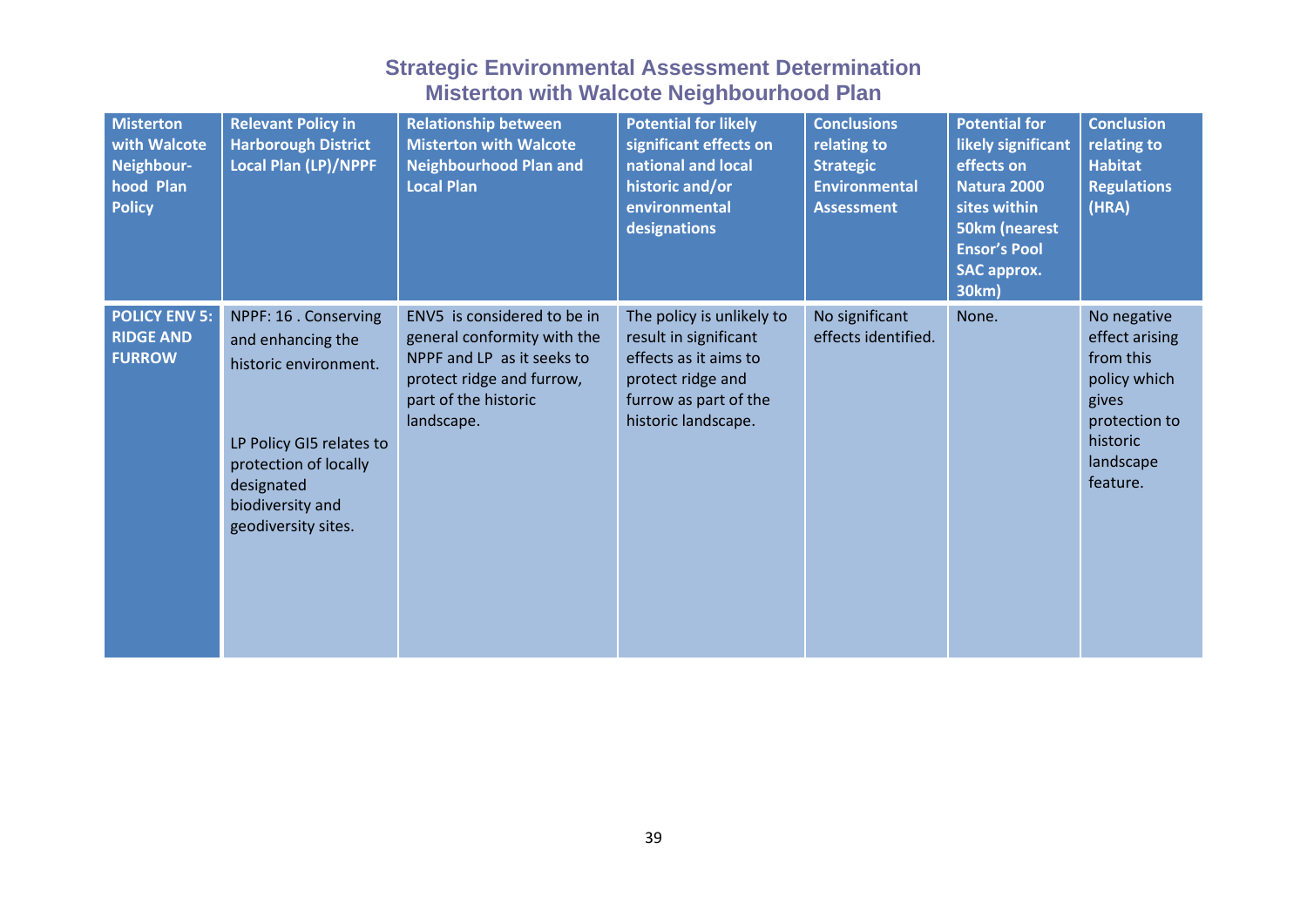| <b>Misterton</b><br>with Walcote<br>Neighbour-<br>hood Plan<br><b>Policy</b>                                                     | <b>Relevant Policy in</b><br><b>Harborough District</b><br><b>Local Plan (LP)/NPPF</b>                                                                                         | <b>Relationship between</b><br><b>Misterton with Walcote</b><br><b>Neighbourhood Plan and</b><br><b>Local Plan</b>                                              | <b>Potential for likely</b><br>significant effects on<br>national and local<br>historic and/or<br>environmental<br>designations | <b>Conclusions</b><br>relating to<br><b>Strategic</b><br><b>Environmental</b><br><b>Assessment</b> | <b>Potential for</b><br>likely significant<br>effects on<br><b>Natura 2000</b><br>sites within<br><b>50km (nearest</b><br><b>Ensor's Pool</b><br><b>SAC approx.</b><br>30km) | <b>Conclusion</b><br>relating to<br><b>Habitat</b><br><b>Regulations</b><br>(HRA)                               |
|----------------------------------------------------------------------------------------------------------------------------------|--------------------------------------------------------------------------------------------------------------------------------------------------------------------------------|-----------------------------------------------------------------------------------------------------------------------------------------------------------------|---------------------------------------------------------------------------------------------------------------------------------|----------------------------------------------------------------------------------------------------|------------------------------------------------------------------------------------------------------------------------------------------------------------------------------|-----------------------------------------------------------------------------------------------------------------|
| <b>POLICY ENV 6:</b><br><b>BIODIVERSITY</b><br>, WOODLAND,<br><b>HEDGES AND</b><br><b>HABITAT</b><br><b>CONNECTIVIT</b><br>$Y -$ | NPPF: 15 Conserving<br>and enhancing the<br>natural environment.<br>LP Policy GI5 relates to<br>protection of locally<br>designated<br>biodiversity and<br>geodiversity sites. | ENV5 is considered to be in<br>general conformity with the<br>NPPF and LP as it seeks to<br>protect Biodiversity, trees,<br>woodland and hedgerows of<br>value. | The policy is unlikely to<br>result in significant<br>effects as it gives<br>protection to trees and<br>hedgerows of value.     | Limited impact.<br>No significant<br>effects identified.                                           | None.                                                                                                                                                                        | No negative<br>effect arising<br>from this<br>policy which<br>gives<br>protection to<br>trees and<br>hedgerows. |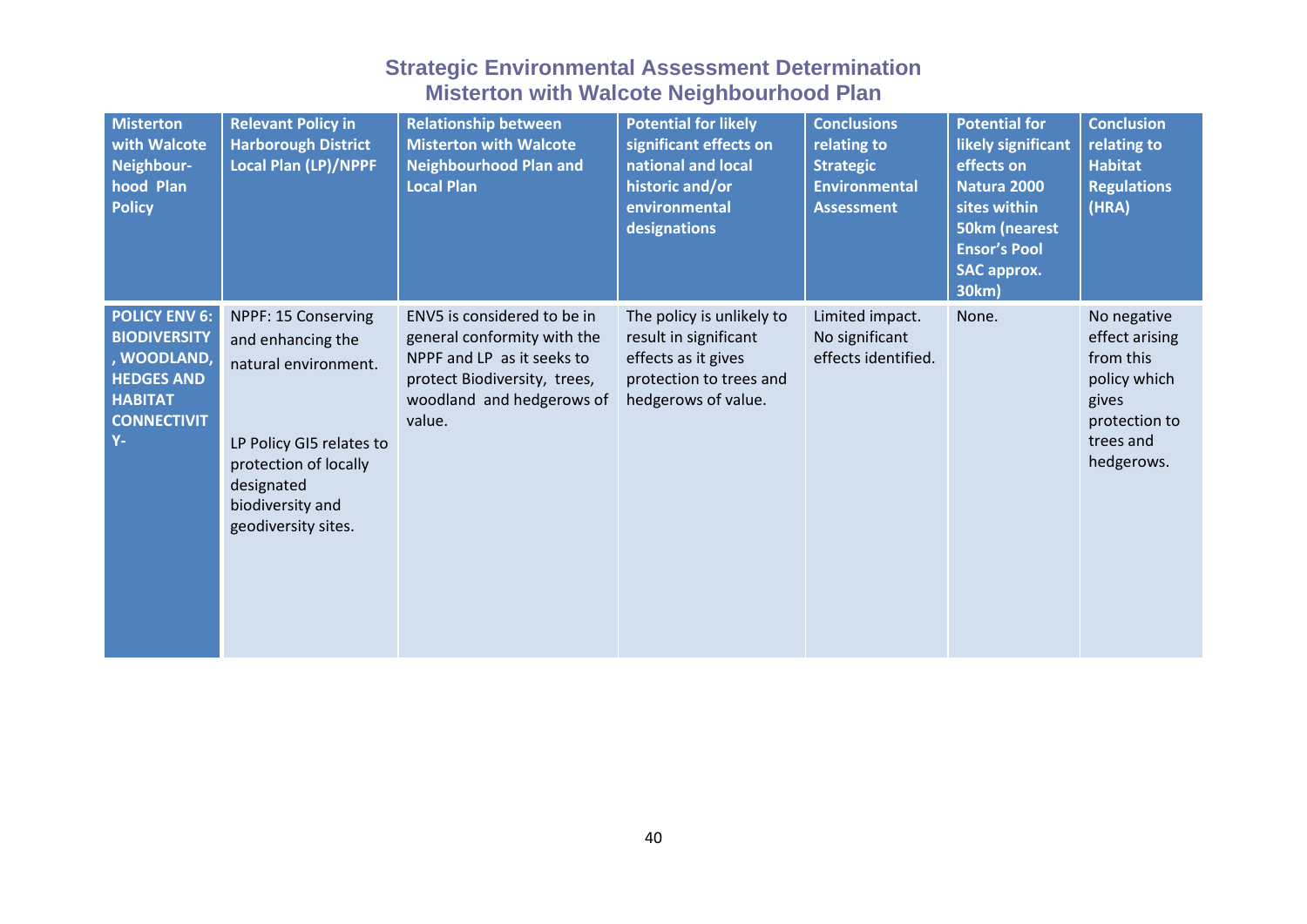| <b>Misterton</b><br>with Walcote<br>Neighbour-<br>hood Plan<br><b>Policy</b>               | <b>Relevant Policy in</b><br><b>Harborough District</b><br>Local Plan (LP)/NPPF                                                 | <b>Relationship between</b><br><b>Misterton with Walcote</b><br><b>Neighbourhood Plan and</b><br><b>Local Plan</b>                                                                                                                                     | <b>Potential for likely</b><br>significant effects on<br>national and local<br>historic and/or<br>environmental<br>designations | <b>Conclusions</b><br>relating to<br><b>Strategic</b><br><b>Environmental</b><br><b>Assessment</b> | <b>Potential for</b><br>likely significant<br>effects on<br>Natura 2000<br>sites within<br><b>50km</b> (nearest<br><b>Ensor's Pool</b><br><b>SAC approx.</b><br>30km) | <b>Conclusion</b><br>relating to<br><b>Habitat</b><br><b>Regulations</b><br>(HRA)                              |
|--------------------------------------------------------------------------------------------|---------------------------------------------------------------------------------------------------------------------------------|--------------------------------------------------------------------------------------------------------------------------------------------------------------------------------------------------------------------------------------------------------|---------------------------------------------------------------------------------------------------------------------------------|----------------------------------------------------------------------------------------------------|-----------------------------------------------------------------------------------------------------------------------------------------------------------------------|----------------------------------------------------------------------------------------------------------------|
| <b>POLICY ENV 7:</b><br><b>PROTECTION</b><br><b>OF</b><br><b>IMPORTANT</b><br><b>VIEWS</b> | NPPF: 15 Conserving<br>and enhancing the<br>natural environment/<br>16 Conserving and<br>enhancing the historic<br>environment. | ENV7 is considered to be in<br>general conformity with LP<br>and NPPF in seeking to<br>safeguard important views<br>and vistas as identified by<br>the community. These vistas<br>are identified on the Map<br>Figure 11 and defined in the<br>policy. | The policy is unlikely to<br>result in significant<br>effects as it is affording<br>important views<br>protection.              | No significant<br>effects identified.                                                              | None.                                                                                                                                                                 | No negative<br>effect arising<br>from this<br>policy as it<br>seeks to<br>protect<br>defined views/<br>vistas. |
|                                                                                            | LP policy GD5 refers<br>to safeguarding public<br>views, skylines and<br>landmarks.                                             |                                                                                                                                                                                                                                                        |                                                                                                                                 |                                                                                                    |                                                                                                                                                                       |                                                                                                                |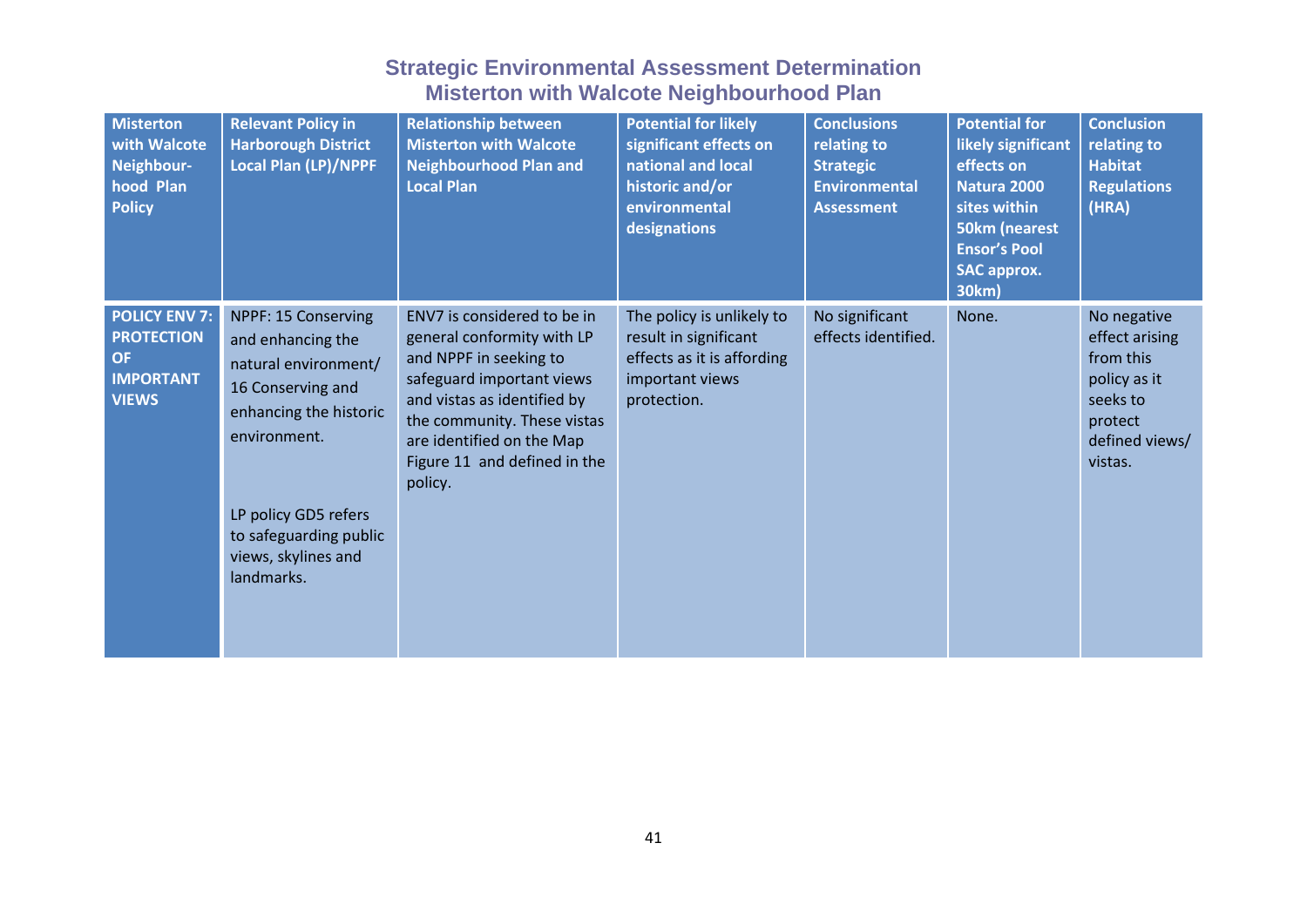| <b>Misterton</b><br>with Walcote<br>Neighbour-<br>hood Plan<br><b>Policy</b>                                       | <b>Relevant Policy in</b><br><b>Harborough District</b><br><b>Local Plan (LP)/NPPF</b>                                                                                            | <b>Relationship between</b><br><b>Misterton with Walcote</b><br><b>Neighbourhood Plan and</b><br><b>Local Plan</b>                               | <b>Potential for likely</b><br>significant effects on<br>national and local<br>historic and/or<br>environmental<br>designations                                | <b>Conclusions</b><br>relating to<br><b>Strategic</b><br><b>Environmental</b><br><b>Assessment</b> | <b>Potential for</b><br>likely significant<br>effects on<br>Natura 2000<br>sites within<br><b>50km (nearest</b><br><b>Ensor's Pool</b><br><b>SAC approx.</b><br>30km) | <b>Conclusion</b><br>relating to<br><b>Habitat</b><br><b>Regulations</b><br>(HRA) |
|--------------------------------------------------------------------------------------------------------------------|-----------------------------------------------------------------------------------------------------------------------------------------------------------------------------------|--------------------------------------------------------------------------------------------------------------------------------------------------|----------------------------------------------------------------------------------------------------------------------------------------------------------------|----------------------------------------------------------------------------------------------------|-----------------------------------------------------------------------------------------------------------------------------------------------------------------------|-----------------------------------------------------------------------------------|
| <b>POLICY ENV 8:</b><br><b>RENEWABLE</b><br><b>ENERGY</b><br><b>GENERATION</b><br><b>INFRASTRUCT</b><br><b>URE</b> | NPPF: 14 Meeting the<br>challenge of climate<br>change, flooding and<br>coastal change.<br>LP Policy CC1<br>considers climate<br>change and CC2<br>renewable energy<br>generation | ENV8 is considered to be in<br>general conformity with the<br>LP and NPPF setting out<br>local criteria which<br>renewable schemes must<br>meet. | The policy is unlikely to<br>result in significant<br>effects as it has<br>safeguards to ensure<br>schemes are acceptable<br>in terms of impacts and<br>scale. | No significant<br>effects identified.                                                              | None.                                                                                                                                                                 | No negative<br>effect arising<br>from this<br>policy.                             |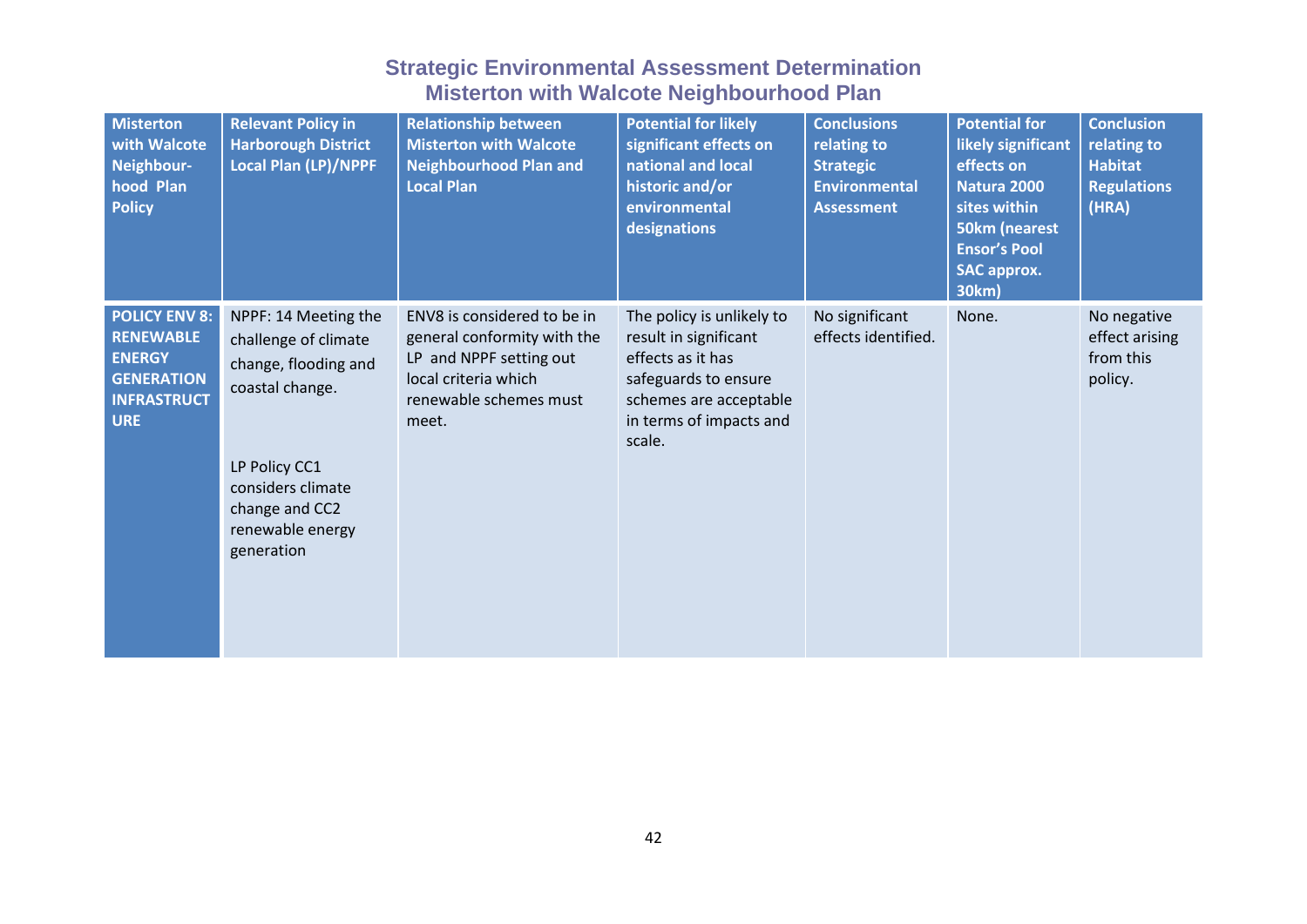| <b>Misterton</b><br>with Walcote<br>Neighbour-<br>hood Plan<br><b>Policy</b>                                                        | <b>Relevant Policy in</b><br><b>Harborough District</b><br>Local Plan (LP)/NPPF                                                                                                                  | <b>Relationship between</b><br><b>Misterton with Walcote</b><br><b>Neighbourhood Plan and</b><br><b>Local Plan</b>                                                                                                                                                                                                                                                                              | <b>Potential for likely</b><br>significant effects on<br>national and local<br>historic and/or<br>environmental<br>designations                                                                                                  | <b>Conclusions</b><br>relating to<br><b>Strategic</b><br><b>Environmental</b><br><b>Assessment</b> | <b>Potential for</b><br>likely significant<br>effects on<br>Natura 2000<br>sites within<br><b>50km (nearest</b><br><b>Ensor's Pool</b><br><b>SAC approx.</b><br>30km) | <b>Conclusion</b><br>relating to<br><b>Habitat</b><br><b>Regulations</b><br>(HRA) |
|-------------------------------------------------------------------------------------------------------------------------------------|--------------------------------------------------------------------------------------------------------------------------------------------------------------------------------------------------|-------------------------------------------------------------------------------------------------------------------------------------------------------------------------------------------------------------------------------------------------------------------------------------------------------------------------------------------------------------------------------------------------|----------------------------------------------------------------------------------------------------------------------------------------------------------------------------------------------------------------------------------|----------------------------------------------------------------------------------------------------|-----------------------------------------------------------------------------------------------------------------------------------------------------------------------|-----------------------------------------------------------------------------------|
| <b>POLICY CF1:</b><br><b>RETENTION</b><br><b>OF</b><br><b>COMMUNITY</b><br><b>FACILITIES,</b><br><b>AMENITIES,</b><br><b>ASSETS</b> | <b>NPPF: Supporting a</b><br>prosperous rural<br>economy. (paras 83 to<br>84)<br>LP Policy HC2 and HC3<br>deals with community<br>facilities, public<br>houses village shops<br>and post offices | CF1 is considered to be in<br>general conformity with the<br>LP and NPPF in aiming to<br>prevent the loss of or<br>adverse effects on<br>community facilities and<br>services. It sets out the<br>evidence needed to<br>accompany any<br>development proposal<br>involving the loss of such a<br>service/facility.<br>The community facilities to<br>be considered are defined in<br>the policy | The policy is unlikely to<br>result in significant<br>effects as scope for<br>redevelopment of such<br>premises and its scale is<br>likely to be limited.<br>Applications will also be<br>assessed against other<br>NP policies. | No significant<br>effects identified.                                                              | None.                                                                                                                                                                 | No negative<br>effect arising<br>from this<br>policy.                             |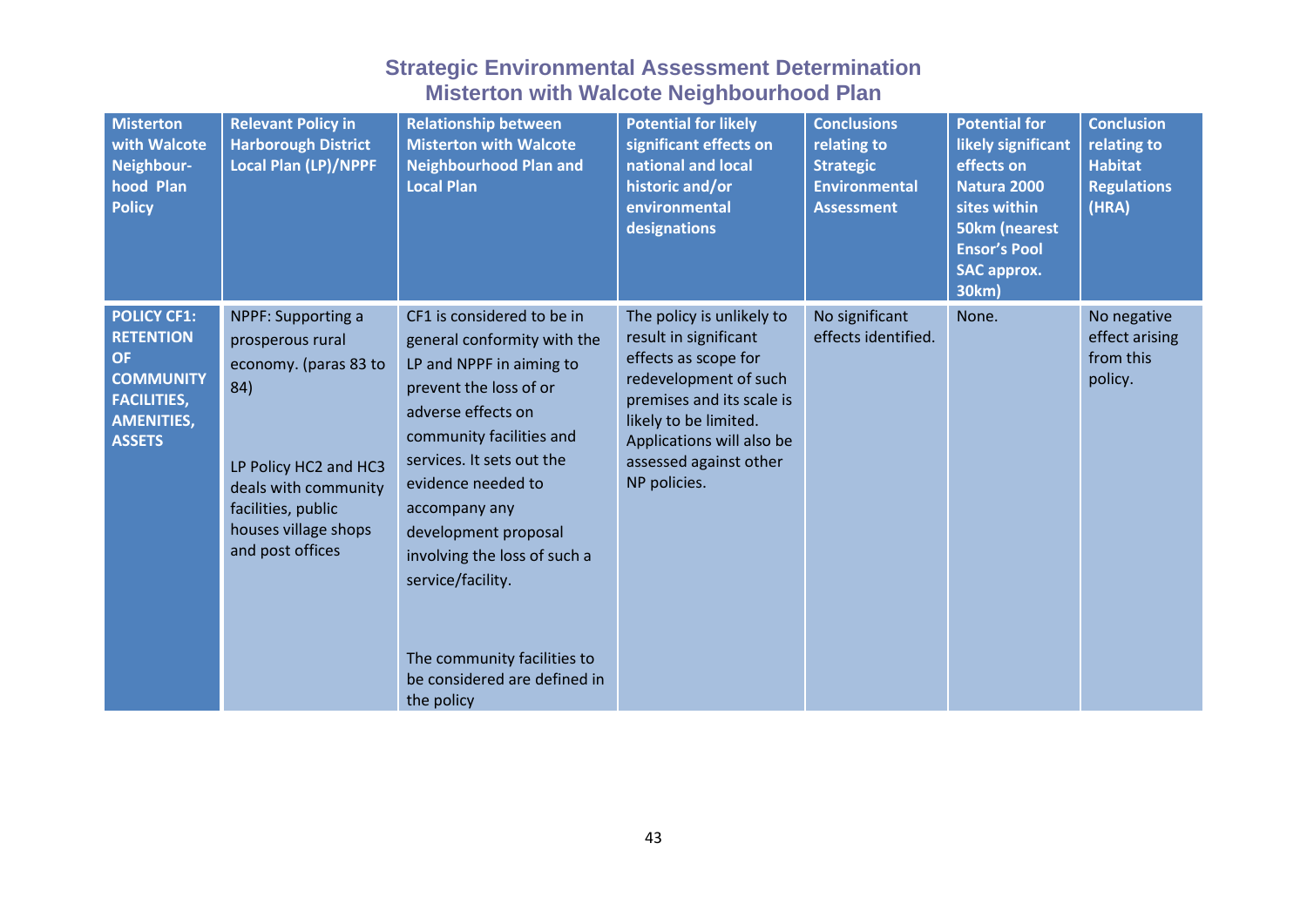| <b>Misterton</b><br>with Walcote<br>Neighbour-<br>hood Plan<br><b>Policy</b>                     | <b>Relevant Policy in</b><br><b>Harborough District</b><br>Local Plan (LP)/NPPF                                                                                                                 | <b>Relationship between</b><br><b>Misterton with Walcote</b><br><b>Neighbourhood Plan and</b><br><b>Local Plan</b>                           | <b>Potential for likely</b><br>significant effects on<br>national and local<br>historic and/or<br>environmental<br>designations | <b>Conclusions</b><br>relating to<br><b>Strategic</b><br><b>Environmental</b><br><b>Assessment</b> | <b>Potential for</b><br>likely significant<br>effects on<br>Natura 2000<br>sites within<br><b>50km (nearest</b><br><b>Ensor's Pool</b><br><b>SAC approx.</b><br>30km) | <b>Conclusion</b><br>relating to<br><b>Habitat</b><br><b>Regulations</b><br>(HRA) |
|--------------------------------------------------------------------------------------------------|-------------------------------------------------------------------------------------------------------------------------------------------------------------------------------------------------|----------------------------------------------------------------------------------------------------------------------------------------------|---------------------------------------------------------------------------------------------------------------------------------|----------------------------------------------------------------------------------------------------|-----------------------------------------------------------------------------------------------------------------------------------------------------------------------|-----------------------------------------------------------------------------------|
| <b>POLICY CFA2:</b><br><b>NEW OR</b><br><b>IMPROVED</b><br><b>COMMUNITY</b><br><b>FACILITIES</b> | NPPF: Supporting a<br>prosperous rural<br>economy<br>LP Policy HC2 sets out<br>policy relating to<br>community facilities.<br>The supporting text<br>defines schools as a<br>community facility | CFA2 seeks to improve the<br>quality and range of<br>community facilities and can<br>be considered in conformity<br>with Local Plan policies | The policy is unlikely to<br>result in significant<br>effects.                                                                  | No significant<br>effects identified.                                                              | None.                                                                                                                                                                 | No negative<br>effect arising<br>from this<br>policy.                             |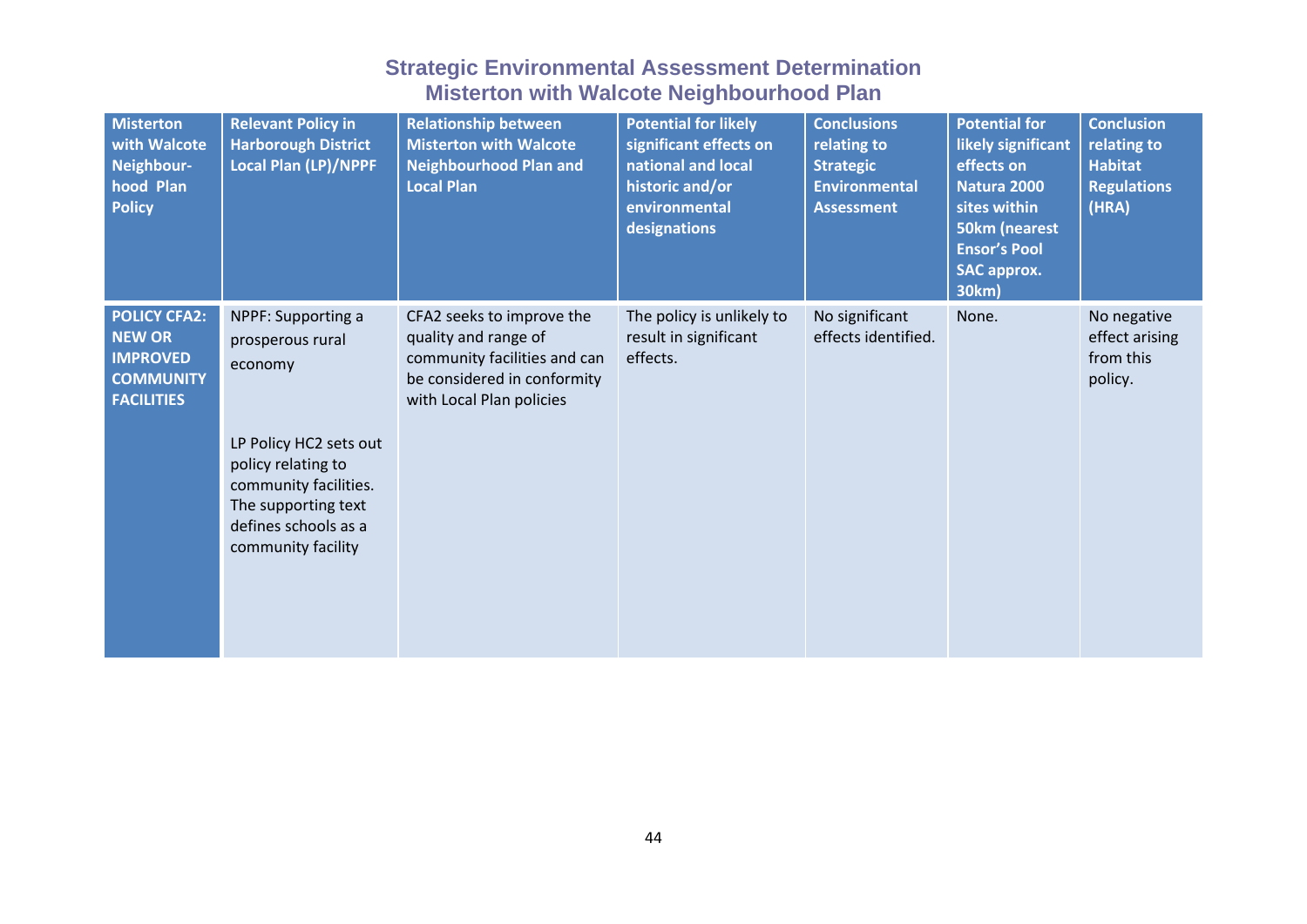| <b>Misterton</b><br>with Walcote<br>Neighbour-<br>hood Plan<br><b>Policy</b> | <b>Relevant Policy in</b><br><b>Harborough District</b><br>Local Plan (LP)/NPPF                                                                                                                                                       | <b>Relationship between</b><br><b>Misterton with Walcote</b><br><b>Neighbourhood Plan and</b><br><b>Local Plan</b>                                                                                                                              | <b>Potential for likely</b><br>significant effects on<br>national and local<br>historic and/or<br>environmental<br>designations | <b>Conclusions</b><br>relating to<br><b>Strategic</b><br><b>Environmental</b><br><b>Assessment</b> | <b>Potential for</b><br>likely significant<br>effects on<br>Natura 2000<br>sites within<br><b>50km (nearest</b><br><b>Ensor's Pool</b><br><b>SAC approx.</b><br>30km) | <b>Conclusion</b><br>relating to<br><b>Habitat</b><br><b>Regulations</b><br>(HRA) |
|------------------------------------------------------------------------------|---------------------------------------------------------------------------------------------------------------------------------------------------------------------------------------------------------------------------------------|-------------------------------------------------------------------------------------------------------------------------------------------------------------------------------------------------------------------------------------------------|---------------------------------------------------------------------------------------------------------------------------------|----------------------------------------------------------------------------------------------------|-----------------------------------------------------------------------------------------------------------------------------------------------------------------------|-----------------------------------------------------------------------------------|
| <b>POLICY TR1:</b><br><b>TRAFFIC</b><br><b>MANAGEMEN</b>                     | <b>NPPF: Promoting</b><br>sustainable transport.<br>Promoting healthy<br>communities.<br>LP Policy GD8 deals<br>with good design in<br>new housing<br>developments<br>including parking and<br>access to footways<br>and cycle routes | Policy TR1 seeks to minimise<br>the increase in traffic and<br>can be considered to be in<br>general conformity with the<br>Local Plan as it considers<br>parking, highway access and<br>improvement and creation<br>of footpaths and cycleways | The policy is unlikely to<br>result in significant<br>effects.                                                                  | No significant<br>effects identified.                                                              | None.                                                                                                                                                                 | No negative<br>effect arising<br>from this<br>policy                              |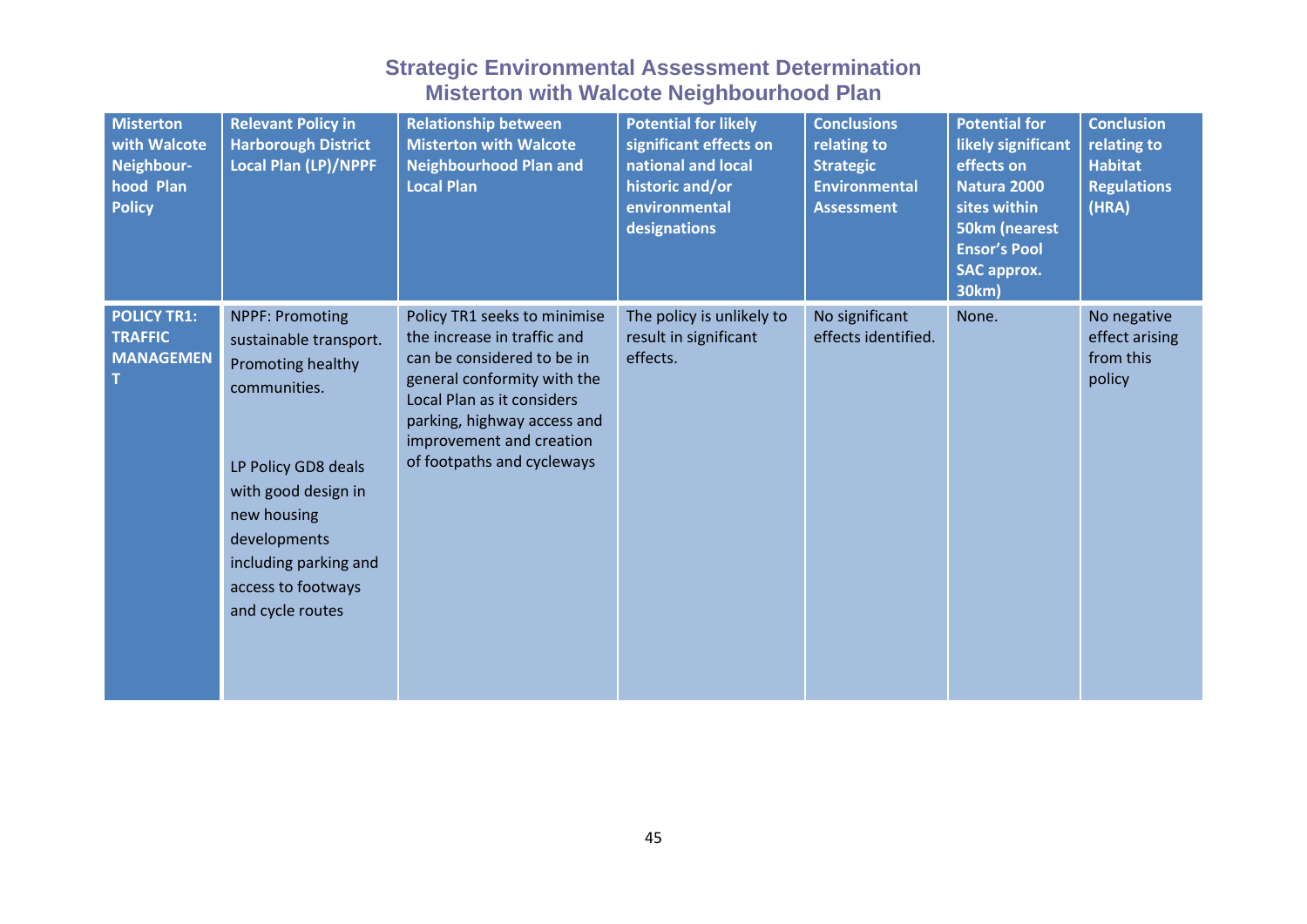| <b>Misterton</b><br>with Walcote<br>Neighbour-<br>hood Plan<br><b>Policy</b> | <b>Relevant Policy in</b><br><b>Harborough District</b><br><b>Local Plan (LP)/NPPF</b>               | <b>Relationship between</b><br><b>Misterton with Walcote</b><br><b>Neighbourhood Plan and</b><br><b>Local Plan</b>                       | <b>Potential for likely</b><br>significant effects on<br>national and local<br>historic and/or<br>environmental<br>designations | <b>Conclusions</b><br>relating to<br><b>Strategic</b><br><b>Environmental</b><br><b>Assessment</b> | <b>Potential for</b><br>likely significant<br>effects on<br>Natura 2000<br>sites within<br>50km (nearest<br><b>Ensor's Pool</b><br><b>SAC approx.</b><br>30km) | <b>Conclusion</b><br>relating to<br><b>Habitat</b><br><b>Regulations</b><br>(HRA) |
|------------------------------------------------------------------------------|------------------------------------------------------------------------------------------------------|------------------------------------------------------------------------------------------------------------------------------------------|---------------------------------------------------------------------------------------------------------------------------------|----------------------------------------------------------------------------------------------------|----------------------------------------------------------------------------------------------------------------------------------------------------------------|-----------------------------------------------------------------------------------|
| <b>POLICY TR2:</b><br><b>ELECTRIC</b><br><b>VEHICLES</b>                     | NPPF: Meeting the<br>challenge of climate<br>change.<br>LP policy CC1<br>considers climate<br>change | Policy TR2 can be considered<br>in general conformity with<br>the LP and NPPF as it<br>contributes towards climate<br>change initiatives | The policy is unlikely to<br>result in significant<br>effects.                                                                  | No significant<br>effects identified.                                                              | None.                                                                                                                                                          | No negative<br>effect arising<br>from this<br>policy                              |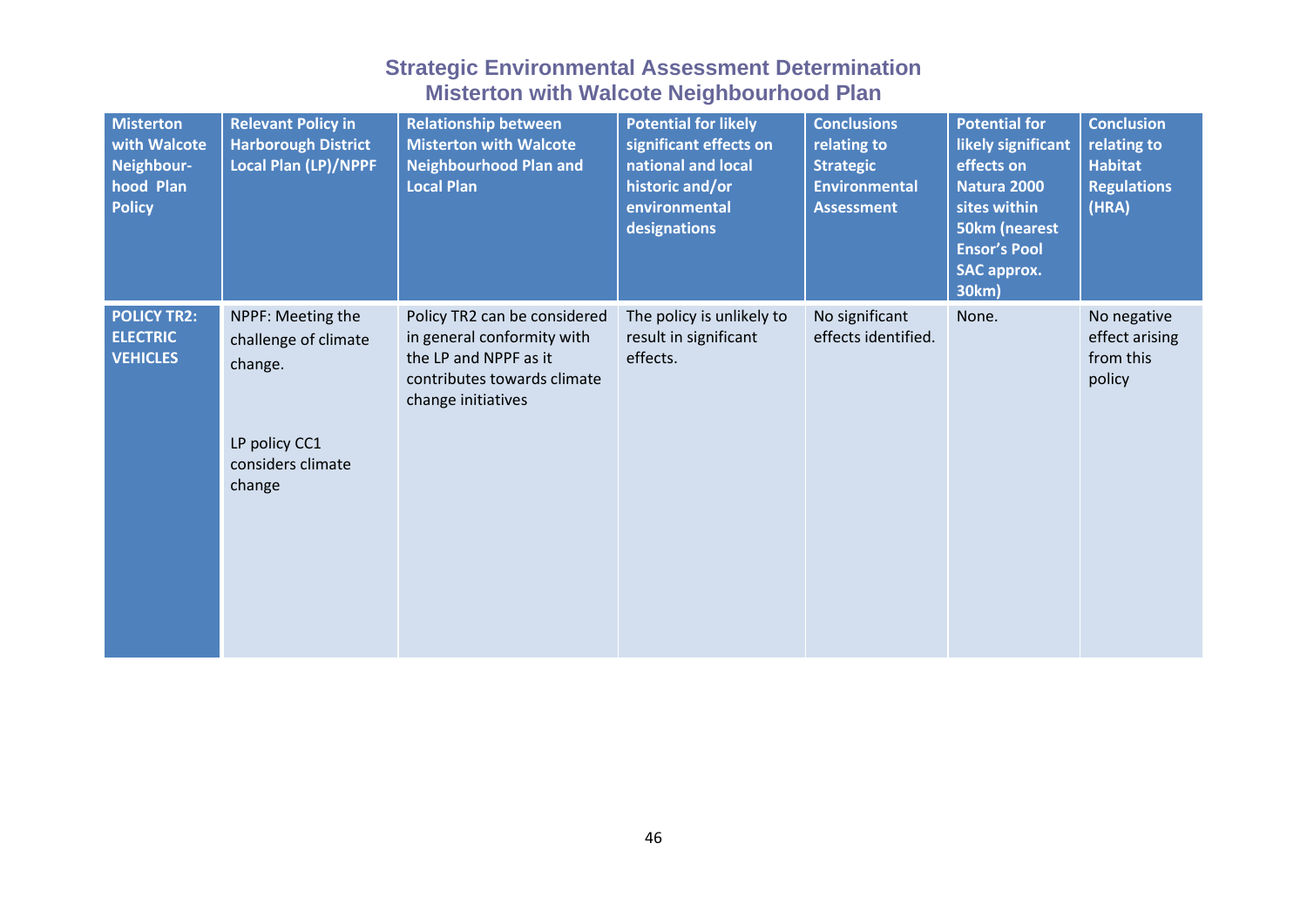| <b>Misterton</b><br>with Walcote<br>Neighbour-<br>hood Plan<br><b>Policy</b>                                                            | <b>Relevant Policy in</b><br><b>Harborough District</b><br><b>Local Plan (LP)/NPPF</b>                               | <b>Relationship between</b><br><b>Misterton with Walcote</b><br><b>Neighbourhood Plan and</b><br><b>Local Plan</b>                                                                                                                    | <b>Potential for likely</b><br>significant effects on<br>national and local<br>historic and/or<br>environmental<br>designations                       | <b>Conclusions</b><br>relating to<br><b>Strategic</b><br><b>Environmental</b><br><b>Assessment</b> | <b>Potential for</b><br>likely significant<br>effects on<br>Natura 2000<br>sites within<br>50km (nearest<br><b>Ensor's Pool</b><br><b>SAC approx.</b><br>30km) | <b>Conclusion</b><br>relating to<br><b>Habitat</b><br><b>Regulations</b><br>(HRA) |
|-----------------------------------------------------------------------------------------------------------------------------------------|----------------------------------------------------------------------------------------------------------------------|---------------------------------------------------------------------------------------------------------------------------------------------------------------------------------------------------------------------------------------|-------------------------------------------------------------------------------------------------------------------------------------------------------|----------------------------------------------------------------------------------------------------|----------------------------------------------------------------------------------------------------------------------------------------------------------------|-----------------------------------------------------------------------------------|
| <b>POLICY BE1:</b><br><b>SUPPORT FOR</b><br><b>EXISTING</b><br><b>BUSINESSES &amp;</b><br><b>EMPLOYMEN</b><br><b>OPPORTUNITI</b><br>ES- | NPPF: Supporting a<br>prosperous rural<br>economy.<br>LP Policy BE1 and BE3<br>consider existing<br>employment areas | Policy BE1 seeks to protect<br>existing employment sites. It<br>can be considered to be in<br>general conformity in<br>aspiring to meet a local need<br>and delivering the NPPF<br>objective to support a<br>prosperous rural economy | The policy is unlikely to<br>result in significant<br>effects given that it<br>relates to protection<br>rather than new<br>employment<br>development. | No significant<br>effects identified.                                                              | None.                                                                                                                                                          | No negative<br>effect arising<br>from this<br>policy.                             |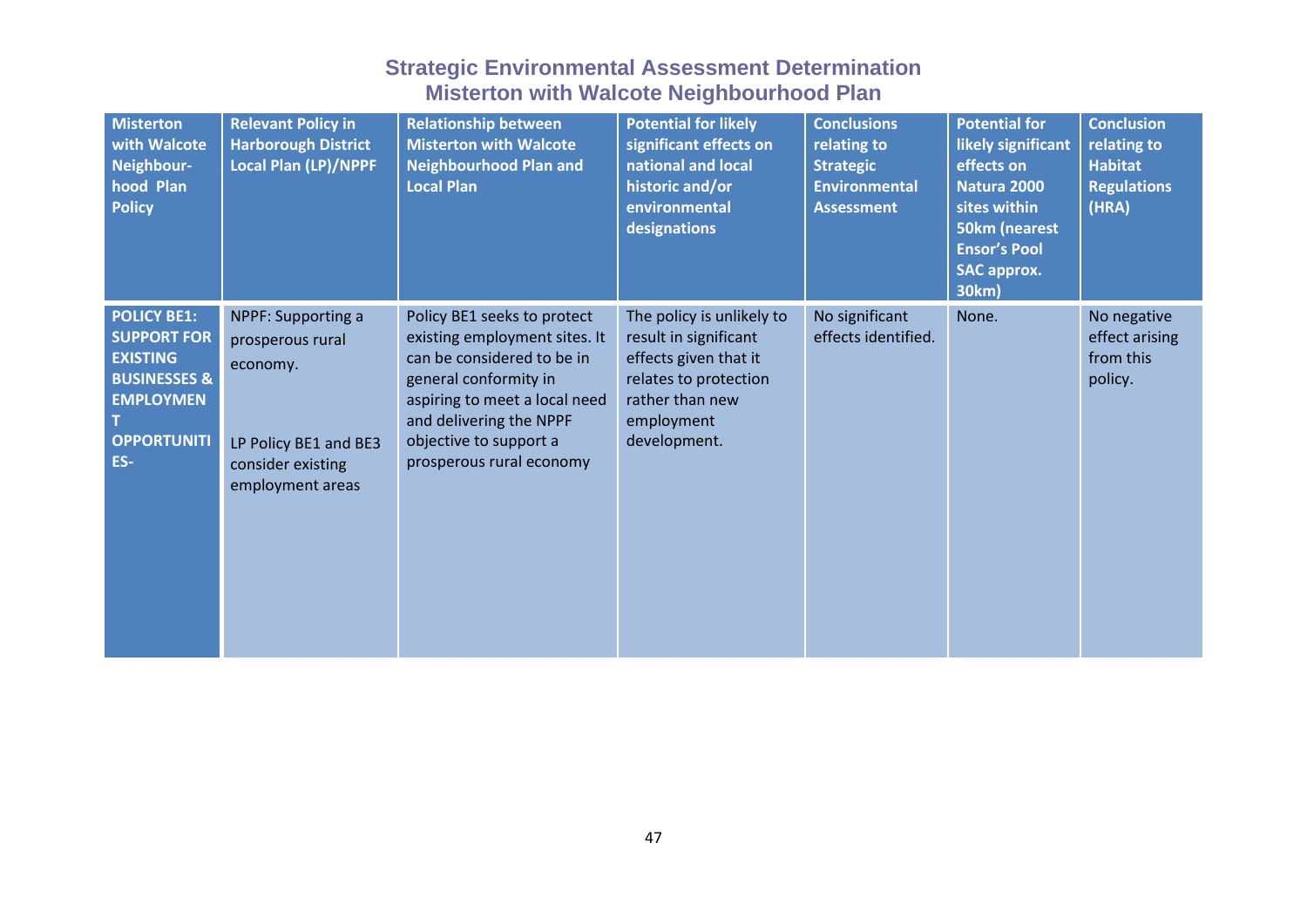| <b>Misterton</b><br>with Walcote<br>Neighbour-<br>hood Plan<br><b>Policy</b>                                  | <b>Relevant Policy in</b><br><b>Harborough District</b><br>Local Plan (LP)/NPPF                                                                  | <b>Relationship between</b><br><b>Misterton with Walcote</b><br><b>Neighbourhood Plan and</b><br><b>Local Plan</b>                                                                                                                                                                                                                                                              | <b>Potential for likely</b><br>significant effects on<br>national and local<br>historic and/or<br>environmental<br>designations                       | <b>Conclusions</b><br>relating to<br><b>Strategic</b><br><b>Environmental</b><br><b>Assessment</b> | <b>Potential for</b><br>likely significant<br>effects on<br>Natura 2000<br>sites within<br>50km (nearest<br><b>Ensor's Pool</b><br><b>SAC approx.</b><br>30km) | <b>Conclusion</b><br>relating to<br><b>Habitat</b><br><b>Regulations</b><br>(HRA) |
|---------------------------------------------------------------------------------------------------------------|--------------------------------------------------------------------------------------------------------------------------------------------------|---------------------------------------------------------------------------------------------------------------------------------------------------------------------------------------------------------------------------------------------------------------------------------------------------------------------------------------------------------------------------------|-------------------------------------------------------------------------------------------------------------------------------------------------------|----------------------------------------------------------------------------------------------------|----------------------------------------------------------------------------------------------------------------------------------------------------------------|-----------------------------------------------------------------------------------|
| <b>POLICY BE2:</b><br><b>SUPPORT FOR</b><br><b>NEW</b><br><b>BUSINESSES</b><br><b>AND</b><br><b>EMPLOYMEN</b> | NPPF: Supporting a<br>prosperous rural<br>economy<br>Local Plan policy BE1<br>considers the<br>opportunities to<br>prpvide new business<br>areas | BE2 is considered to be in<br>general conformity with the<br>CS and NPPF in so far it aims<br>to support new employment<br>opportunities in the village<br>providing certain criteria are<br>met.<br>Although the policy does not<br>have a specific criteria<br>relating to heritage assets,<br>this is covered by other<br>policies and does not need<br>to be repeated here. | The policy is unlikely to<br>result in significant<br>effects given that it<br>relates to protection<br>rather than new<br>employment<br>development. | No significant<br>effects identified.                                                              | None.                                                                                                                                                          | No negative<br>effect arising<br>from this<br>policy.                             |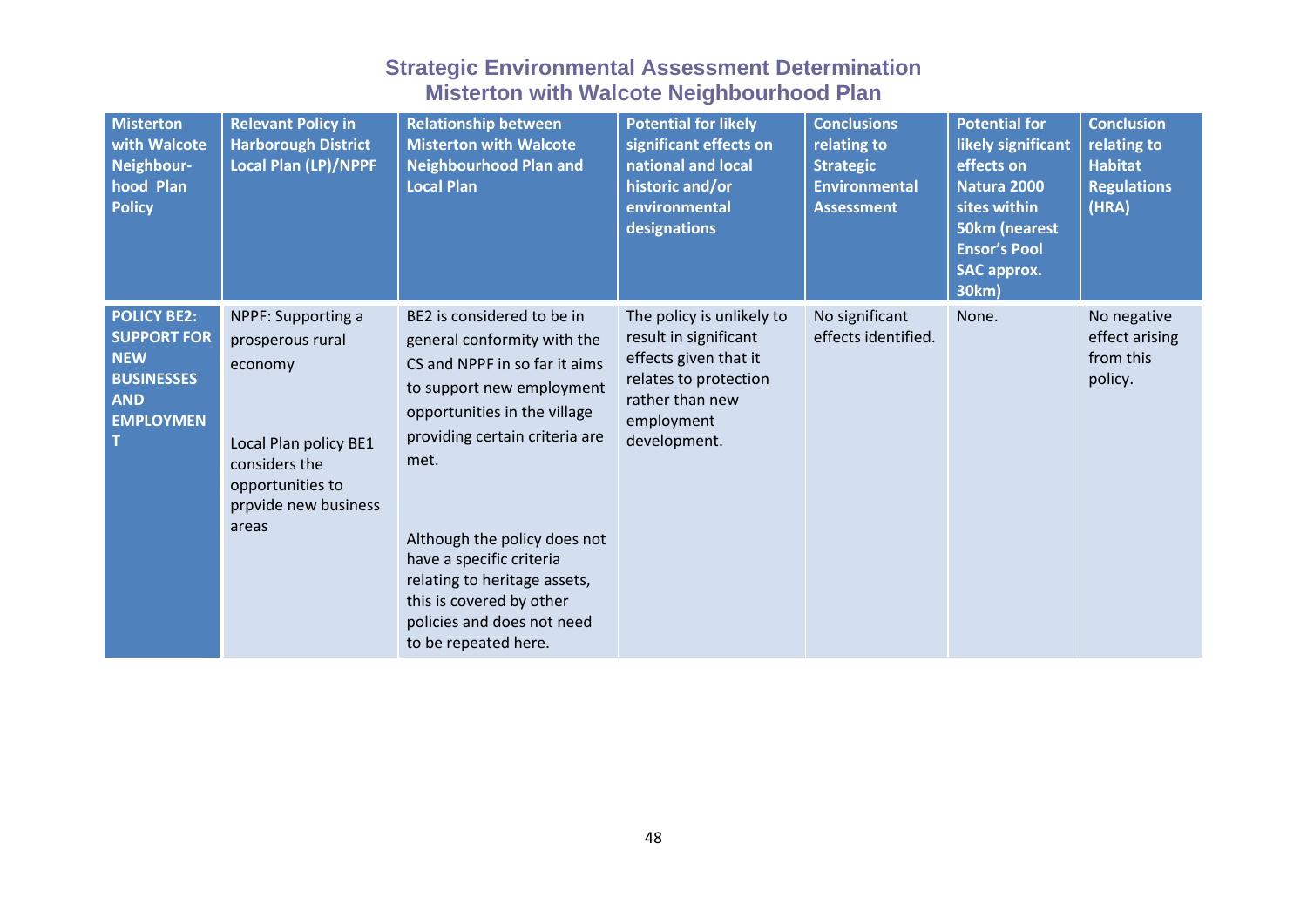| <b>Misterton</b><br>with Walcote<br>Neighbour-<br>hood Plan<br><b>Policy</b> | <b>Relevant Policy in</b><br><b>Harborough District</b><br><b>Local Plan (LP)/NPPF</b>                               | <b>Relationship between</b><br><b>Misterton with Walcote</b><br><b>Neighbourhood Plan and</b><br><b>Local Plan</b>                                                                                                                                                          | <b>Potential for likely</b><br>significant effects on<br>national and local<br>historic and/or<br>environmental<br>designations                                         | <b>Conclusions</b><br>relating to<br><b>Strategic</b><br><b>Environmental</b><br><b>Assessment</b> | <b>Potential for</b><br>likely significant<br>effects on<br>Natura 2000<br>sites within<br><b>50km (nearest</b><br><b>Ensor's Pool</b><br><b>SAC approx.</b><br>30km) | <b>Conclusion</b><br>relating to<br><b>Habitat</b><br><b>Regulations</b><br>(HRA) |
|------------------------------------------------------------------------------|----------------------------------------------------------------------------------------------------------------------|-----------------------------------------------------------------------------------------------------------------------------------------------------------------------------------------------------------------------------------------------------------------------------|-------------------------------------------------------------------------------------------------------------------------------------------------------------------------|----------------------------------------------------------------------------------------------------|-----------------------------------------------------------------------------------------------------------------------------------------------------------------------|-----------------------------------------------------------------------------------|
| <b>POLICY BE3:</b><br><b>HOME</b><br><b>WORKING</b>                          | NPPF: Supporting a<br>prosperous rural<br>economy.<br>LP Policy BE1 and BE3<br>consider existing<br>employment areas | BE3 can be considered to be<br>in general conformity with<br>the LP and NPPF in<br>supporting working from<br>home providing residential<br>amenity is protected and any<br>associated development is<br>subservient and does not<br>detract from the existing<br>building. | The policy is unlikely to<br>result in significant<br>effects given the policy<br>specifies that any<br>development will need<br>to be subservient and in<br>character. | No significant<br>effects identified.                                                              | None.                                                                                                                                                                 | No negative<br>effect arising<br>from this<br>policy                              |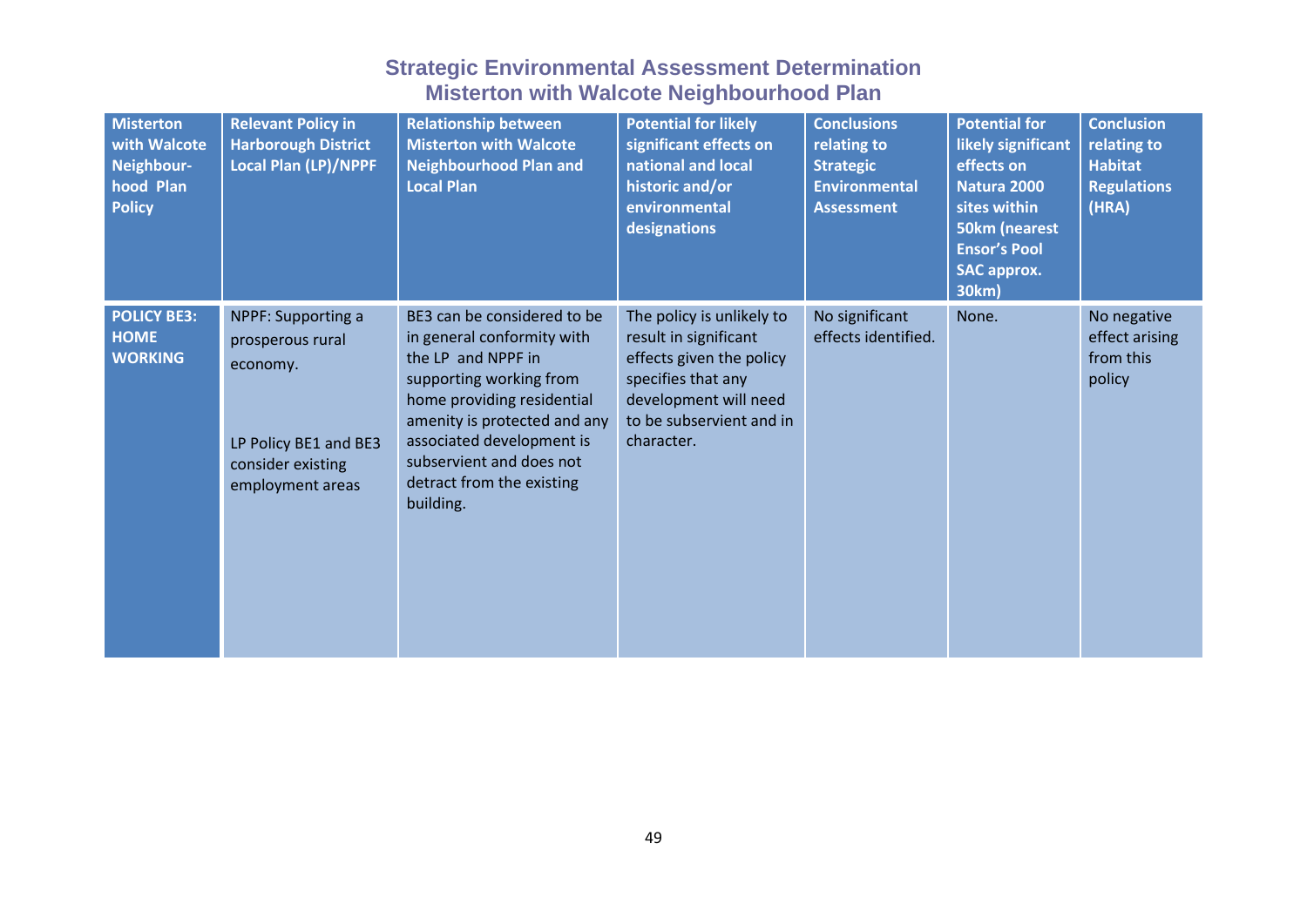| <b>Misterton</b><br>with Walcote<br>Neighbour-<br>hood Plan<br><b>Policy</b> | <b>Relevant Policy in</b><br><b>Harborough District</b><br>Local Plan (LP)/NPPF                                      | <b>Relationship between</b><br><b>Misterton with Walcote</b><br><b>Neighbourhood Plan and</b><br><b>Local Plan</b>                                                                                                                                                                                                                                                  | <b>Potential for likely</b><br>significant effects on<br>national and local<br>historic and/or<br>environmental<br>designations            | <b>Conclusions</b><br>relating to<br><b>Strategic</b><br><b>Environmental</b><br><b>Assessment</b> | <b>Potential for</b><br>likely significant<br>effects on<br>Natura 2000<br>sites within<br><b>50km (nearest</b><br><b>Ensor's Pool</b><br><b>SAC approx.</b><br>30km) | <b>Conclusion</b><br>relating to<br><b>Habitat</b><br><b>Regulations</b><br>(HRA) |
|------------------------------------------------------------------------------|----------------------------------------------------------------------------------------------------------------------|---------------------------------------------------------------------------------------------------------------------------------------------------------------------------------------------------------------------------------------------------------------------------------------------------------------------------------------------------------------------|--------------------------------------------------------------------------------------------------------------------------------------------|----------------------------------------------------------------------------------------------------|-----------------------------------------------------------------------------------------------------------------------------------------------------------------------|-----------------------------------------------------------------------------------|
| <b>POLICY BE4:</b><br><b>FARM</b><br><b>DIVERSIFICATI</b><br>ON              | NPPF: Supporting a<br>prosperous rural<br>economy.<br>LP Policy BE1 and BE3<br>consider existing<br>employment areas | BE4 is considered to be in<br>general conformity with the<br>LP and NPPF by supporting<br>the re-use of agricultural and<br>commercial buildings<br>providing the proposals<br>meet certain criteria aimed<br>at protecting landscape,<br>local roads, character of the<br>area, historic and<br>environmental features,<br>road network and residential<br>amenity | The policy is unlikely to<br>result in significant<br>effects given the policy<br>criteria set out to<br>protect the local<br>environment. | No significant<br>effects identified.                                                              | None.                                                                                                                                                                 | No negative<br>effect arising<br>from this<br>policy                              |